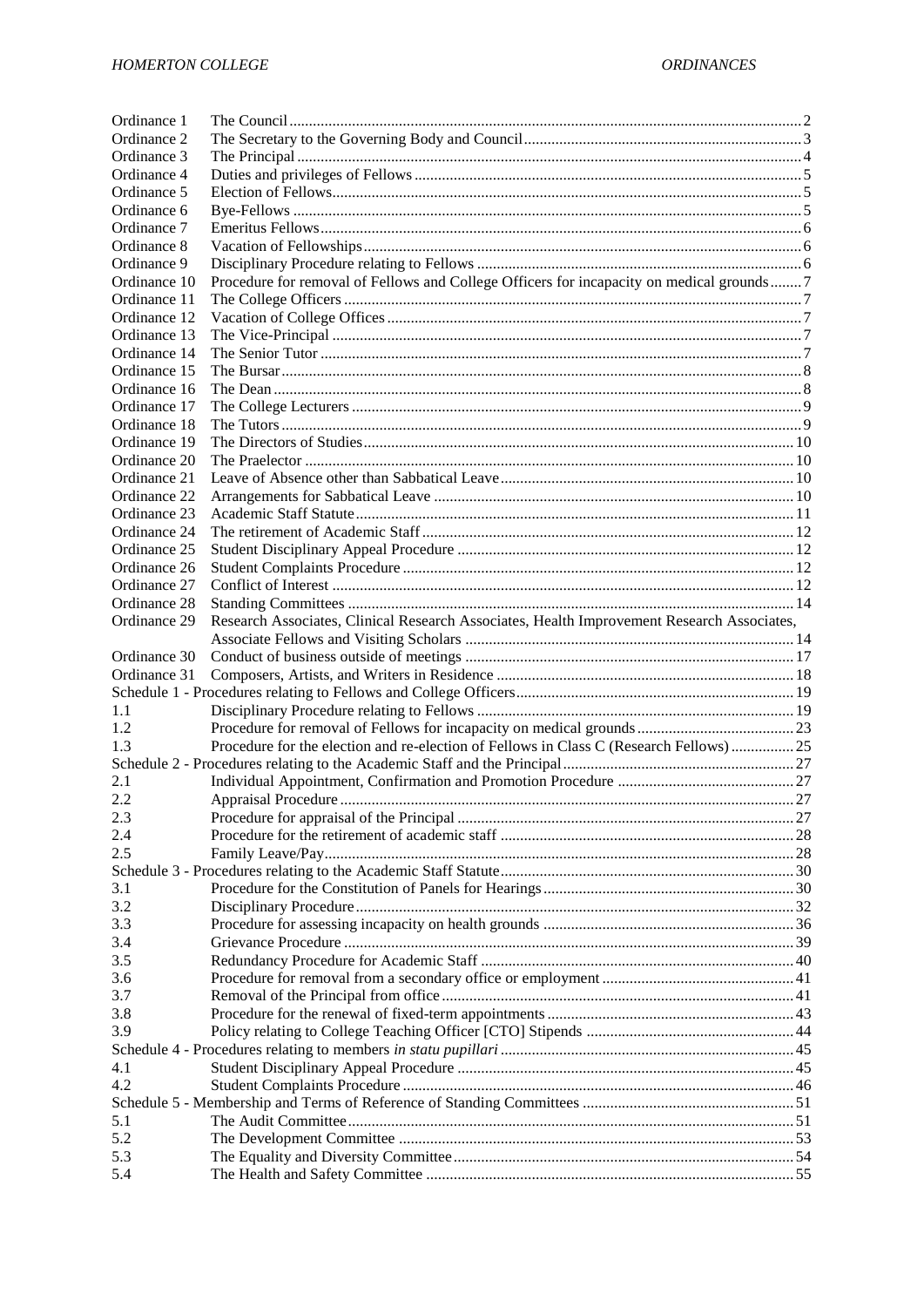| 5.6<br>5.7<br>5.8<br>5.9<br>5.10<br>5.11<br>5.12<br>5.13                                 |  |  |
|------------------------------------------------------------------------------------------|--|--|
|                                                                                          |  |  |
|                                                                                          |  |  |
|                                                                                          |  |  |
|                                                                                          |  |  |
|                                                                                          |  |  |
|                                                                                          |  |  |
|                                                                                          |  |  |
|                                                                                          |  |  |
| 5.14                                                                                     |  |  |
| 5.15                                                                                     |  |  |
| 5.16                                                                                     |  |  |
| 5.17                                                                                     |  |  |
| 5.18                                                                                     |  |  |
| 5.19                                                                                     |  |  |
| 5.20                                                                                     |  |  |
| 5.21                                                                                     |  |  |
|                                                                                          |  |  |
| 6.1                                                                                      |  |  |
| 6.2                                                                                      |  |  |
| 6.3                                                                                      |  |  |
| 6.4                                                                                      |  |  |
| Meals Allowances for Research Associates, Clinical Research Associates and Health<br>6.5 |  |  |
|                                                                                          |  |  |
| 6.6                                                                                      |  |  |
| 6.7                                                                                      |  |  |
| 6.8                                                                                      |  |  |
| 6.9                                                                                      |  |  |
| 6.10                                                                                     |  |  |
| 6.12                                                                                     |  |  |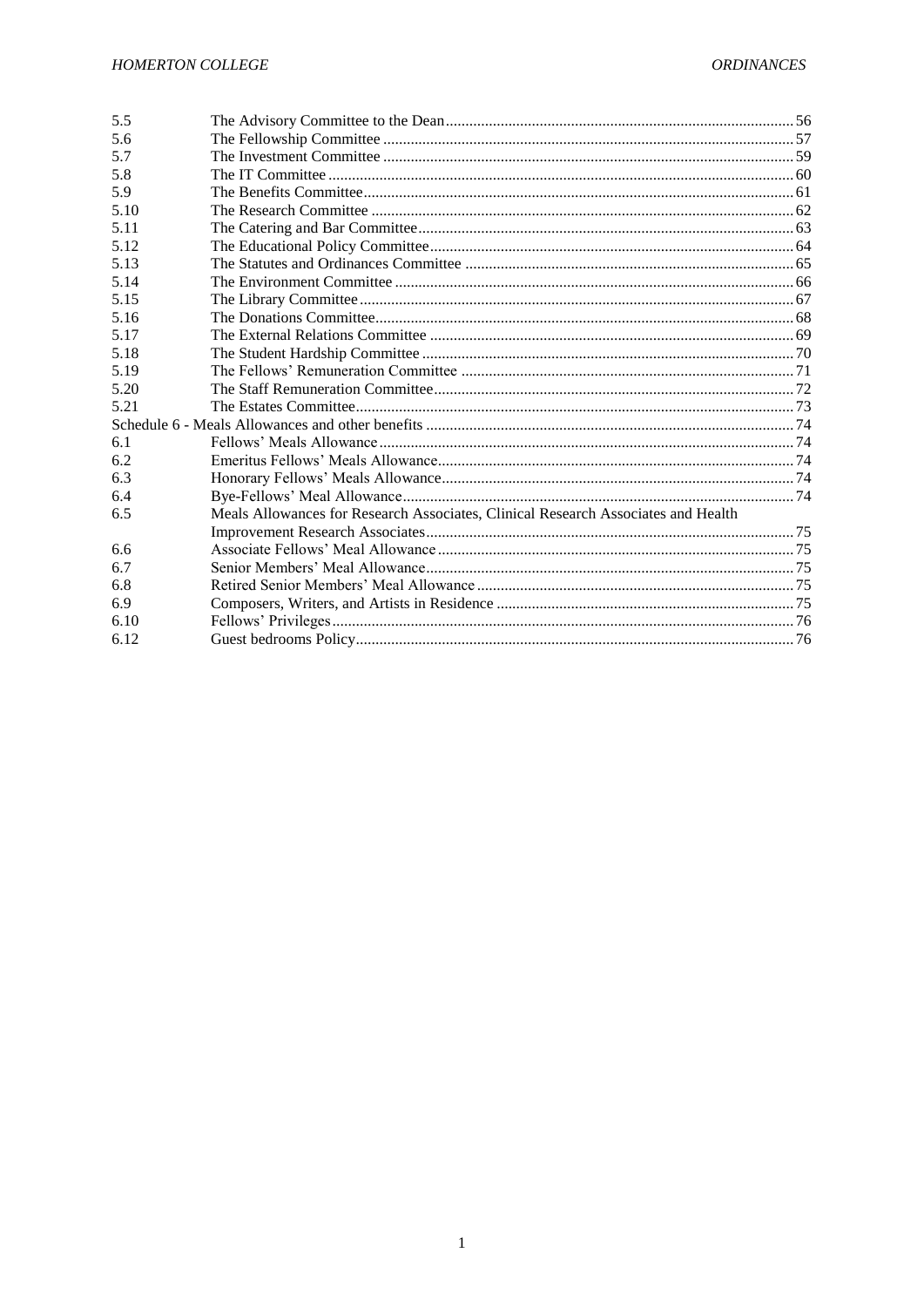### <span id="page-2-0"></span>**Ordinance 1 The Council**

*Required by Statute 4, The Council*

- (a) The Council shall consist of the Principal, the Vice-Principal, the Senior Tutor, the Bursar, nine elected Fellows and two student Members (one an undergraduate and one a postgraduate), who shall be elected by the relevant student body. The Council shall have power to co-opt up to two further Fellows for a tenure of up to three years.
- (b) The elected Fellows shall be elected by the Fellowship as follows:
	- (i) elections to the Council shall be held annually on a day to be appointed by the Council. The Council shall give not less than fourteen days written notice of each election;
	- (ii) at each annual election three Fellows shall be elected to hold office for three years at the expiration of which period they shall retire unless re-elected for one further term;
	- (iii) any Fellows elected to the Council who shall cease to be Fellows of the College shall at the same time vacate their place on the Council;
	- (iv) a Fellow who has served two terms of three years consecutively may return to the Council after an intermission of one year;
	- (v) if a Council member leaves office at any time other than at the end of an academic year, or does not complete his or her term of office, the vacant place shall be filled at the next annual election for a term not longer than that held by the departing Council member. A member elected to a casual vacancy shall be eligible for reelection.
- (c) If any Member of the Council other than the Principal shall be absent from all the meetings of the Council for the whole of one Term without good cause, they shall at the close of such Term vacate their place on the Council.
- (d) Notice of business shall normally be provided to the Secretary fourteen days before a meeting. Papers and draft resolutions shall be submitted to the Secretary ten days before each meeting. These shall be circulated to Council Members with the Agenda seven days before each meeting.
- (e) There shall be provision for Reserved Business, which shall consist of matters relating to individual students or members of staff.
- (f) Meetings of the Council shall be held as often as the Principal thinks fit, but at least twice each Term.
- (g) Where Fellows identify a personal conflict of interest in a matter under discussion they shall declare it. The Council shall then decide whether the Member with such conflict should withdraw from the meeting for as long as that matter is under discussion. The Member shall not vote on any associated resolution either at that meeting or at any subsequent meeting while such potential conflict of interest continues.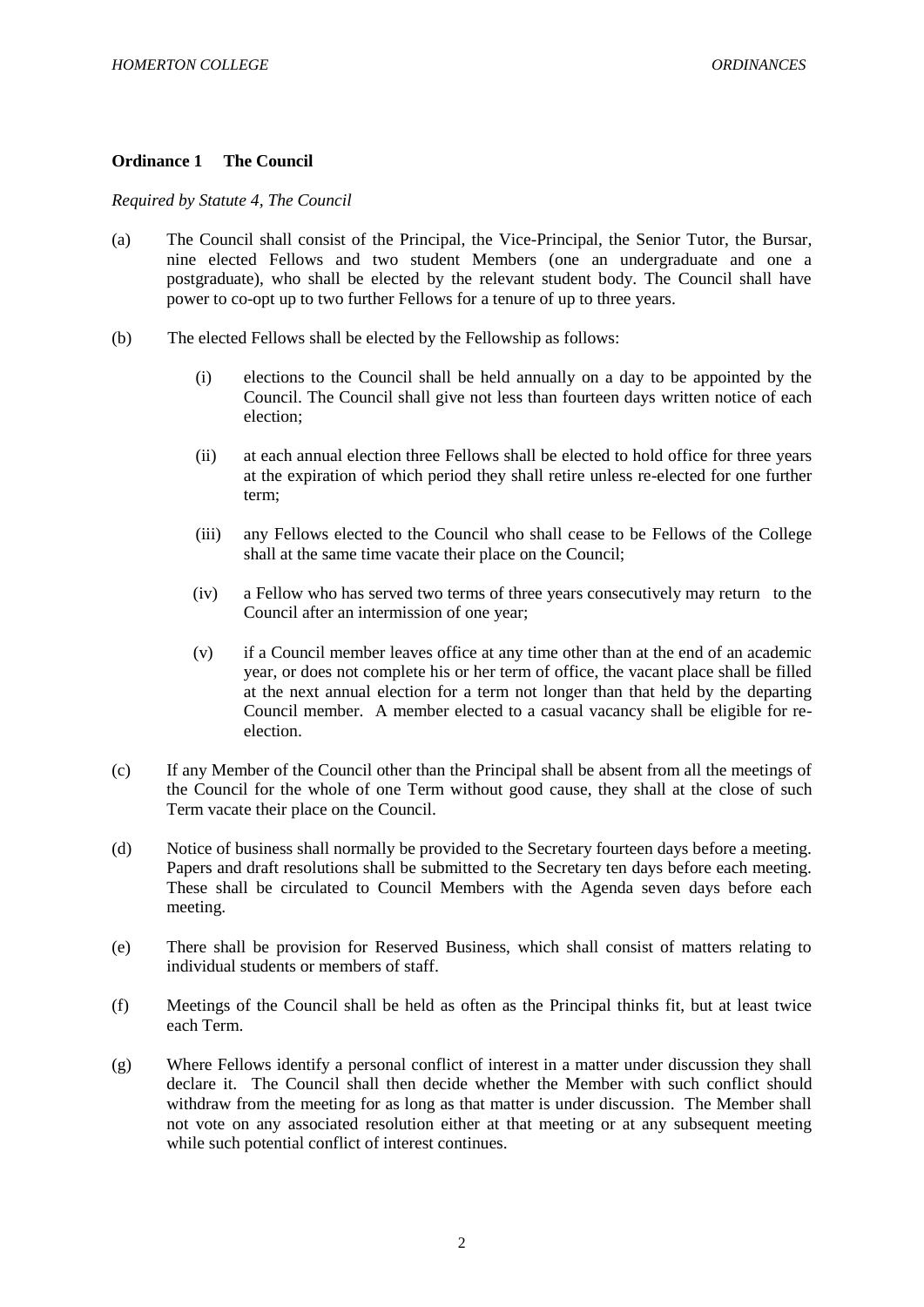- (h) The Minutes of each meeting shall be approved by the Council and signed by the Principal and one other member of the Council. Unreserved Minutes, when confirmed, shall be uploaded to the College intranet and posted on the Combination Room noticeboard. Minutes shall be submitted to the Governing Body for information and for the approval of resolutions where such authority is required.
- (i) The Principal shall normally preside at meetings of the Council, and if the Principal is not present, the Vice Principal shall preside. If neither is present, the senior Fellow elected to Council present at the meeting shall preside.
- (j) The quorum for the Council shall be two thirds of its membership.
- (k) Except where otherwise provided, a decision of the Council shall be taken by a majority of the Members present and voting, and in case of equality of votes, the person presiding shall have a second or casting vote. In any vote on the election, re-election, appointment or reappointment of any member of the Council to any office, or on any application for leave of absence, or on removal from any office or position, such a member shall not vote, and shall not be counted in reckoning any necessary majority.
- (l) The Council shall be responsible for the administration of the affairs of the College and the management of its property and income, save in respect of those matters reserved to the Governing Body by Statute. In particular the Council shall be responsible for:
	- (i) oversight of the financial affairs of the College in accordance with policies and strategies approved by the Governing Body;
	- (ii) proposal of the College Plan to the Governing Body;
	- (iii) approval of the College Budgets and recommendation of the Audited Accounts of the College for approval by the Governing Body;
	- (iv) the appointment of College Lecturers and such other teaching officers as it may determine;
	- (v) the determination of terms of appointment for Directors of Studies, Tutors and Supervisors;
	- (vi) the determination of the roles and responsibilities of all committees reporting to the Council.

## <span id="page-3-0"></span>**Ordinance 2 The Secretary to the Governing Body and Council**

## *Required by Statute 4, The Council*

The Governing Body shall appoint a Secretary to the Governing Body and the Council, who shall be responsible, in consultation with the relevant Officers, for the preparation of business and the keeping of minutes for the two bodies.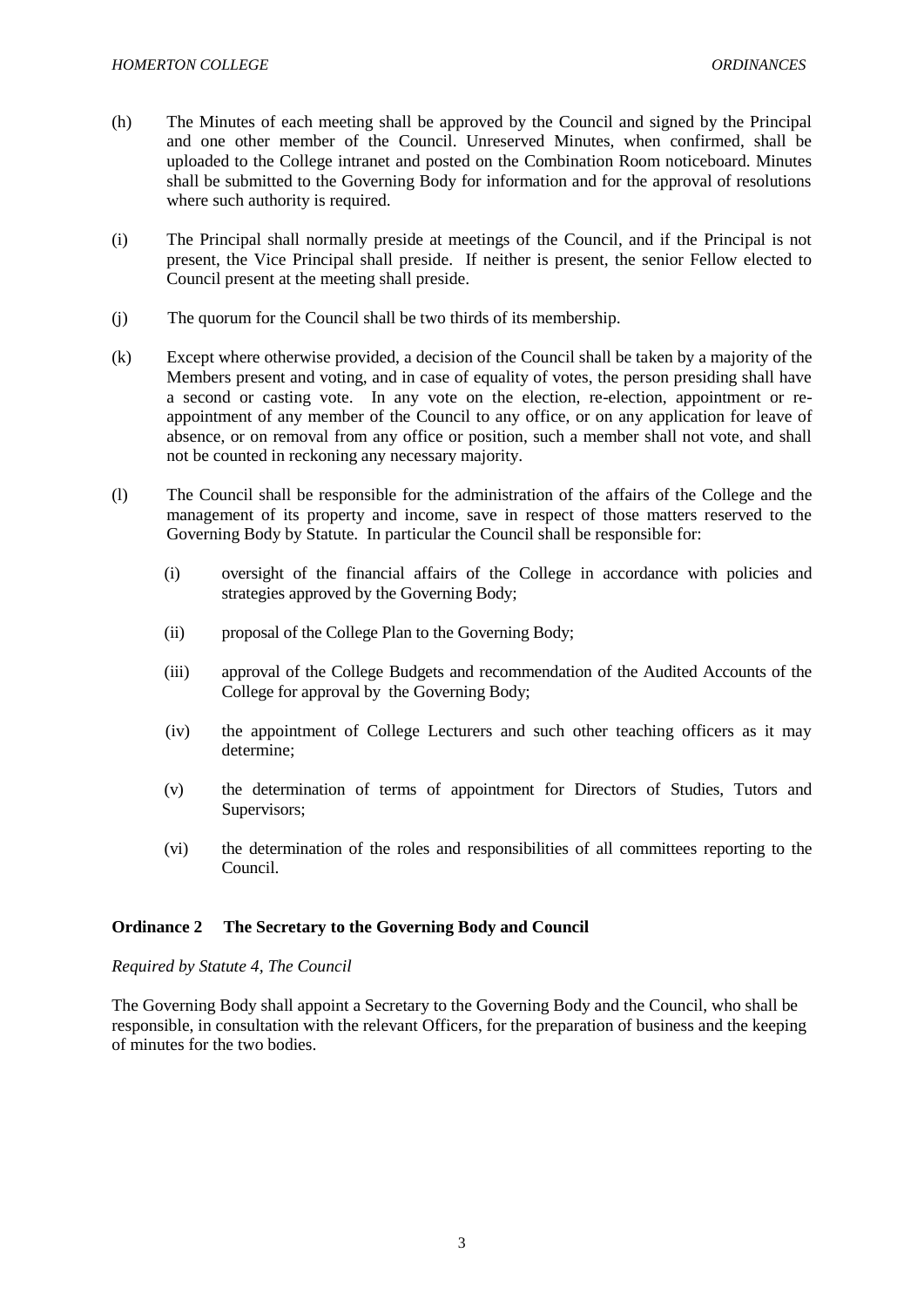## <span id="page-4-0"></span>**Ordinance 3 The Principal**

*Required by Statute 5, The Principal: duties, powers and emoluments, and Statute 6, The election to, vacation of, and removal from the office of Principal*

- (a) When a vacancy occurs in the office of Principal, or it is known that a vacancy is going to occur, a meeting of the Governing Body shall be summoned as soon as conveniently possible (but subject to the provisions of Statute 6 (ii)) by the Vice Principal, or in his or her absence by the next senior Fellow in residence who is a member of the Governing Body, for the purpose of making an election to the Office. Fourteen days' written notice of such meeting shall be sent to all Members of the Governing Body at their registered address.
- (b) Voting in the election to the office of Principal shall be by secret ballot amongst those present and the votes shall be counted by two Fellows designated by the Governing Body.
- (c) If at a meeting for election to the office of Principal no person has been elected, the meeting shall adjourn to some other time to be fixed by the meeting.
- (d) The Principal shall not be counted as a member of the Governing Body for the purpose of an election to the office of Principal.
- (e) The Principal shall be in residence in Full Term unless otherwise determined by the Governing Body.
- (f) The Principal shall be entitled to such stipend and allowances as may be determined by the Governing Body, provided that no reduction in the amount of the stipend and allowances shall affect the Principal without his or her consent.
- (g) The Principal may resign from office by giving six months' written notice to the Vice Principal, or such lesser period of notice as the Governing Body may allow.
- (h) The Principal shall be elected for a period of up to seven years. Before the completion of the Principal's penultimate year in office, the Governing Body may, by affirmative vote in a secret ballot of two-thirds of its membership with voting rights, extend the term of office by up to three years. The total term of office shall not exceed ten years.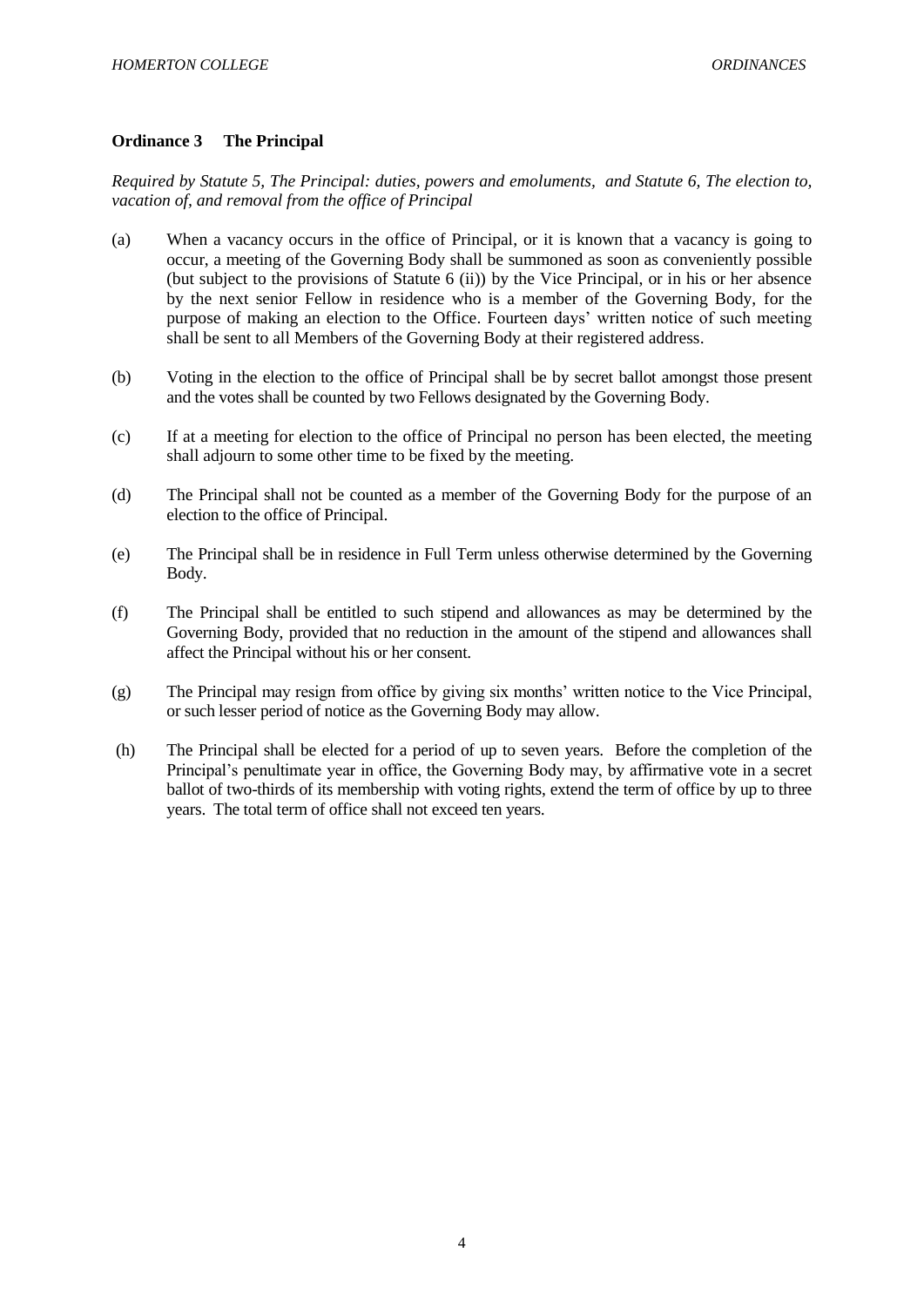## <span id="page-5-0"></span>**Ordinance 4 Duties and privileges of Fellows**

*Required by Statute 15, General provisions concerning Fellows in Classes A to D*

- (a) Fellows shall loyally observe the Statutes, Ordinances and good customs of the College, and shall in all things endeavour to promote the peace, honour and well-being of the College. Fellows shall take part in the activities of the College.
- (b) Fellows shall be entitled to privileges as determined by Ordinance.

## <span id="page-5-1"></span>**Ordinance 5 Election of Fellows**

*Required by Statute 8, Official Fellowship (Class A), Statute 9, Professorial Fellowship (Class B), Statute 10, Research Fellowship (Class C) Statute 11, General Fellowship (Class D) and Statute 17, The election and admission to, and vacation of, Fellowships*

- (a) All Fellows shall be elected by the Governing Body on the nomination of the Council, except that the Governing Body may delegate the election of Fellows in Classes A, B, C and D to the Council where the Governing Body has by resolution identified an area of expertise in which the College has need of a Fellow and indicated that speed is required to make an election.
- (b) If two or more Fellows wish to propose a nomination to a Fellowship in any Class, the proposal shall be made to the Fellowship Committee and that nomination shall be considered by the Council with the benefit of the Fellowship Committee's recommendation.
- (c) The Council may re-elect a person who already holds a Fellowship by a simple majority and without any special notice being given.

## <span id="page-5-2"></span>**Ordinance 6 Bye-Fellows**

- (a) A Bye-Fellowship may be offered at the discretion of Council to research workers of PhD standing, or others of similar standing, who have been recommended by a Fellow of the College as likely to be of intellectual and practical value to the College. The proposed Bye-Fellow shall be working in the University in a research or other academic capacity, or be regularly used as a supervisor by the College.
- (b) A Bye-Fellowship shall be offered for a three-year period, unless the Council stipulates a different period, with the proviso that a change in the academic situation of the Bye-Fellow elected shall lead to a review of the Fellowship.
- (c) Bye-Fellowships shall be non-stipendiary and carry entitlements and privileges as determined by Council.
- (d) Nominations shall be addressed to the Senior Tutor, and shall be accompanied by a covering letter making a case for the appointment, a *curriculum vitae* with details of the nominee's academic achievements, and an account of the benefit that an election to a Bye-Fellowship would bring to the College.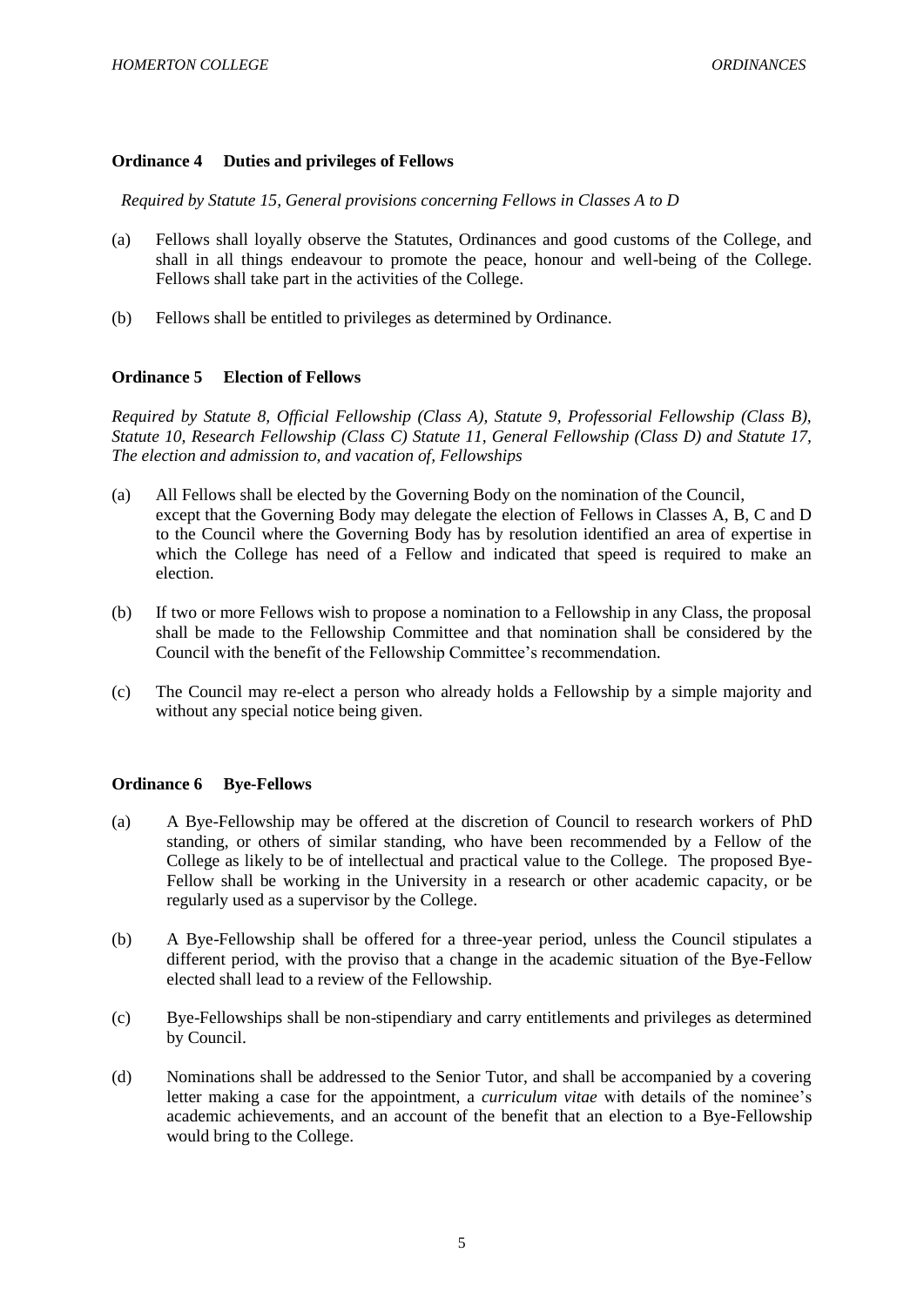## <span id="page-6-0"></span>**Ordinance 7 Emeritus Fellows**

## *Required by Statute 12, Emeritus Fellowship*

- a) An Emeritus Fellowship may be offered to any Fellow or person who has previously held a Fellowship of Homerton College in Class A, B, C or D or an office in the College before 2001, and who has reached the age of 67 or has retired after 20 years' service to the College. All Emeritus Fellows shall be elected by the Governing Body on the nomination of the Council in accordance with the provisions of Ordinance 5 (Election of Fellows), paragraph (b).
- b) A nominee for an Emeritus Fellowship shall have had a distinguished career in the University of Cambridge or in the College and will have made a significant contribution to the College during his or her years of service.
- c) Emeritus Fellows shall have retired from a University or College office at the normal age of 67 or later in accordance with the provisions in Ordinance 8(a), or, if they have retired early shall have completed 20 years' service and be 60 years of age or older.
- d) There shall be no termination date for an Emeritus Fellowship.
- e) Emeritus Fellows shall not be members of the Governing Body and shall have no place in the Fellows' order of precedence.
- f) Emeritus Fellowships shall be non-stipendiary and carry entitlements and privileges as determined by Council.

## <span id="page-6-1"></span>**Ordinance 8 Vacation of Fellowships**

*Required by Statute 17, The election and admission to, and vacation of, Fellowship*

- (a) Subject to other provisions of this Ordinance, a Fellow in Class A, B, C or D shall vacate his or her Fellowship on the thirtieth day of September next following the date on which he or she attains the age of sixty-seven years, or, if he or she attains the age of sixty-seven years on the thirtieth of September, then on that day, or on his or her retirement or resignation from the qualifying office in respect of which he or she holds the Fellowship.
- (b) A Fellow shall vacate his or her Fellowship if he or she is admitted to the office of Principal, or if he or she becomes Head or a Fellow, other than an Honorary or an Emeritus Fellow, of any other College in the University of Cambridge or the University of Oxford.
- (c) A Fellow may resign his or her Fellowship by giving one month's written notice to the Principal, or such lesser period as the Governing Body may allow.

## <span id="page-6-2"></span>**Ordinance 9 Disciplinary Procedure relating to Fellows**

The Disciplinary Procedure relating to Fellows is given at Schedule 1.1 to these Ordinances.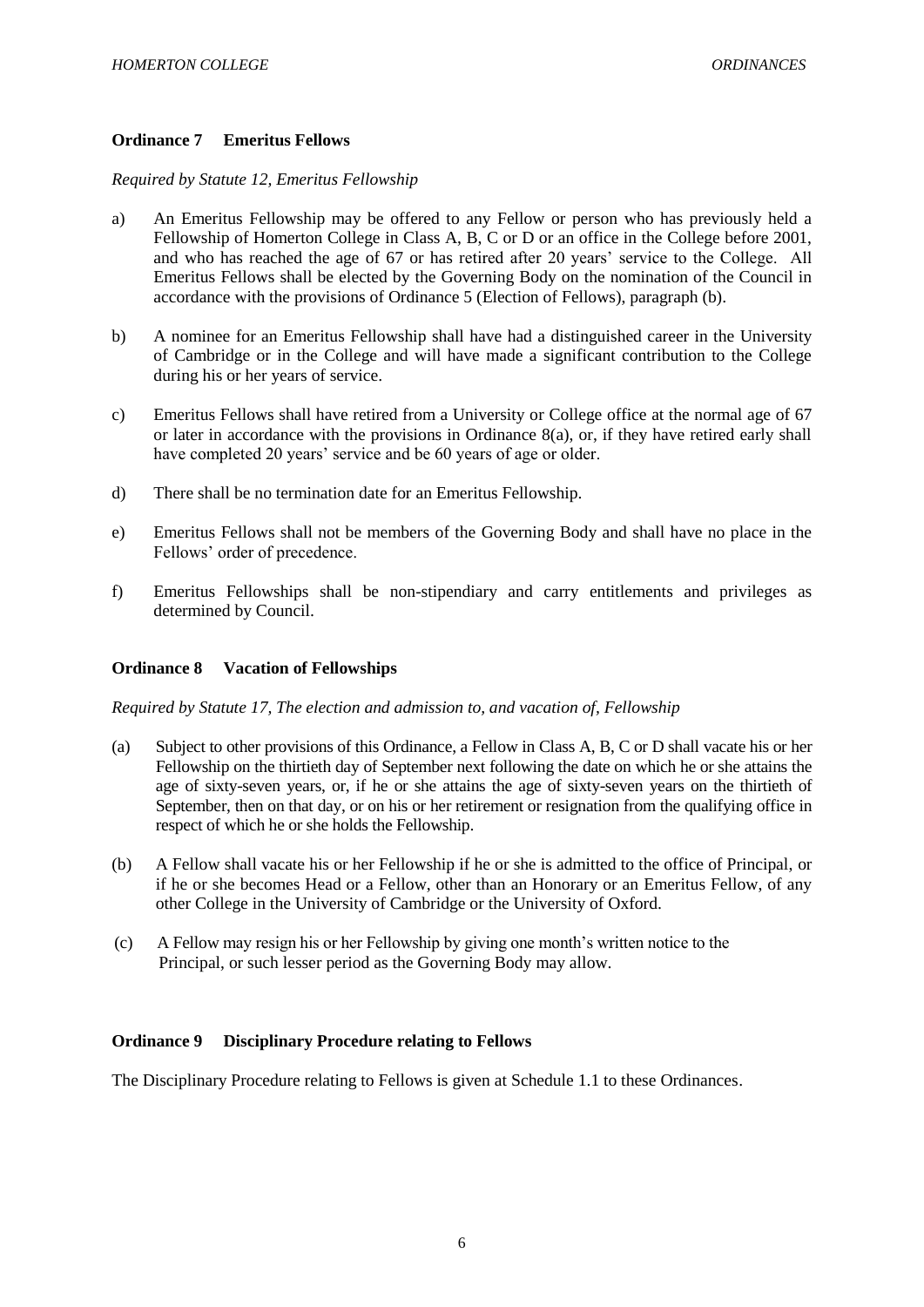## <span id="page-7-0"></span>**Ordinance 10 Procedure for removal of Fellows and College Officers for incapacity on medical grounds**

*Required by Statute 18, The removal and discipline of Fellows and College Officers*

The procedure for removal of Fellows for incapacity on medical grounds is given at Schedule 1.2 to these Ordinances.

### <span id="page-7-1"></span>**Ordinance 11 The College Officers**

*Required by Statute 20, The College Officers*

- (a) The Council shall determine the stipends and duties of the College Officers other than the Principal and, subject to these Ordinances, may assign to individual College Officers such powers as it may determine.
- (b) If any College Officer is unable, owing to leave of absence, illness or other sufficient cause, to discharge the duties of his or her office, the Council may appoint a deputy.

## <span id="page-7-2"></span>**Ordinance 12 Vacation of College Offices**

*Required by Statute 20, The College Officers*

- (a) A College Officer shall retire on the thirtieth day of September next following the date on which he or she attains the age of sixty-seven years, or if he or she attains the age of sixtyseven years on the thirtieth of September, then on that day.
- (b) A College Officer other than the Principal may resign his or her College Office by giving at least three months' written notice to the Principal, or such lesser period of notice as the Governing Body may allow.

## <span id="page-7-3"></span>**Ordinance 13 The Vice-Principal**

- (a) The Vice-Principal shall be appointed by the Governing Body from among the Fellows to serve for three years, and may be re-elected for not more than a further three years.
- (b) The Vice-Principal shall deputise for the Principal in his or her absence.

#### <span id="page-7-4"></span>**Ordinance 14 The Senior Tutor**

- (a) The Senior Tutor shall normally serve for three years in the first instance, and may be reappointed for a further period.
- (b) The Senior Tutor shall be responsible to the Council for the education and pastoral care of all members *in statu pupillari.*
- (c) The Senior Tutor shall be responsible for the recruitment, management and oversight of Directors of Studies.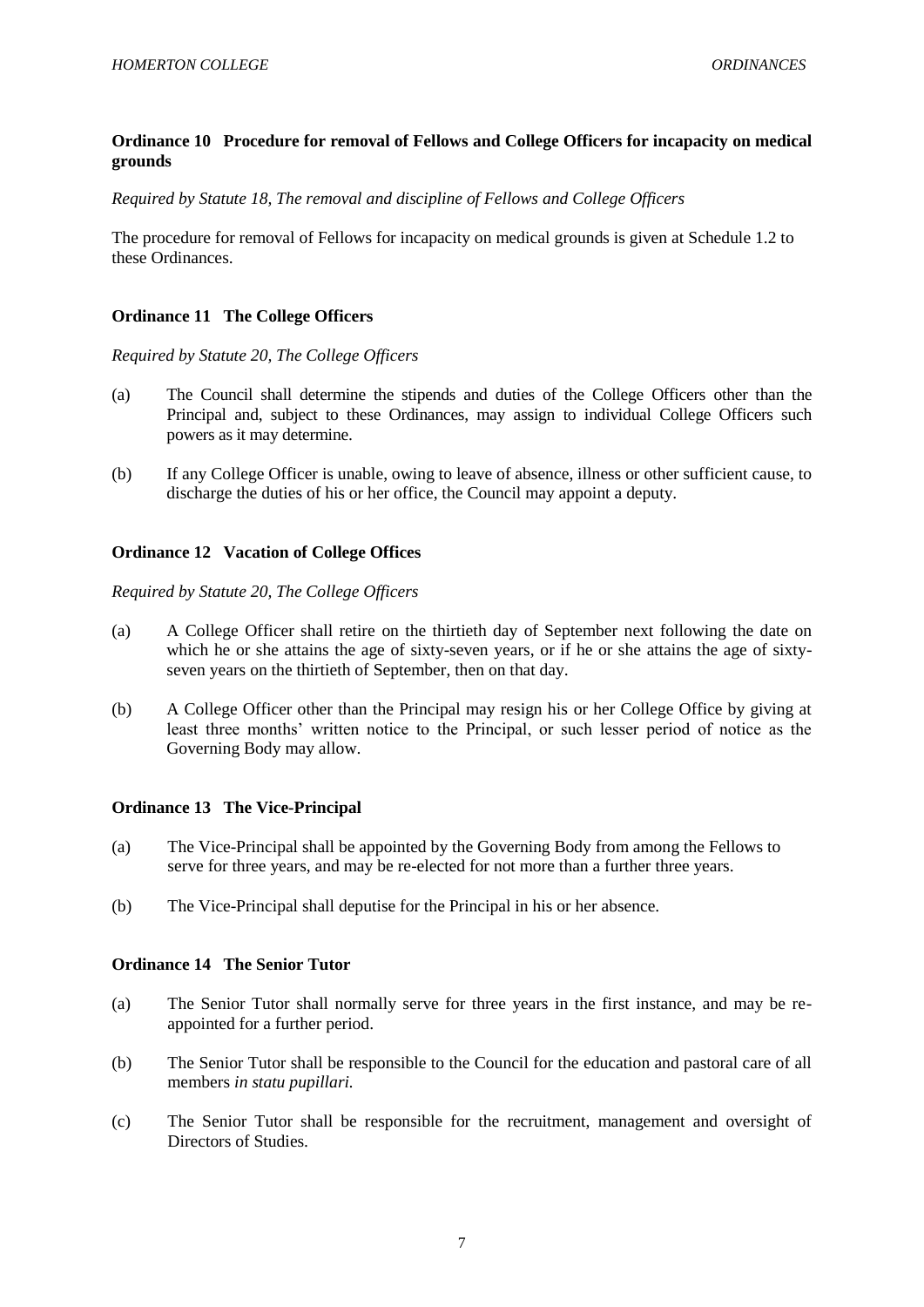- (d) The Senior Tutor shall be responsible for the recruitment, management and oversight of Tutors, and shall ensure that every member *in statu pupillari* has appropriate support in pastoral matters.
- (e) The Senior Tutor shall maintain policies for student academic progress and student welfare and shall ensure that students observe the Statutes and Ordinances of the College and of the University.

### <span id="page-8-0"></span>**Ordinance 15 The Bursar**

*Required by Statute 23, The Bursar*

In addition to the responsibilities defined by Statute the Bursar shall, under the direction of Council, also:

- (a) superintend the buildings and grounds of the College, and provide for their staffing and repair;
- (b) superintend the Catering and Conference activities of the College, and provide for their staffing and equipping;
- (c) ensure proper licensing of the College under the Licensing Act 2003, in particular the designation of a premises supervisor holding a personal licence for the supply of alcohol.

## <span id="page-8-1"></span>**Ordinance 16 The Dean**

#### *Required by Statute 24, The Dean*

- (a) The Dean shall liaise directly with the Principal, the Senior Tutor, the Bursar and other College Officers as the duty of the post may require. The Dean shall also liaise with the University Proctors on matters relating to breaches of University regulations and to intercollegiate matters.
- (b) There shall be an Advisory Committee to the Dean as prescribed in Schedule 5.4.
- (c) The Dean shall deal discreetly and confidentially with all matters concerning minor breaches of discipline in a manner which, in his or her judgement, is in the best interests of the students concerned and for the well being of the College community as a whole, and shall consult and report to the Advisory Committee on Student Discipline where appropriate.
- (d) The Dean shall meet the Advisory Committee at least once a term to consider issues raised by serious or persistent breaches of student discipline in the light of action taken by the Dean and other college officers.
- (e) The Dean may require payment of compensation for damage to College property and impact on staff time and other resources.
- (f) The Dean shall publish a notice of fines for minor offences and Caution Money as approved by Council.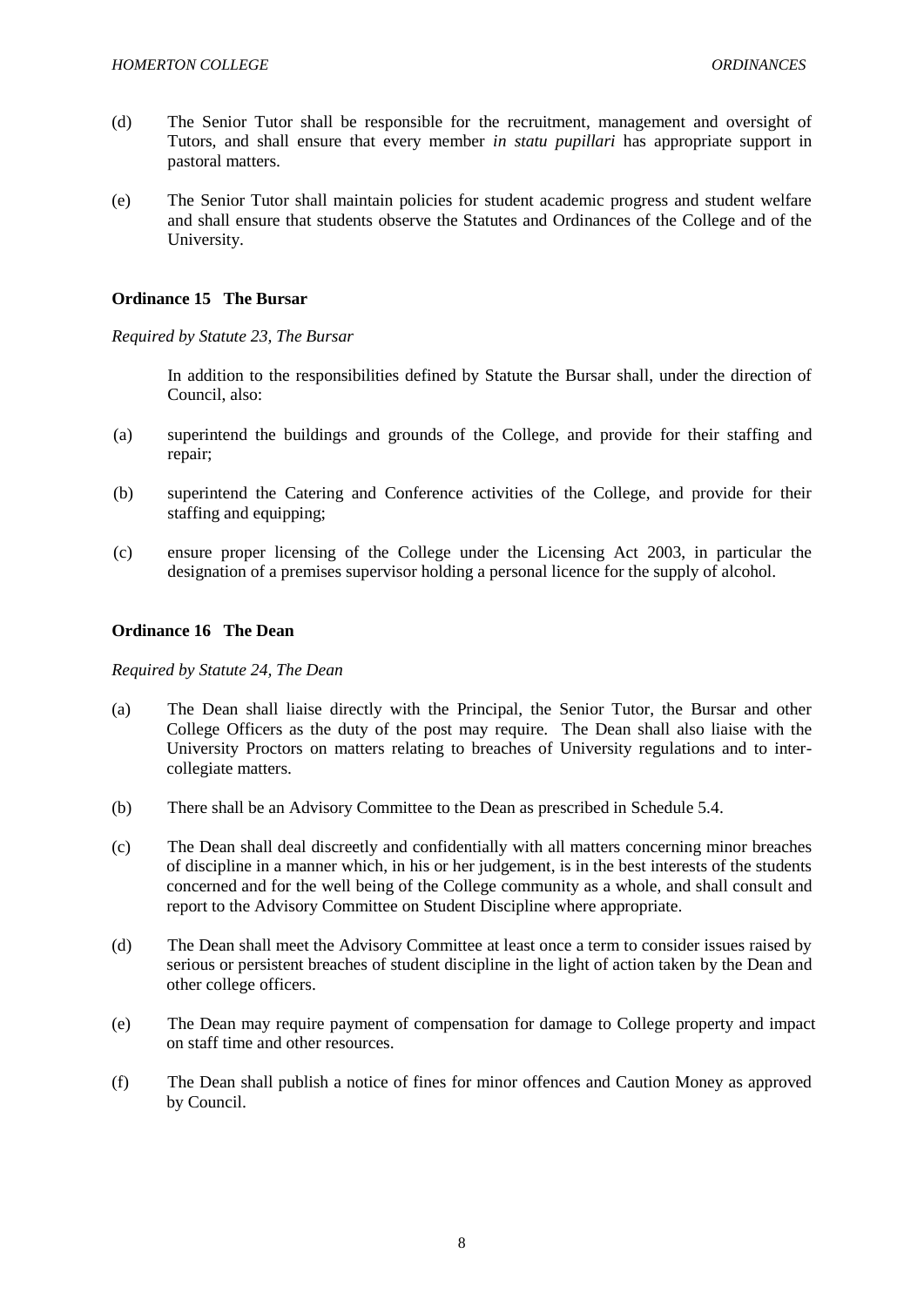- (g) The Dean may exclude a present or former student from any part of College premises. Upon excluding a student from any part of College premises the Dean shall inform all the relevant College Officers and staff, including the Principal, the Senior Tutor and the Bursar (as licensee), the Bar Manager and the Head Porter.
- (h) The Dean may bind a student over to maintain good behaviour and/or require a deposit of Caution Money.
- (i) The Dean shall refer cases of serious misconduct to the Principal.

## <span id="page-9-0"></span>**Ordinance 17 The College Lecturers**

- (a) The Council shall appoint such number of College Lecturers and on such terms as it may determine.
- (b) A College Lecturer who is not a College Teaching Officer shall be appointed to hold office for not more than five years in the first instance and may be re-appointed.
- (c) Lecturers employed on a full-time basis by the College shall be referred to as College Teaching Officers [CTOs]. All CTOs shall be College Lecturers, shall be expected to pursue the research necessary for the proper performance of their duties and shall undertake such teaching and examining responsibilities as the Council may require. CTOs shall be appointed by the Fellowship Committee under the conditions laid out by Schedule 2.1 and may be elected to a Fellowship.

## <span id="page-9-1"></span>**Ordinance 18 The Tutors**

- (a) In addition to the Senior Tutor the Council shall appoint such number of Tutors as it may determine.
- (b) Every member of the College *in statu pupillari* shall be allocated to a Tutor.
- (c) The Tutors shall exercise a general supervision over the health and welfare of the members in their charge, shall ensure that they comply with University and College regulations and requirements relating to members *in statu pupillari*, and shall carry out such other duties as the Council may determine.
- (d) In carrying out their duties the Tutors shall take into account guidance issued by the Senior Tutors' Committee.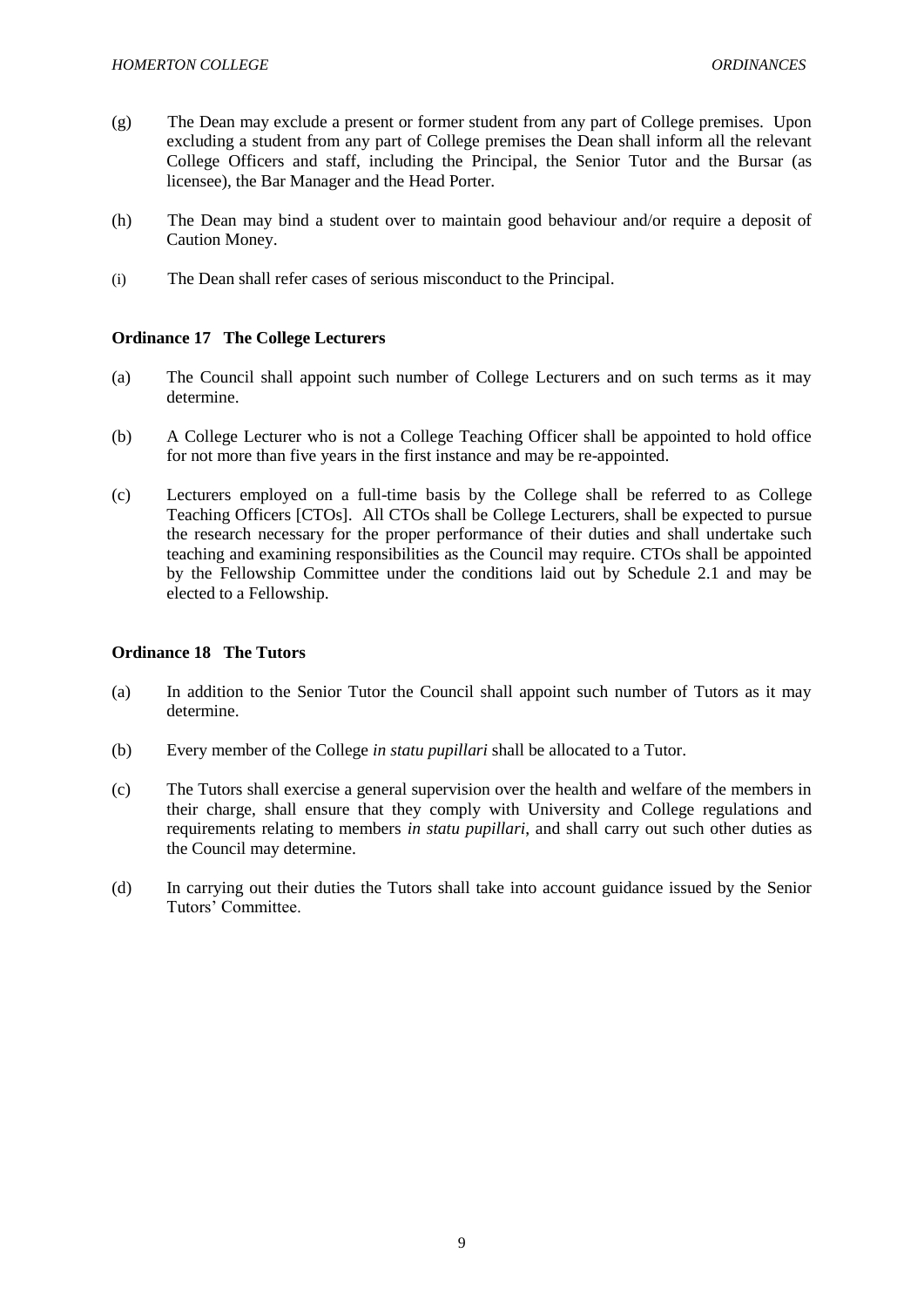### <span id="page-10-0"></span>**Ordinance 19 The Directors of Studies**

- (a) The Council shall appoint such number of Directors of Studies and on such terms as it may determine.
- (b) A Director of Studies shall be appointed to hold office for not more than five years in the first instance and may be re-appointed.
- (c) Every undergraduate member of the College *in statu pupillari* shall be allocated to a Director of Studies.
- (d) The Directors of Studies shall undertake the general supervision of the education of the student members in their charge. In doing so they shall take into account guidance issued by the Senior Tutors' Committee and shall carry out such other duties as the Council may determine.

### <span id="page-10-1"></span>**Ordinance 20 The Praelector**

- (a) The Council shall appoint one or more Praelectors.
- (b) The Praelectors shall perform such duties as the Council may determine including those relating to Matriculation, Examination and presentation for Degrees.

### <span id="page-10-2"></span>**Ordinance 21 Leave of Absence other than Sabbatical Leave**

### *Required by Statute 25, Leave of Absence*

The Council may grant leave of absence other than Sabbatical Leave on the application of a Fellow for a fixed period not normally exceeding one academical year. The Council may impose such conditions upon leave of absence as it may determine.

### <span id="page-10-3"></span>**Ordinance 22 Arrangements for Sabbatical Leave**

- (a) College Teaching Officers, University Teaching Officers and Tutors are entitled to Sabbatical leave of one Term after the completion of each consecutive period of six full Terms in office.
- (b) The Council, in respect of that entitlement, shall make arrangements to provide cover for the College duties of the Officer concerned during the period of Sabbatical leave, and shall normally require two Terms' notice in advance of the proposed date of starting leave. This notice shall be given by the Officer concerned to the Senior Tutor together with the dates proposed and any proposals for replacements for consideration by the Council.
- (c) Tutors and Directors of Studies granted leave for a Term shall forego their remuneration for that Term, normally calculated at one quarter of their total annual remuneration for the office or offices in question. The sum or sums concerned shall be paid to their replacements in whole or *pro rata*. Where Tutors take on an additional cohort of pupils to cover for a colleague on Sabbatical leave they shall receive, in addition to their normal remuneration as Tutor, the correct *pro rata* payment, and shall also receive an appropriate additional entertainment allowance in respect of the additional cohort of pupils.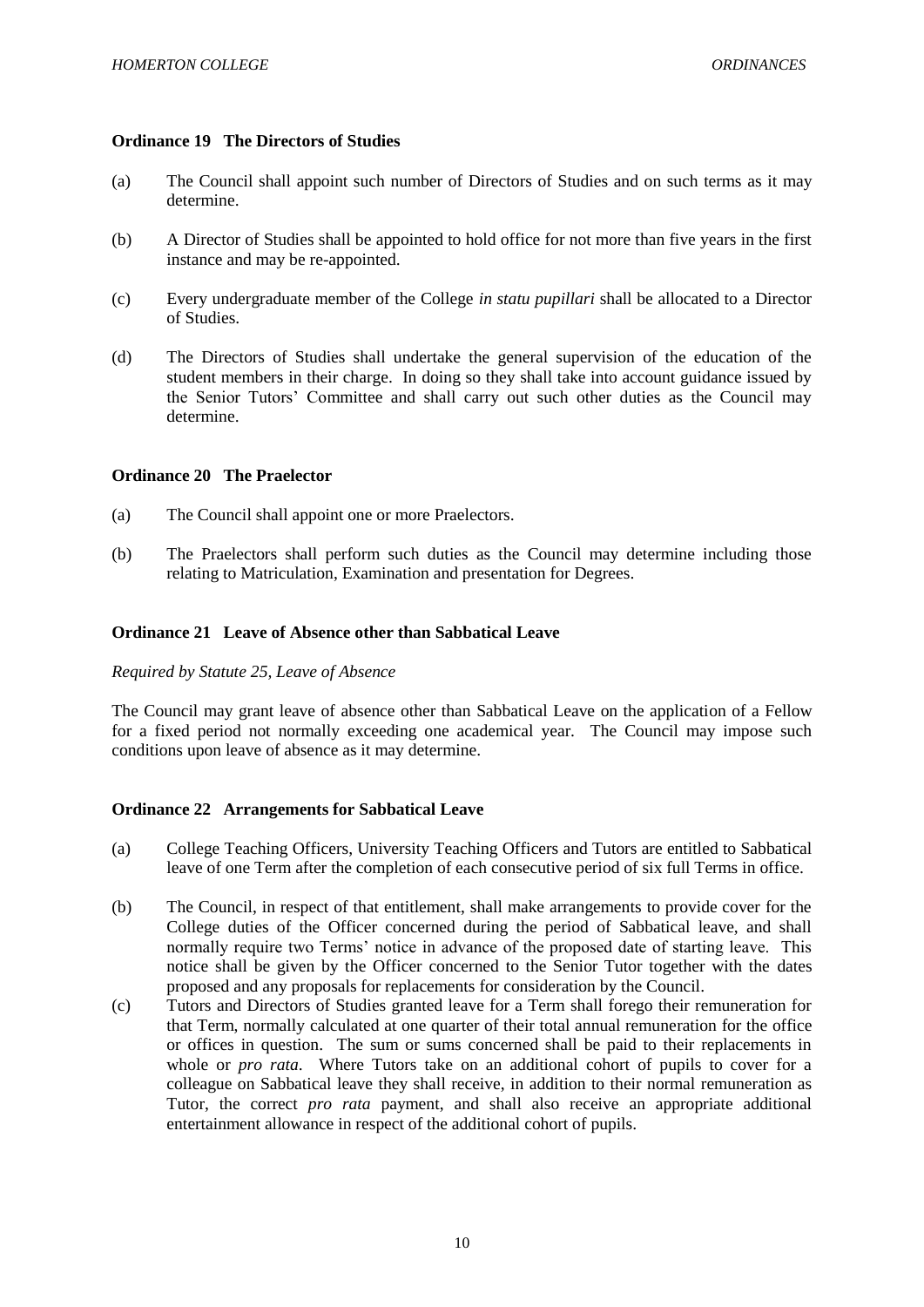- (d) College Officers who receive their prime stipend from the College for that office shall normally retain that stipend during the Sabbatical leave. The College shall pay for replacement supervisions at the normal inter-collegiate rate to cover teaching up to a limit of 12 hours a week during eight weeks during the Michaelmas and Lent Terms and four weeks during the Easter Term.
- (e) Fellows on leave of absence under the provisions of Statute 25 shall not attend or vote at any standing committee of Governing Body or of Council. Fellows taking two or more consecutive terms of leave shall resign their positions on Council and on any standing committee of Governing Body or Council for the period of leave.

## <span id="page-11-0"></span>**Ordinance 23 Academic Staff Statute**

*Required by Statute 26, Academic Staff Statute*

- (a) In the interpretation of the guiding principles of the Academic Staff Statute, academic freedom shall be understood in the sense of Sections VI and VII of the Recommendation concerning the Status of Higher-Education Teaching Personnel adopted by the General Conference of the United Nations Educational, Scientific and Cultural Organization (UNESCO), meeting in Paris from 21 October to 12 November 1997 at its  $29<sup>th</sup>$  session.
- (b) The procedures and Ordinances made under the Academic Staff Statute shall pay regard to the Code of Practice on Disciplinary and Grievance Procedures approved by the Employment Code of Practice (Disciplinary and Grievance Procedures) Order 2004 (S.I. 2004, No. 2356). So far as is consistent with the wording of the Academic Staff Statute and any Ordinances made thereunder, that Statute and those Ordinances shall be interpreted in accordance with the Code of Practice.
- (c) The following procedures relating to the Academic Staff Statute are contained in Schedule 3 to these Ordinances:

The constitution of panels for hearings **Disciplinary** Assessing incapacity on health grounds Grievance Redundancy for academic staff Removal from a secondary office of employment The removal of the Principal from office The renewal of Fixed-Term Appointments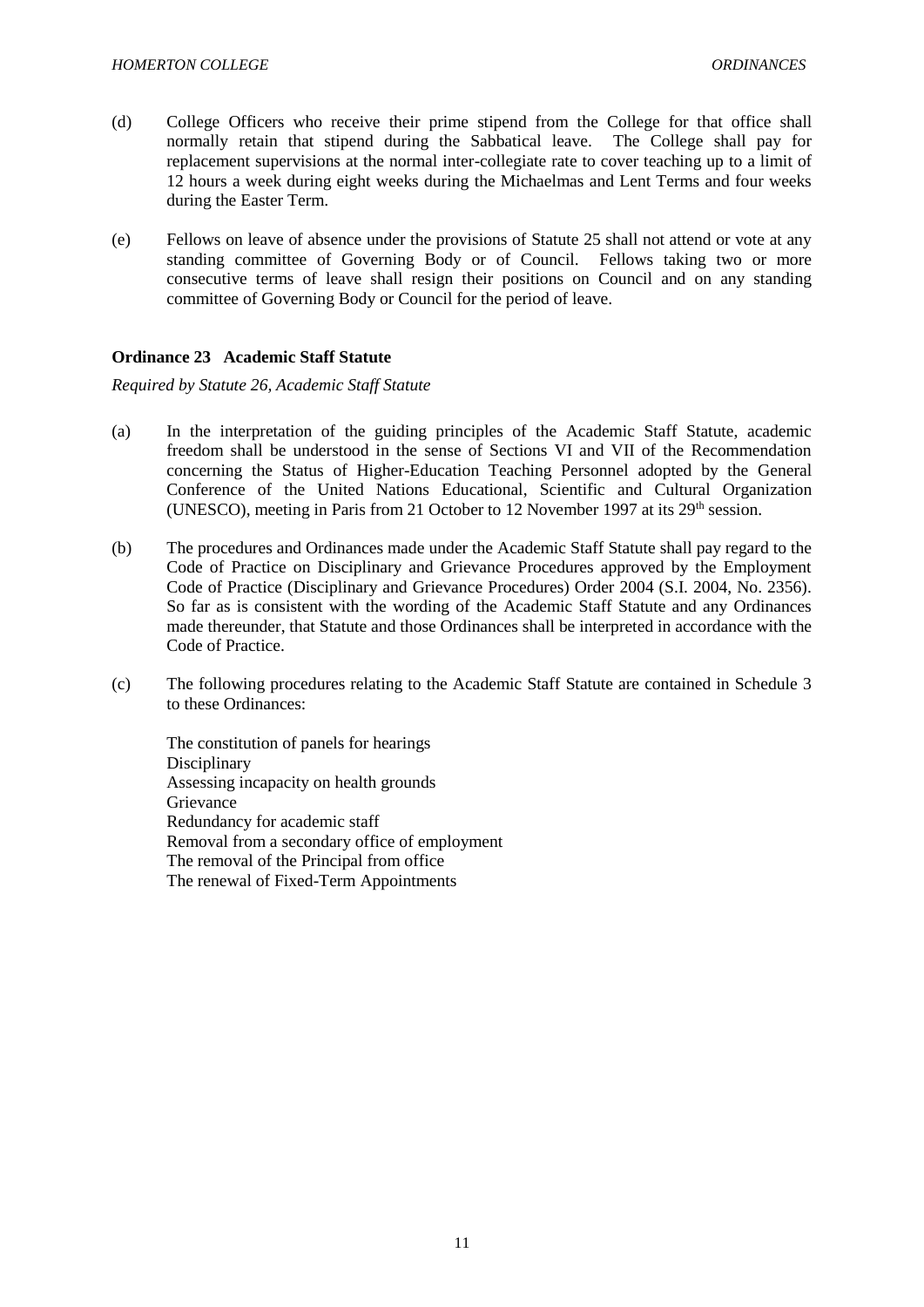## <span id="page-12-0"></span>**Ordinance 24 The retirement of Academic Staff**

- (a) A member of the academic staff shall vacate his or her office not later than the end of the academical year in which he or she attains the age of sixty-seven years.
- (b) The procedure for the retirement of academic staff is given in the College Retirement Policy agreed by the Governing Body.
- (c) For the purpose of this Ordinance the term "member of the academic staff" is taken to include any Fellow of the College, any College Officer, and any person employed by the College under a contract of employment to do work of an academic nature.

## <span id="page-12-1"></span>**Ordinance 25 Student Disciplinary Appeal Procedure**

- (a) The procedure for Student disciplinary appeals against action taken by the Dean is given at Schedule 4.1 to these Ordinances.
- (b) Where disciplinary action has been taken against a student by the Principal, the student may appeal in writing to the Council, who shall ask the Vice-Principal to convene a Panel, which shall follow the procedure set out in Schedule 4.1 to these Ordinances.

### <span id="page-12-2"></span>**Ordinance 26 Student Complaints Procedure**

- (a) The Council shall publish and keep under review a procedure for determining complaints by junior members who are *in statu pupillari*. in accordance with the requirements of the Independent Adjudicator.
- (b) The Student Complaints Procedure is given at Schedule 4.2 to these Ordinances.

## <span id="page-12-3"></span>**Ordinance 27 Conflict of Interest**

- (a) Any member of the Governing Body who has a material interest, not being an excluded interest, in any matter of business before the Governing Body shall declare that fact on each occasion that that business is under consideration. This shall not apply to business solely for report which is not discussed by the Governing Body. Early in each meeting the chair should invite members of the Governing Body to declare such material interests.
- (b) If the material interest in question is a pecuniary interest, then the member of the Governing Body declaring it shall withdraw from that part of any meeting at which the business is under consideration, and shall not speak or vote on the matter.
- (c) If the material interest is not a pecuniary interest, then the member of the Governing Body declaring it shall withdraw from that part of any meeting at which the business is under consideration, and shall not speak or vote on the matter, unless the Governing Body shall resolve to the contrary.
- (d) Where a member withdraws from a meeting in accordance with paragraph (b) or (c) above that fact shall be recorded in the minutes of the meeting. Any resolution of the Governing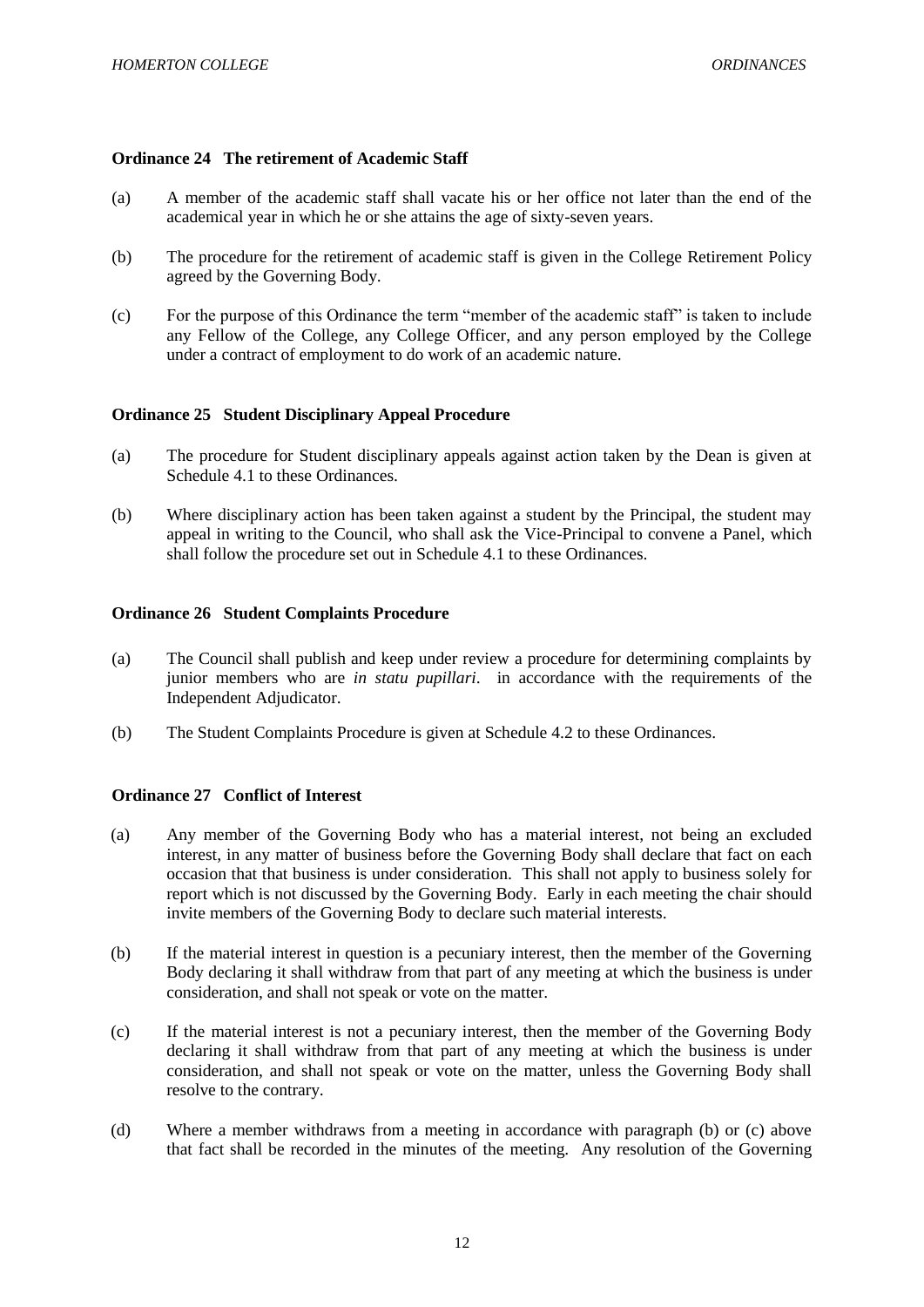Body under paragraph (c) above shall be recorded in the minutes of the meeting at which it is made.

- (e) An interest is an excluded interest for the purpose of this Ordinance if:
	- (i) it is an interest which arises from the holding of an office or position in the College, where the other persons holding such an office or position in the College have a similar interest; or
	- (ii) it is an interest arising from membership of a Faculty or Department in the University, or the holding of an office or position in the University, where the other members of the Faculty or Department or the other persons holding such an office or position in the University have a similar interest.
- (f) In particular, an interest which arises from a general review of College stipends shall be excluded, but, in the case of the Principal and the Bursar, only in relation to an increase in his or her respective stipend in accordance with a general percentage stipend increase*.*
- (g) A Fellow's interest in his or her election or re-election to a Fellowship or appointment or reappointment to any paid office or position in the College is not excluded, but matters concerning appointment or re-appointment to any unpaid position in the College are excluded.
- (h) A member of the Council, on election or re-election to the Council, shall register his or her material interests, and those of connected parties, such as a spouse or close relative, with the Secretary of the Governing Body, who shall record that information in a register kept for the purpose. A member of the Council shall notify the Secretary of the Governing Body of any new material interest occurring during the course of his or her membership whenever such a new material interest occurs. The register shall include a statement of membership of any Faculty or Department in the University, and the holding of any office or position in the University. The register of interests shall be kept by the Secretary to the Governing Body and Council and shall be available for inspection by any Fellow.
- (i) Subject to paragraph (j) below, a material interest is any matter which may influence the judgement of the person possessing it, or may reasonably appear as capable of influencing that person's judgement, so that the judgement may not be exercised wholly and exclusively in the interests of the College.
- (j) An interest shall not be a material interest unless the person having that interest either knew about it or should reasonably have been aware of it. Any position as a company director or charity trustee shall not constitute a material interest unless there is a reasonable possibility that the company or charity in question may be engaged in any business, appeal, or transaction involving the College.
- (k) If the Principal considers that any member of the Governing Body or its committees may have an interest which should be treated as a material interest for the purposes of paragraphs (a) to (d) above, then the Principal or the chair of the committee may ask the Governing Body to determine the matter. The Governing Body shall then determine it in the absence of the member concerned, after hearing his or her views, and the Governing Body's decision shall be binding on the member concerned. For the purpose of this paragraph, the Council may set aside the rules above relating to excluded interests.
- (l) The above rules, with the exception of those contained in paragraphs (h) and (k) shall apply with necessary modifications to committees, working parties and other bodies constituted by the Governing Body or its committees, in the same way as they apply to the Governing Body.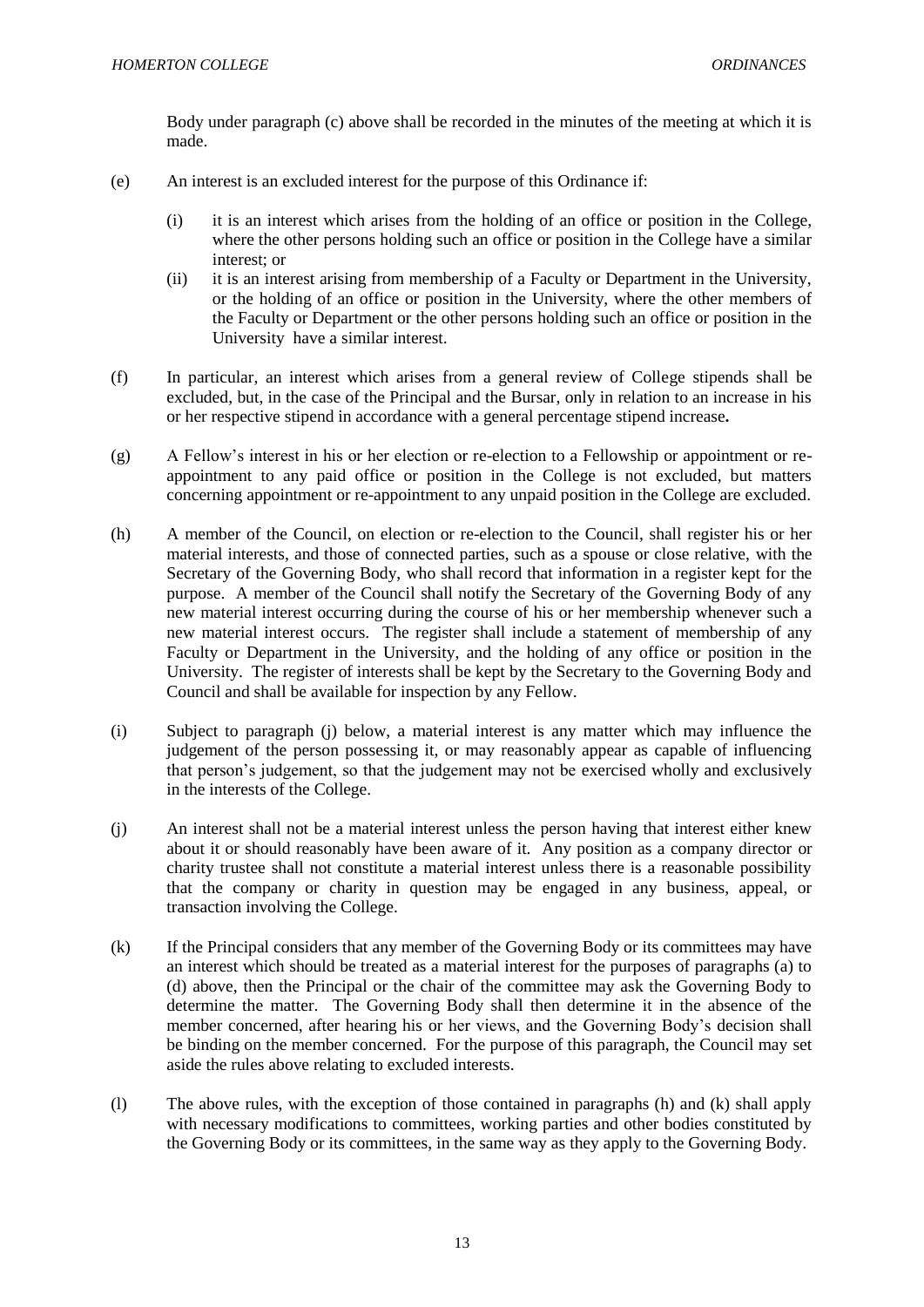### <span id="page-14-0"></span>**Ordinance 28 Standing Committees**

(a) There shall be the following Standing Committees:

| <b>Committee</b>                         | <b>Reporting to</b> |
|------------------------------------------|---------------------|
| Advisory Committee to the Dean           | Council             |
| <b>Audit Committee</b>                   | Governing Body      |
| <b>Benefits Committee</b>                | Council             |
| Catering and Bar Committee               | Council             |
| Development Committee                    | Council             |
| <b>Donations Committee</b>               | Council             |
| <b>Educational Policy Committee</b>      | Council             |
| <b>Estates Committee</b>                 | Council             |
| <b>Environment Committee</b>             | Council             |
| <b>Equality and Diversity Committee</b>  | Governing Body      |
| Fellows' Remuneration Committee          | Council             |
| Fellowship Committee                     | Council             |
| <b>Health and Safety Committee</b>       | Governing Body      |
| <b>Investment Committee</b>              | Council             |
| <b>IT Committee</b>                      | Council             |
| <b>Library Committee</b>                 | Council             |
| <b>Research Committee</b>                | Council             |
| <b>External Relations Committee</b>      | Council             |
| <b>Staff Remuneration Committee</b>      | Council             |
| <b>Statutes and Ordinances Committee</b> | Governing Body      |
| <b>Student Hardship Committee</b>        | Council             |

(b) The Membership and Terms of Reference of the Standing Committees are given at Schedule 5 to these Ordinances.

### <span id="page-14-1"></span>**Ordinance 29 Research Associates, Clinical Research Associates, Healthcare Improvement Research Associates, Associate Fellows and Visiting Scholars**

#### **(a) Research Associates**

- (i) The Research Committee may appoint up to ten Research Associates each year subject to a limit of twenty-four Research Associates at any one time.
- (ii) Research Associates shall have post-doctoral status or equivalent and shall normally be within six years of the award of a doctorate at the time of appointment.
- (iii) Research Associates shall be appointed for a three year term in the first instance and the appointment shall be contingent on the continuation of external funding.
- (iv) Research Associates shall be admitted to membership of the College.

## **(b) Clinical Research Associates (1)**

(i) Council may appoint persons who have been admitted to the Academic Clinical Lectureship programme administered by the Clinical Academic Training Office (CATO) as Clinical Research Associates (1) following a competition run together with CATO.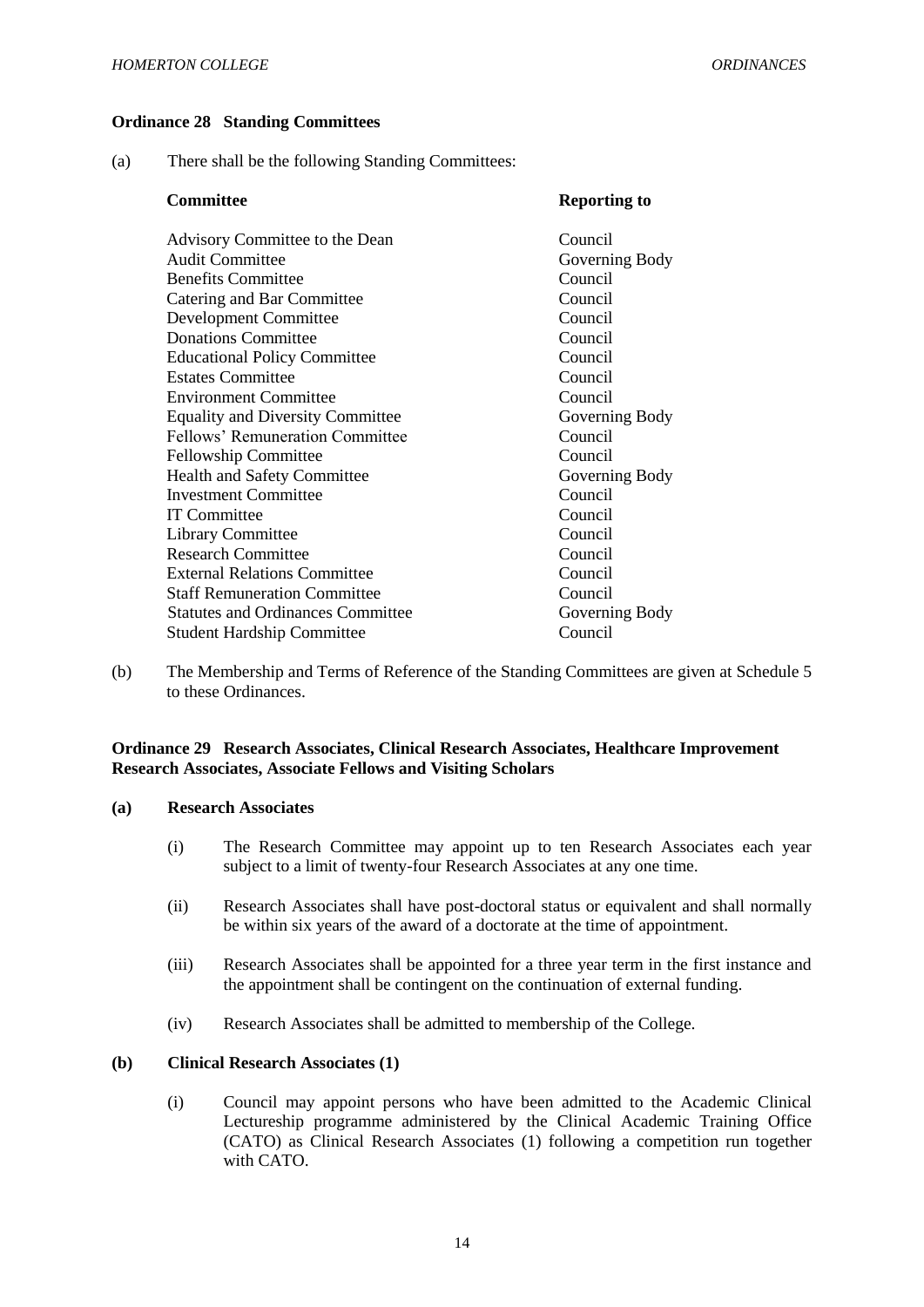- (ii) Clinical Research Associates (1) may be appointed for a term of up to two years in the first instance.
- (iii) Clinical Research Associates (1) shall be admitted to membership of the College.

## **(c) Clinical Research Associates (2)**

- (i) Council may appoint persons who have been admitted to the Academic Clinical Fellowship programme administered by the Clinical Academic Training Office (CATO) as Clinical Research Associates (2) following a competition run together with CATO.
- (ii) Clinical Research Associates (2) shall be appointed for a term of three years.
- (iii) Clinical Research Associates (2) shall be admitted to membership of the College.

### **(d) Healthcare Improvement Research Associates**

- (i) Council may appoint persons who have been admitted as Healthcare Improvement Research Fellows (HIRFs) by the Improvement Research Institute (IRI) (or the same institute if re-named) programme administered by the University of Cambridge, following a competition run jointly by IRI and Homerton College.
- (ii) Healthcare Improvement Research Associates may be appointed by the College for a term of four years.
- (iii) Arrangements for stipends and research support will be mutually agreed by Council and IRI.
- (iv) Healthcare Improvement Research Associates shall be admitted to membership of the College.

#### **(e) Associate Fellows**

- (i) Council may appoint any distinguished individual as an Associate Fellow for a term of up to three years at a time.
- (ii) Associate Fellows shall be appointed on the basis that the appointment will provide demonstrable ongoing benefit to the College and may be reappointed by Council for an additional term on the same basis.
- (iii) The Fellowship Committee shall consider the case for appointment of Associate Fellows and make a recommendation to Council.
- (iv) In the Statutes and Ordinances of the College the term "Fellow" shall not include Associate Fellow.
- (v) Associate Fellows shall not be eligible for a Research Allowance.

## **(f) Visiting Scholars**

(i) A Fellow of the College may nominate an academic visitor from outside Cambridge as a Visiting Scholar for a period of up to one year whilst the visitor is resident in Cambridge.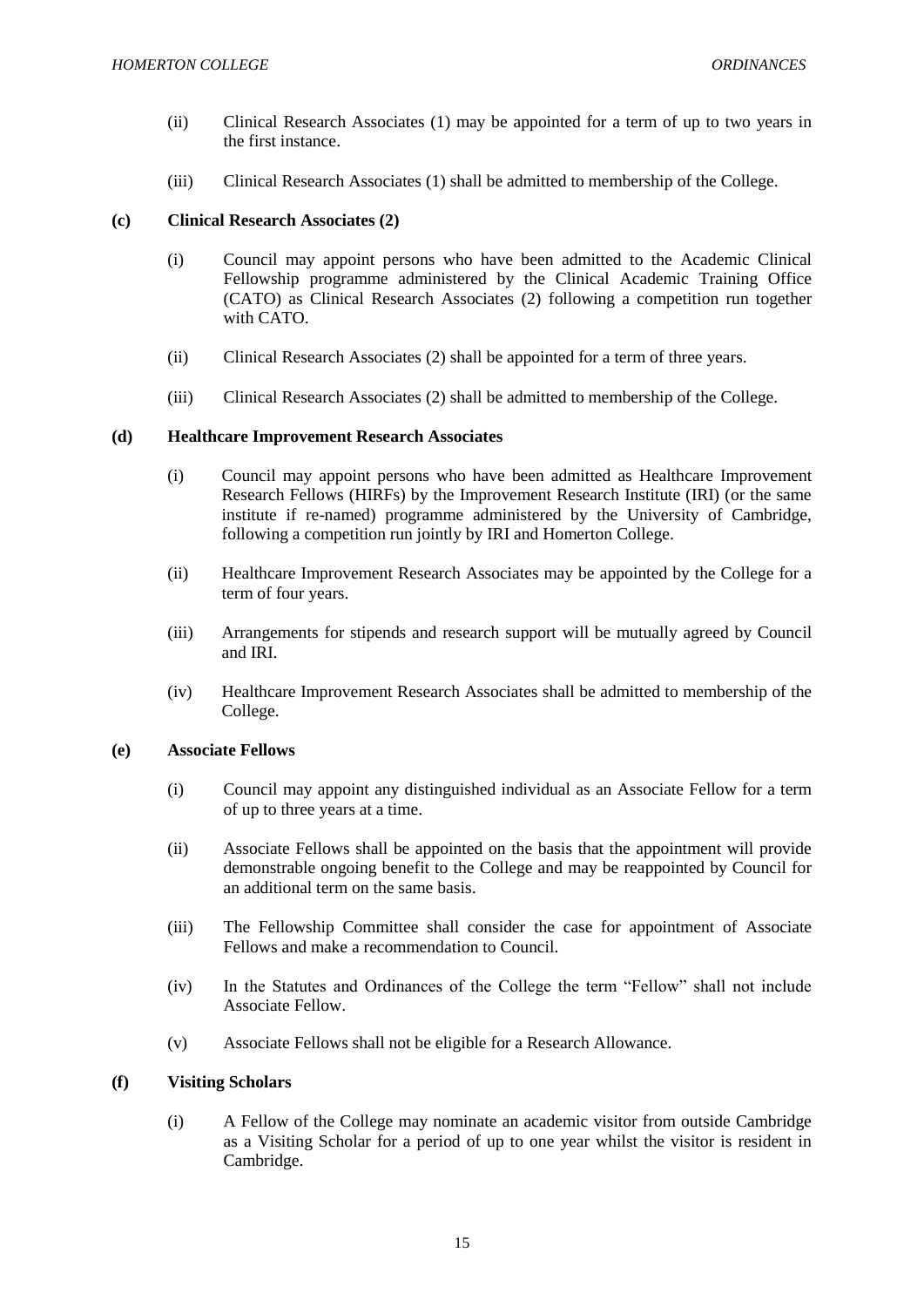- (ii) A nomination will be considered by the Principal who will decide whether to appoint the Visiting Scholar on the basis of whether having the visitor at the College will provide demonstrable benefit to the College.
- (iii) Visiting Scholars may be charged a discretionary administration fee of £100.
- (iv) Visiting Scholars will receive an allowance of one meal free of charge each week when the College is open. The allowance will not be cumulative. Meals in excess of the allowance must be paid for at the time of taking the meal unless other arrangements are made between the College and a relevant Faculty or Development of the University.
- (v) Visiting Scholars will be entitled to have tea and coffee in the Combination Room free of charge.
- (vi) Visiting Scholars may be accommodated in student accommodation, if available, at the student rate plus VAT if applicable.
- (vii) Visiting Scholars will be given reasonable access to printing and photocopying facilities.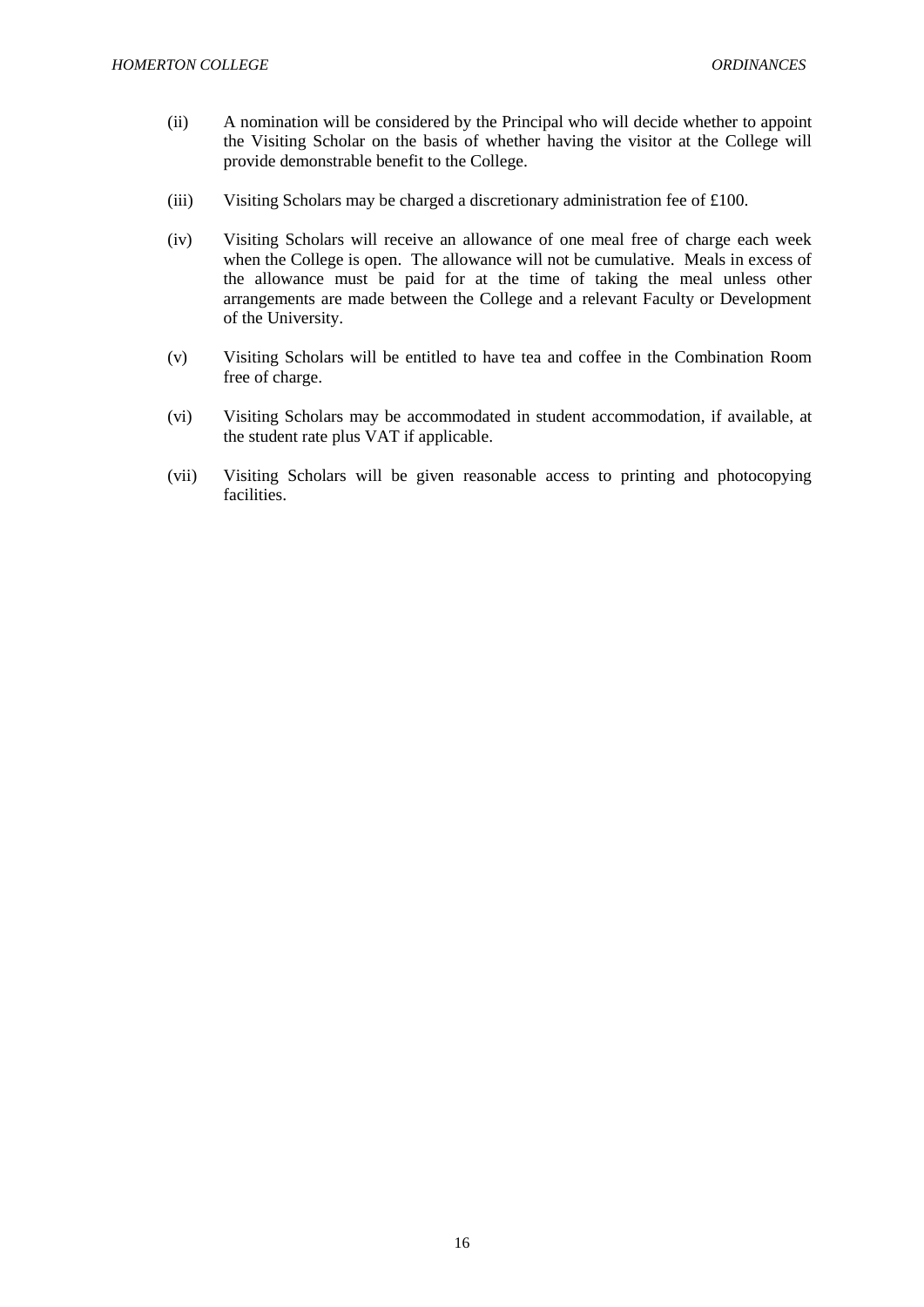### <span id="page-17-0"></span>**Ordinance 30 Conduct of business outside of meetings**

- (a) Governing Body, Council and the Standing Committees listed in Ordinance 28 may conduct business by means of a resolution outside of normal meetings when authorised to do so by both the Principal and the Secretary to the Governing Body and Council.
- (b) Conduct of business outside of meetings will only be authorised where delayed action would be likely to result in detriment to the College or its subsidiaries.
- (c) Business for consideration outside of meetings will be accompanied by clear recommendations to which affirmative or dissenting responses can be made.
- (d) Notice of a proposal to conduct business outside of meetings will:
	- (i) include an option for members to reject the proposed out-of-meeting action and to request a discussion at the next meeting of the relevant body;
	- (ii) state the means by which responses should be made and the date by which responses are required, and
	- (iii) state the procedure for declaring of conflicts of interest.
- (e) The affirmative majority for a resolution outside of a meeting shall be a majority of the total voting rights of all eligible members of the Governing Body, Council and Standing Committees except where the Statutes and Ordinances of the College require a higher majority, in which case the affirmative majority shall be the relevant majority of all eligible members.
- (f) The notice of a proposal to conduct business outside of meetings together with the outcome will be recorded in the minutes of the next meeting of the relevant body.
- (g) Notice of a proposal to conduct business outside normal meetings, should be issued with seven days' notice for decision by Council or by a Standing Committee and with 21 days' notice for a decision by Governing Body.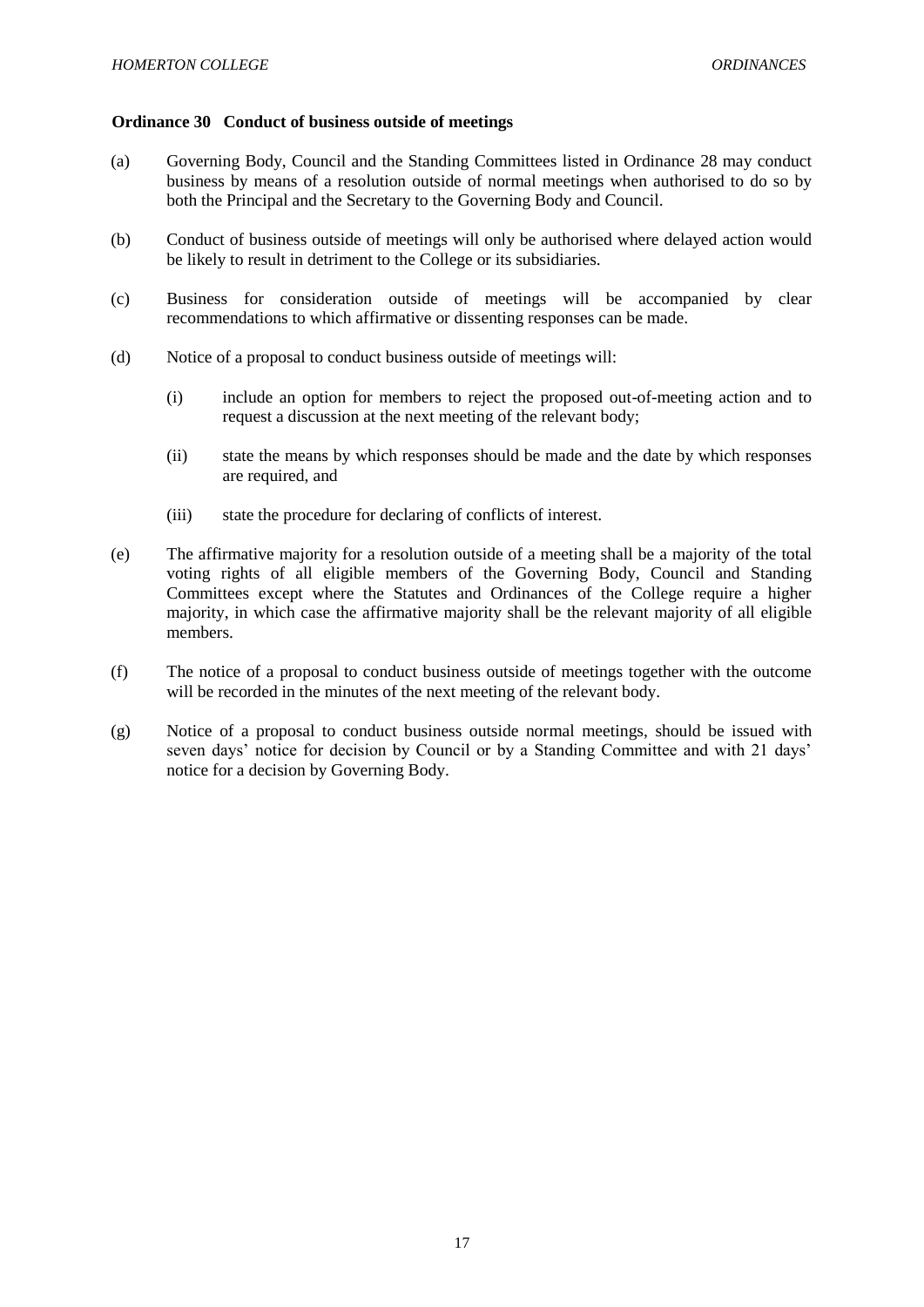### <span id="page-18-0"></span>**Ordinance 31 Composers, Artists, and Writers in Residence**

- (a) Council may appoint any distinguished individual as a Composer in Residence, Artist in Residence or Writer in Residence. The term of appointment shall be for one year in the first instance, which may be renewed for a term or terms Council shall determine on an individual basis.
- (b) Composers, Artists, and Writers in Residence shall be appointed on the basis that the appointment will provide demonstrable ongoing benefit to the College.
- (c) The Fellowship Committee shall consider the case for appointment of Composers, Artists and Writers in Residence and make a recommendation to Council.
- (d) Composers, Artists, and Writers in Residence will ordinarily be appointed on a nonstipendiary basis.
- (e) Composers, Artists, and Writers in Residence shall not be considered 'Fellows' and therefore will not be members of the Governing Body.
- (f) Composers, Artists, and Writers in Residence shall not be eligible for a research allowance.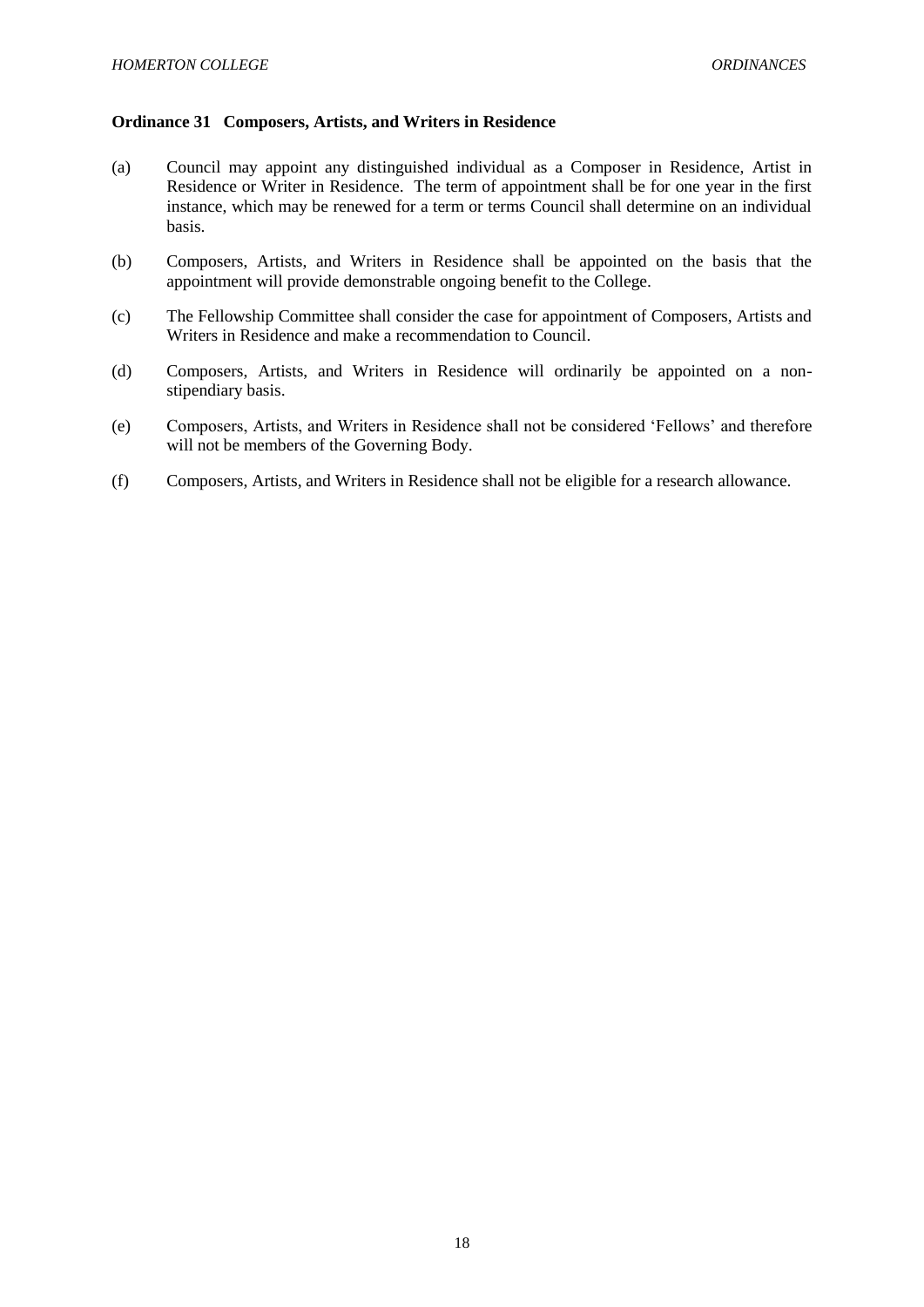## <span id="page-19-0"></span>**Schedule 1 - Procedures relating to Fellows and College Officers**

*Required by Statute 18, The Removal and discipline of Fellows and College Officers*

## <span id="page-19-1"></span>**1.1 Disciplinary Procedure relating to Fellows**

The circumstances in which consideration may be given to the removal or discipline of a Fellow or College officer shall be those matters specified in Statute 18 (iii) and any other matters which may reasonably be considered of a like but lesser nature.

 *Less serious matters: Warnings*

- (a) If it appears to the Principal, after receiving a complaint or otherwise, that there are grounds for believing that the conduct or performance of a Fellow ("the Fellow concerned") is or has been unsatisfactory, the Principal shall inquire into the matter. If the Principal concludes after investigation that the Fellow concerned is or has been at fault, the Principal may issue an oral warning. The Principal shall specify the reason for the warning, shall indicate that it constitutes the first stage of the College's disciplinary procedure, and shall advise the person concerned that he or she may appeal against the warning under paragraph (d) below.
- (b) If the Principal concludes after investigation that the fault is sufficiently serious to justify it, or if a further offence occurs after an oral warning, the Principal may issue a written warning. Such a warning shall specify the reason for the warning, the improvements required in the conduct or performance of the Fellow concerned, and the period of time within which such improvements are to be made. The Principal shall advise the Fellow concerned that he or she may appeal against the warning under paragraph (d) below, and shall indicate that, if no satisfactory improvement takes place within the stated time, charges may be instituted before a Disciplinary Panel.
- (c) The Principal shall keep a written record of any oral or written warning issued. Each warning shall specify a period from the date of issue after which, in the absence of further disciplinary matters arising, it shall be disregarded for all purposes. The period shall not exceed two years in the case of an oral warning and shall not exceed three years in the case of a written warning*.*
- (d) The Fellow concerned may appeal in writing to the Principal against a disciplinary warning within fourteen days of the date of the warning, stating the grounds of appeal. The appeal shall be communicated to the Council, who shall determine it as it shall see fit. If the appeal is allowed, the warning shall be disregarded.

## *More serious matters: The institution of charges before a Disciplinary Panel*

(e) If the Principal receives a complaint against a Fellow ("the Fellow concerned") seeking the institution of a charge or charges ("a Charge") before a Disciplinary Panel, then the Principal shall investigate the matter as he or she shall see fit. If, whether as the result of the investigation of a complaint or otherwise, the Principal considers that there are grounds for believing that a Charge should be instituted before a Disciplinary Panel, then the Principal shall write to the Fellow concerned inviting his or her comment in writing by a specified date. If the Principal considers that the College might otherwise suffer significant harm, the Principal may suspend the Fellow concerned from the performance of his or her duties until the next following meeting of the Council without loss of emolument. As soon as practicable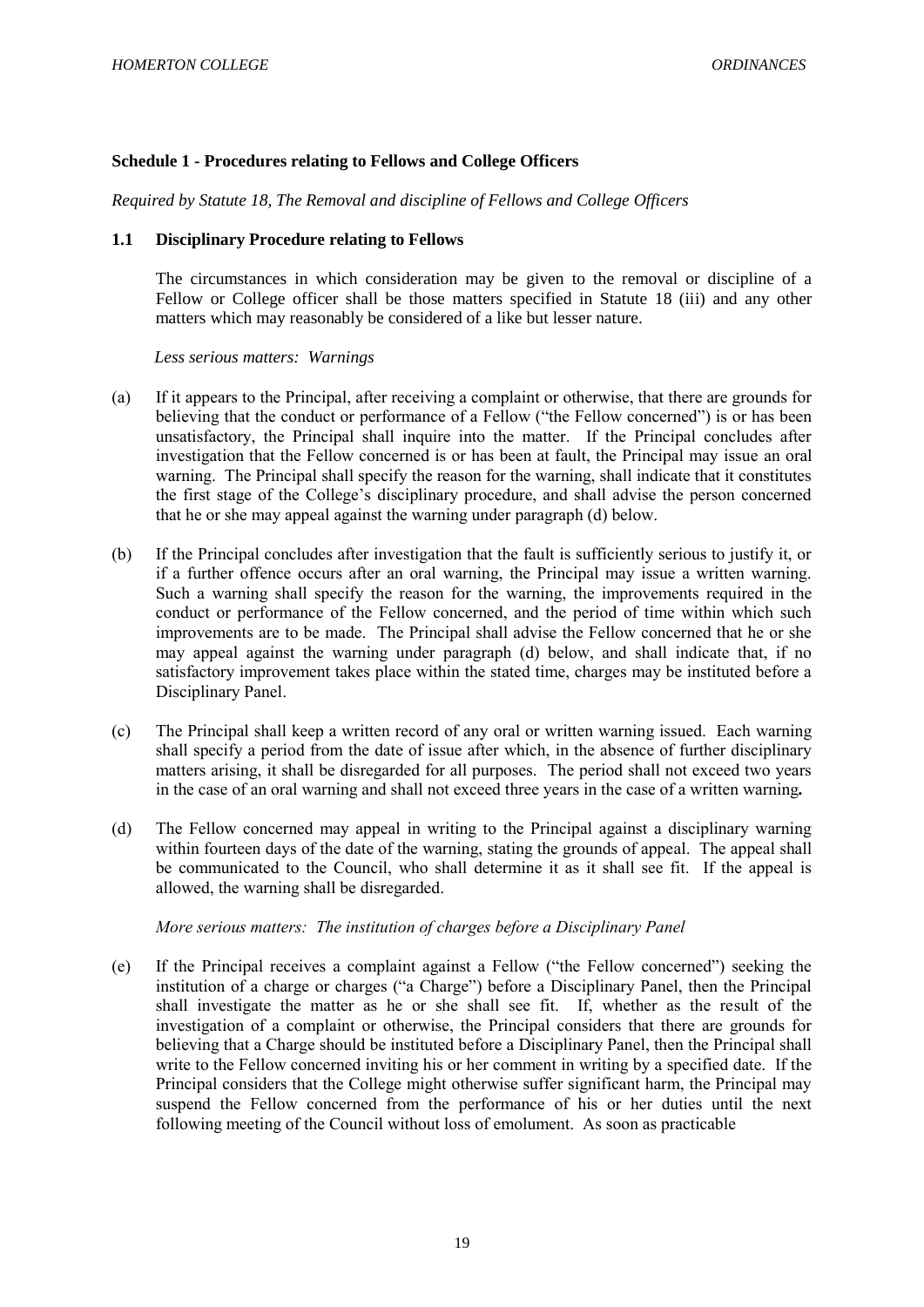following receipt of the comments (if any) of the Fellow concerned, the Principal shall consider the matter in the light of all the available evidence and may dismiss the matter summarily, or issue an oral or written warning, or determine that a Charge should be instituted before a Disciplinary Panel.

- (f) Where the Principal has determined that a Charge should be instituted before a Disciplinary Panel, then:
	- (i) the Principal shall report that fact to the next following meeting of the Council, who shall appoint and instruct a suitable person ("the Presenting Officer") to formulate the Charge and to present it, or arrange for its presentation, before a Disciplinary Panel; and
	- (ii) a Disciplinary Panel shall be appointed to hear and determine the matter in accordance with the procedure relating to the constitution of panels (see Schedule 3 to these Ordinances).
- (g) On receiving the report of the Principal, the Council shall consider whether to suspend the Fellow concerned from the performance of his or her duties without loss of emolument. Any such suspension shall be reviewed by the Council at regular intervals, each review taking place within two months of the time of the last decision to suspend or at the next following meeting of the Council after that decision, if later. The Council shall not impose or continue a suspension unless it considers that the College might otherwise suffer significant harm.
- (h) The Presenting Officer shall seek to ensure that the case is heard and determined as expeditiously as is reasonably practicable.
- (i) As soon as reasonably practicable after the date of his or her appointment, the Presenting Officer shall send to the Fellow concerned and to the chair of the panel notice of the Charge together with a copy of the Academic Staff Statute and of the Ordinances made thereunder.
- (j) The chair of the panel, after consultation with the Fellow concerned and with the Presenting Officer, shall determine the date and time of a meeting of the Disciplinary Panel for the purpose of hearing the case, and shall send notice of the date, time and place of the meeting to the Fellow concerned, to the Presenting Officer and to the members of the Disciplinary Panel.
- (k) Not later than seven days before the date set for the hearing, the Presenting Officer shall send to the Fellow concerned and to the members of the Disciplinary Panel a copy of the Charge, together with any documents specified therein; a list of all witnesses that the Presenting Officer proposes to call, with statements containing the evidence he or she is expected to give; and a copy of any other documents that the Presenting Officer proposes to put in evidence.

## *Evidence*

(l) Evidence that a person has been convicted of a criminal offence by or before any court of law, or that any court of law has found proved an offence with which he or she was charged, shall, for the purpose of establishing that that person committed the offence or was guilty of any act or conduct in respect of which he or she was so charged or convicted, be admissible in any proceedings before a Disciplinary Panel.

## *The decision of the Disciplinary Panel*

(m) Where, after a hearing, the Disciplinary Panel finds the Charge or any part thereof to be without substance, then the Disciplinary Panel shall dismiss the Charge or that part thereof.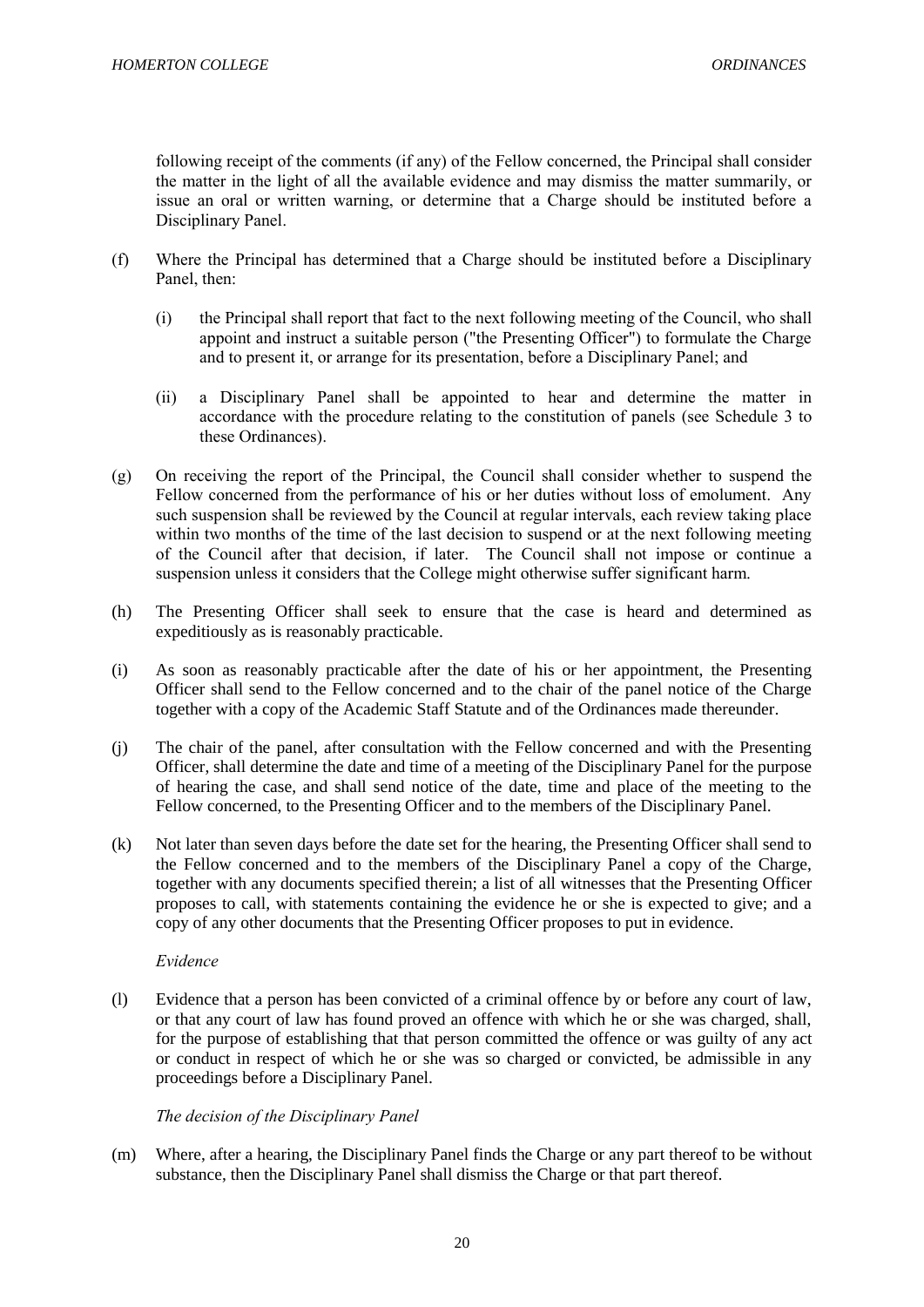- (n) Where, after a hearing, the Disciplinary Panel finds the Charge or any part thereof to be established, then before deciding what penalty (if any) to impose, the Disciplinary Panel shall give the Fellow concerned and the Presenting Officer the opportunity to put forward any matters bearing on the penalty to be imposed unless the Disciplinary Panel is of the view that a sufficient opportunity has already been given in the course of the hearing.
- (o) The Disciplinary Panel may decide to recommend to the Council no penalty, or may recommend a penalty comprising one or more of the following:
	- (i) an oral or written warning;
	- (ii) deprivation of Fellowship;
	- (iii) any penalty considered by the Disciplinary Panel to be lighter than some penalty comprising one or more of the above.

#### *Appeal*

- (q) The Fellow concerned may, within fourteen days from the decision of the Disciplinary Panel, give to the Principal notice of appeal to a Disciplinary Appeal Panel. The notice of appeal shall state the grounds of appeal and whether it is an appeal against the findings of the Disciplinary Panel, or the penalty imposed, or both.
- (r) The appeal shall then be heard and determined as expeditiously as is reasonably practicable by the Disciplinary Appeal Panel, who may substitute for the decision of the Disciplinary Panel any decision that such a panel might have made. The decision of the Disciplinary Appeal Panel in the matter shall be recommended to the Governing Body for final decision.

### *The addition of parties and the consolidation of matters*

- (s) The chair of the panel may agree to the addition of any other person as party to a case before a Disciplinary Panel; provided that the chair of the panel shall not so act unless he or she is of the view that such a step is desirable in order to ensure a just and fair process. Such other person shall receive from the Presenting Officer the papers specified in paragraph (k) above, and shall have the right to a fair process before the Disciplinary Appeal Panel.
- (t) In any case in which the Council is:
	- (i) considering the deprivation of the Fellowship of a Fellow who is not a member of the academic staff; or
	- (ii) considering the dismissal from an office or employment in the College before its prescribed or normal termination date of a Fellow who is not a member of the academic staff;

the Council may refer the matter to a Disciplinary Panel according to the rules under the Academic Staff Statute. Alternatively the Council may refer the matter to a disciplinary committee for consideration according to such just and fair process as the committee may determine, subject to such directions as the Council may make in that regard.

(u) The Council may determine that charges against more than one Fellow may be heard concurrently by the same Disciplinary Panel. The Council may further determine that charges against one or more Fellows shall be heard concurrently with charges against one or more members of the College *in statu pupillari* or with charges against any Fellow who is not a member of the academic staff. In such a case the Disciplinary Panel shall be deemed, in relation to any member of the College *in statu pupillari*, to be constituted concurrently as a Disciplinary Committee and shall proceed, so far as is consistent with the rules under the Academic Staff Statute.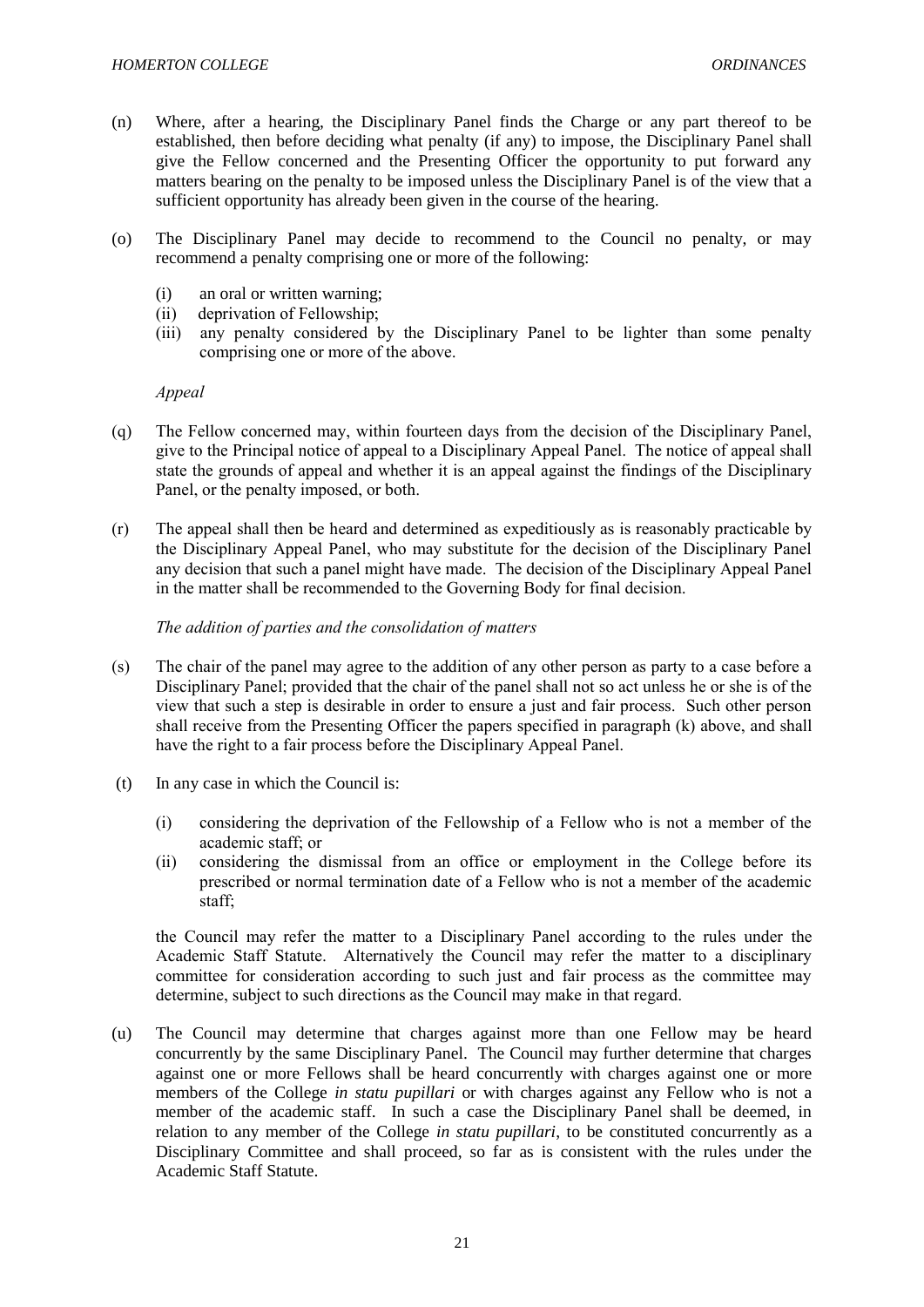(v) If at any stage the chair of the panel forms the view that the conduct or capability of the Fellow concerned may be attributable, wholly or in part, to a medical condition, then he or she shall refer to the Ordinance relating to the procedure for removal of Fellows for incapacity on medical grounds.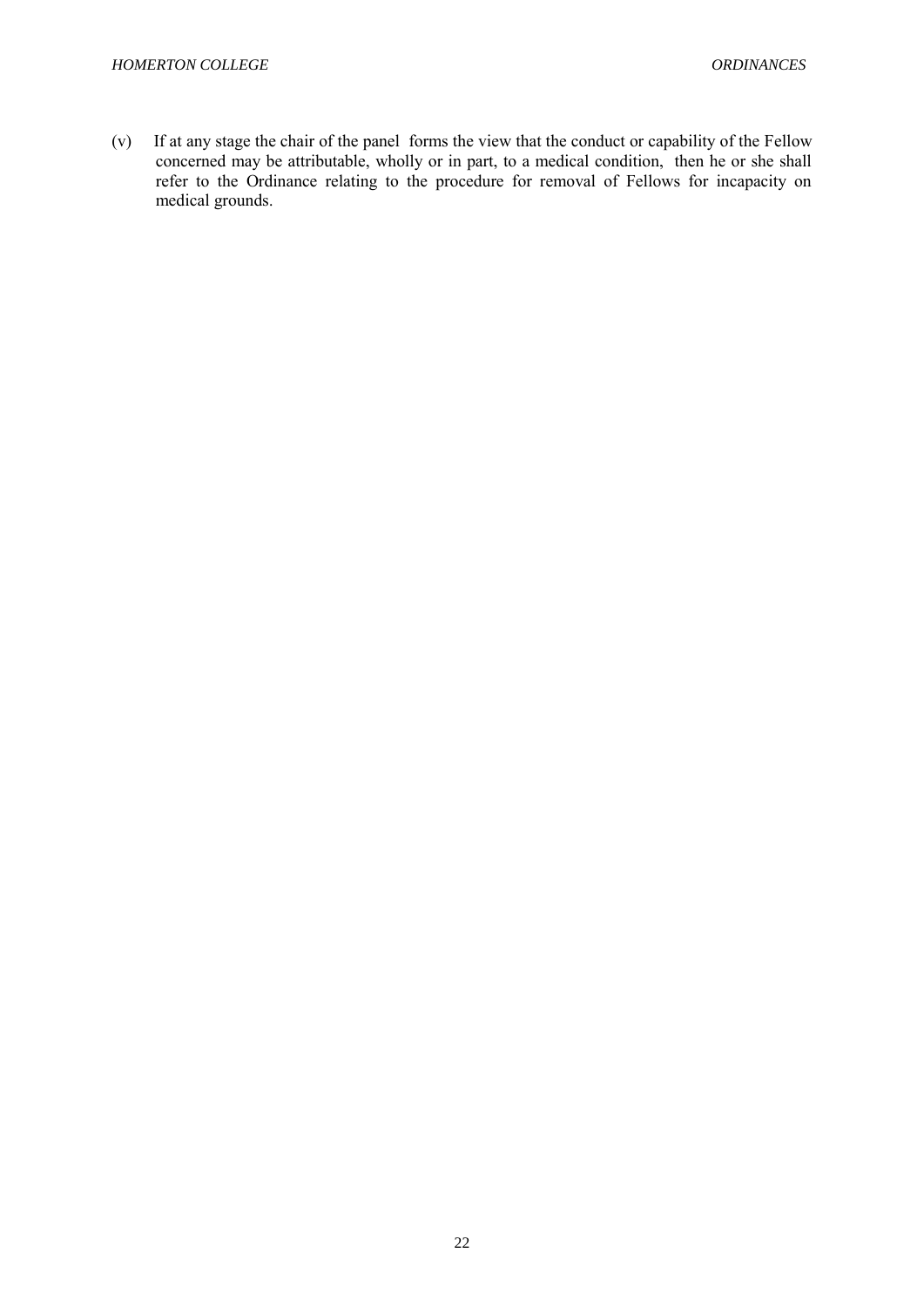## <span id="page-23-0"></span>**1.2 Procedure for removal of Fellows for incapacity on medical grounds**

*Required by Statute 18, The removal and discipline of Fellows and College Officers*

## *The institution of a case before an Incapacity Panel*

- (a) Where the Council is of the view that an Incapacity Panel should be appointed for the consideration of a case of a Fellow ("the Fellow referred"), the Council shall at the same time appoint a suitable person ("the Presenting Officer") to present the case on behalf of the College to the panel.
- (b) An Incapacity Panel shall be appointed as directed by the procedures relating to the constitution of panels (see Schedule 3 to these Ordinances).
- (c) Any person having authority in law to act on behalf of the Fellow referred shall have power so to act in respect of all proceedings before an Incapacity Panel or an Incapacity Appeal Panel. Any requirement in relation to the Fellow referred shall be satisfied if that requirement is fulfilled in relation to the person having authority to act on behalf of the Fellow referred or a representative appointed by the Fellow referred, whether or not it is also fulfilled in relation to the Fellow referred.
- (d) As soon as reasonably practicable after appointment, the Presenting Officer shall send to the Fellow referred and to the chair of the panel notice of the reason why it is thought that the dismissal of the Fellow referred by reason of incapacity on health grounds should be considered, together with a copy of the Academic Staff Statute and of the Ordinances made thereunder.
- (e) The Presenting Officer shall seek to ensure that the case is heard and determined as expeditiously as is reasonably practicable.
- (f) The chair of the panel, after consultation with the Fellow referred and with the Presenting Officer, shall determine the date and time of a meeting of the Incapacity Panel for the purpose of a hearing of the case, and shall send notice of the date, time and place of the meeting to the Fellow referred, to the Presenting Officer and to the members of the Incapacity Panel.
- (g) Not later than seven days before the date set for the hearing, the Presenting Officer shall send to the Fellow referred and to the members of the Incapacity Panel a copy of the communication referred to in paragraph (d) above, together with any documents therein specified; a list of all witnesses the Presenting Officer proposes to call, with statements containing the evidence he or she is expected to give; and a copy of any other documents which the Presenting Officer proposes to put in evidence.

## *Medical evidence*

(h) The Presenting Officer may seek in respect of the Fellow referred such medical evidence as he or she considers necessary for the purpose of the presentation of the matter to the Incapacity Panel*.* Such evidence may include the opinion of a medically qualified person appointed by the College, at College expense, to advise on the health of the Fellow referred. In the event of the Person referred declining to provide any or all of the evidence requested, the Presenting Officer may apply to the chair of the Incapacity Panel for a direction for the production of medical evidence. The chair of the panel shall then hear and determine the matter, and may direct the production of such medical evidence (whether or not sought by the Presenting Officer) as the chair of the panel shall specify. The Fellow referred may appeal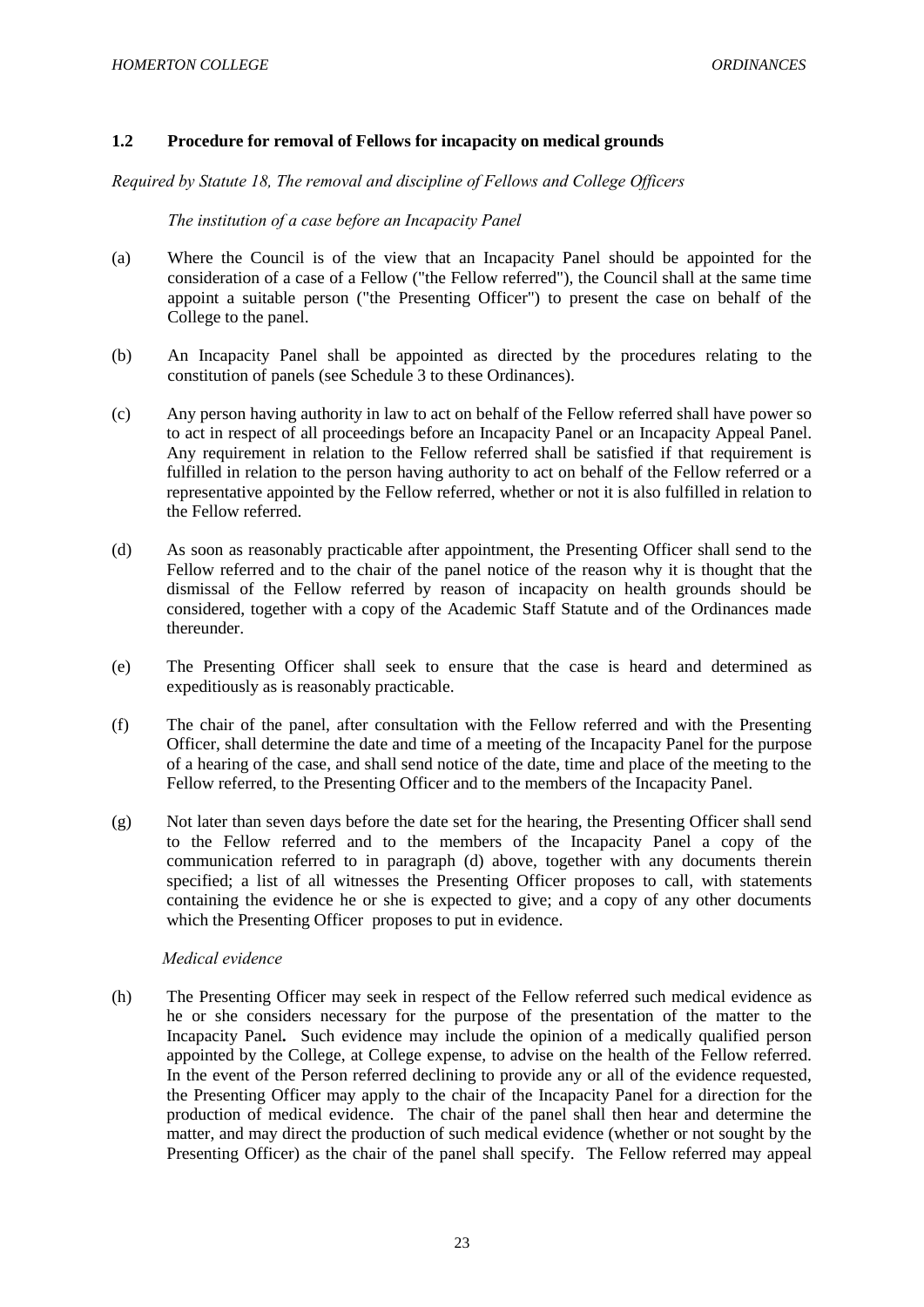against such a direction to the person at the top of List A, whose decision shall be final (see Ordinance for the Constitution of Panels for Hearings).

- (i) If, after a direction to produce medical evidence, the Fellow referred declines to provide any or all of the evidence directed, the Incapacity Panel and an Incapacity Appeal Panel may draw such inferences as to the health of the Fellow referred as it shall see fit from all the circumstances of the case. In addition, the chair of the panel may refer the matter to the Council for the institution of proceedings before a Disciplinary Panel, but the Council shall only institute such proceedings if it is of the view that the Fellow referred was under an obligation to provide the evidence directed by reason of the terms of his or her appointment or by reason of the Statutes and Ordinances of the College.
- (j) Where, after a hearing, the Incapacity Panel finds that the Fellow referred is incapable of performing satisfactorily the duties of his or her office of employment, it may recommend to the Council action which may be any of the following:
	- (i) suspension on grounds of ill health pending receipt of evidence to the satisfaction of the medically qualified member or members of the panel of fitness to resume work;
	- (ii) suspension on grounds of ill health pending further review by the Incapacity Panel at a specified date; or
	- (iii) dismissal with or without notice on grounds of ill health.

During any period of suspension on grounds of ill health the Fellow referred shall be paid in accordance with the terms of his or her office or employment. If the panel decide to dismiss without notice on grounds of ill health, the College shall make payment to the Fellow in lieu of notice for any related remuneration.

 *Appeal*

- (k) The Fellow referred may, within fourteen days from the decision of the Incapacity Panel, give to the Principal notice of appeal to an Incapacity Appeal Panel. The notice of appeal shall state the grounds of appeal and whether it is an appeal against the findings of the Incapacity Panel (stating which findings are appealed against), or the action taken by the Incapacity Panel, or both.
- (l) The appeal shall be heard and determined as expeditiously as is reasonably practicable by an Incapacity Appeal Panel, which may substitute for the decision of the Incapacity Panel any decision that that panel might have made. The decision of the Incapacity Appeal Panel in the matter shall be final.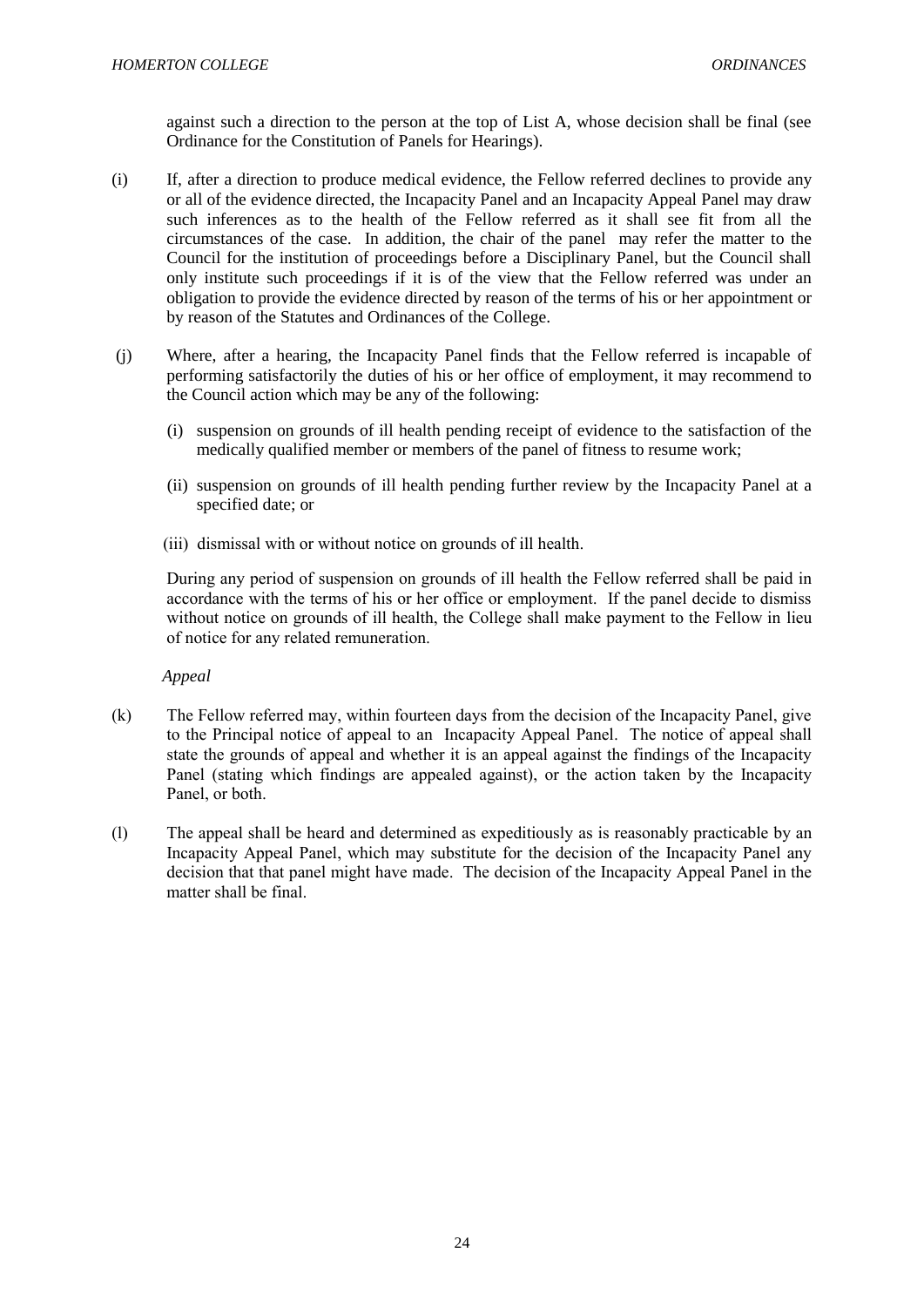### <span id="page-25-0"></span>**1.3 Procedure for the election and re-election of Fellows in Class C (Research Fellows)**

### **(a) Senior Research Fellows**

- (i) The College may elect Senior Research Fellows in Class C (Statute 10) whose function is the advancement of learning and research.
- (ii) Senior Research Fellows shall be non-stipendiary but may take on additional pastoral or teaching duties in addition to their Fellowship. They will have the entitlements and privileges of Fellows in Class C.
- (iii) A Senior Research Fellow shall be appointed for a term of three years by the Governing Body upon the nomination of Council, and may be reappointed by the Council under the terms of Ordinance 5(c) for a second three year term.
- (iv) The Fellowship Committee shall consider the case for renewal and make a recommendation to the Council.
- (v) A Senior Research Fellow is entitled to leave of absence under the arrangements for sabbatical leave or for maternity or paternity leave and any such period of leave will not be counted in any three year period of tenure.

#### **(b) Junior Research Fellows**

- (i) The Council may elect Junior Research Fellows in Class C (Statute 10) whose function is the advancement of learning and research.
- (ii) Junior Research Fellowships may be stipendiary or non-stipendiary. They will have the entitlements and privileges of Fellows in Class C.
- (iii) The College will provide residential accommodation for Junior Research Fellows.
- (iv) Junior Research Fellows shall be appointed by the Governing Body on the nomination of Council.
- (v) Stipendiary Junior Research Fellows shall be appointed for a four year non-renewable term. Non-stipendiary Junior Research Fellows may be appointed for up to four years but not beyond the term of their stipendiary post.
- (vi) A Junior Research Fellow may apply to the Council to take leave of absence or to intermit for academic or personal reasons and the Fellowship Committee shall consider the application and make a recommendation.

#### **(c) Research Fellows**

- (i) The Council may elect Research Fellows in Class C (Statute 10) who shall be persons with an established career in learning and research.
- (ii) Research Fellows shall be non-stipendiary but may take on additional pastoral or teaching duties in addition to their Fellowship. They will have the entitlements and privileges of Fellows in Class C.
- (iii) A Research Fellow shall be appointed for a term of up to five years in the first instance by the Governing Body upon the nomination of Council and may be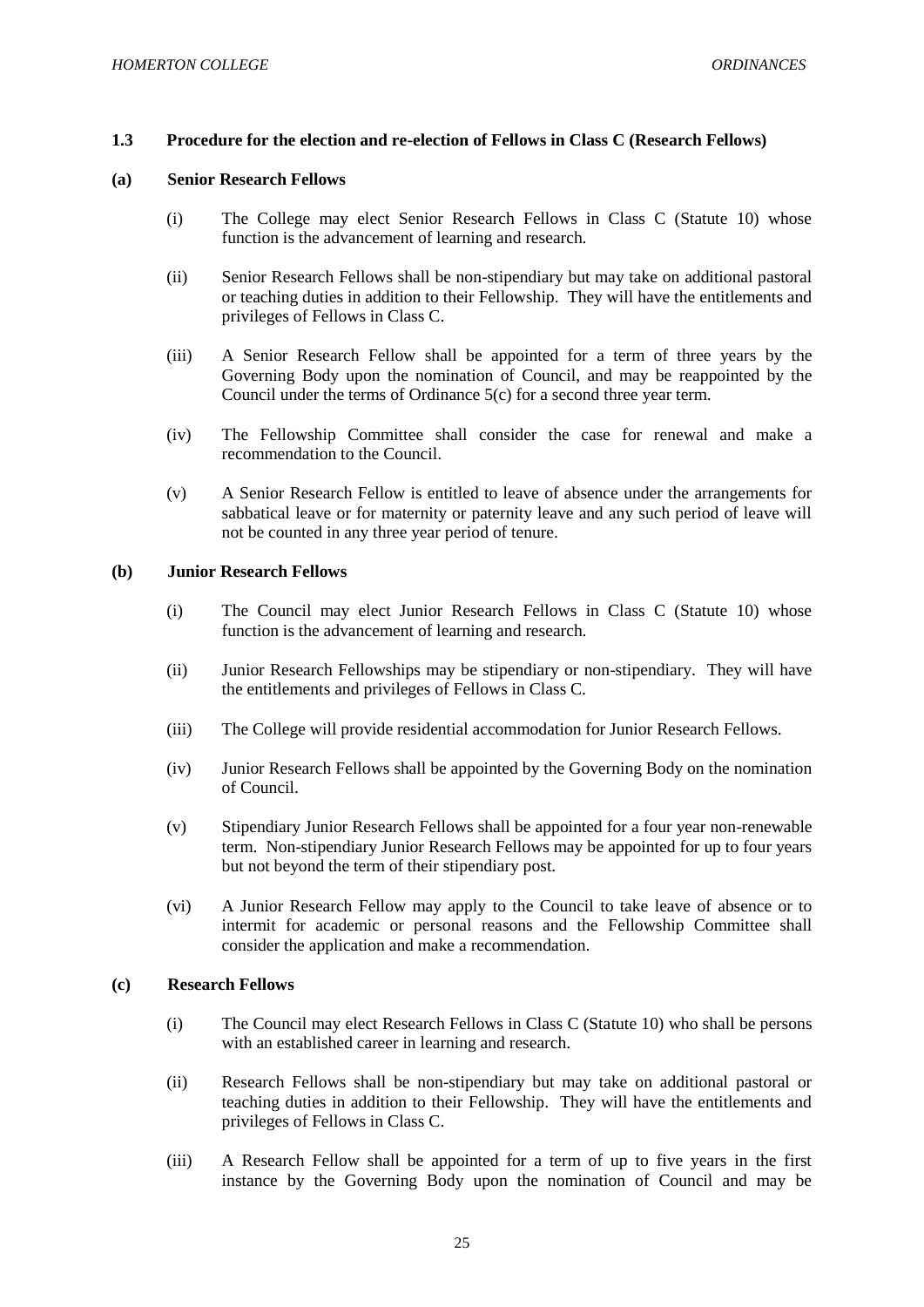reappointed by the Council under the terms of Ordinance 5(c) for a second year term. The length of the term of appointment may be contingent upon the continuation of external funding.

- (iv) The Fellowship Committee shall consider the case for renewal and make a recommendation to the Council.
- (v) A Research Fellow is entitled to leave of absence under the arrangements for sabbatical leave or for maternity or paternity leave and any such period of leave will not be counted in any period of tenure.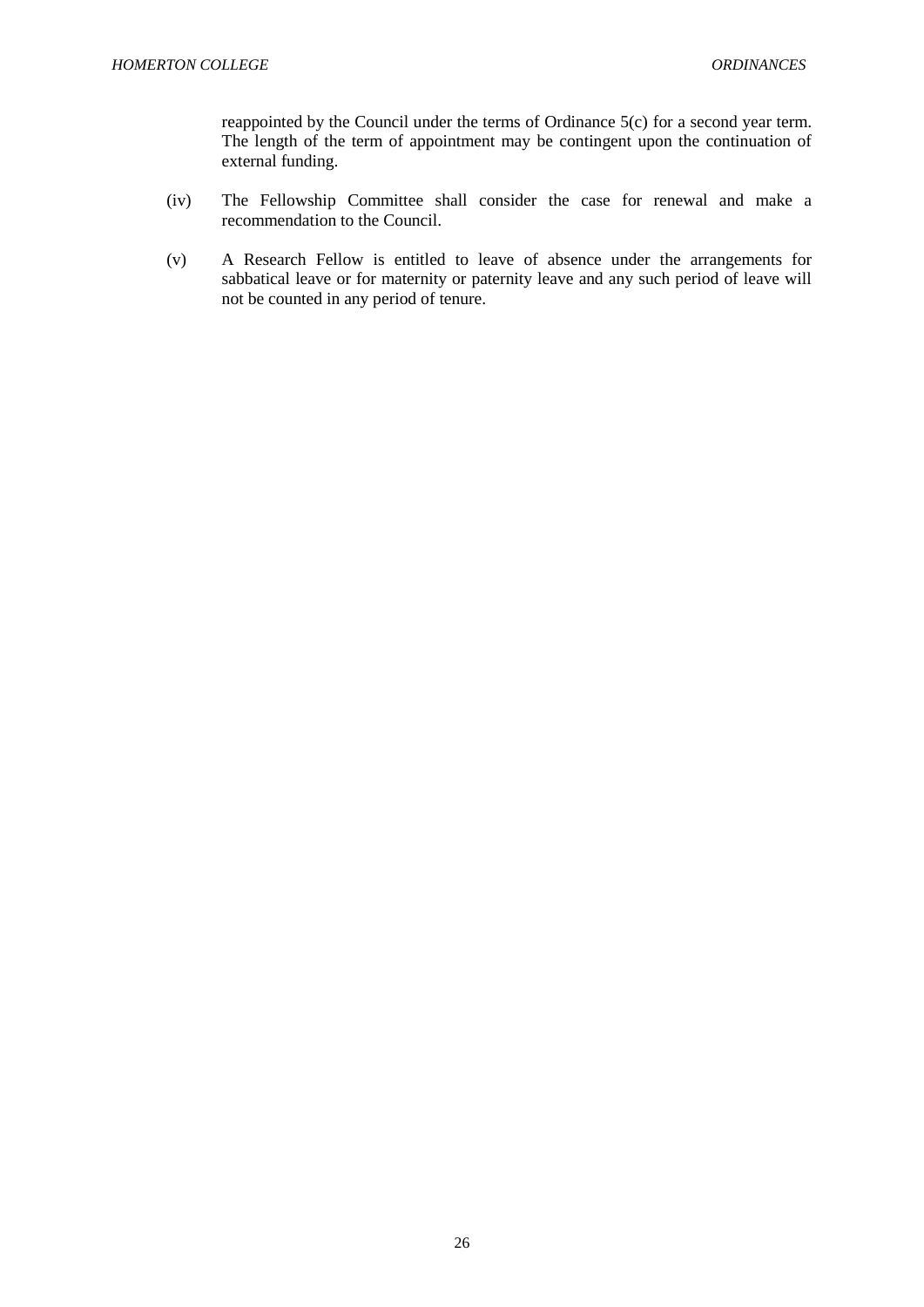## <span id="page-27-0"></span>**Schedule 2 - Procedures relating to the Academic Staff and the Principal**

## <span id="page-27-1"></span>**2.1 Individual Appointment, Confirmation and Promotion Procedure**

- (a) A College Teaching Officer [CTO], in his or her first appointment, shall be given support and guidance in the performance of the duties of that post.
- (b) At the time of appointment, the Principal with the Senior Tutor shall ensure that the CTO understands the full range of duties required for the post and, in addition, the expectations for research activity.
- (c) The Principal shall ask a senior Fellow to act as mentor to the newly-appointed CTO during the first year of appointment and for a longer period if further support is required.
- (d) During the first 11 months in post a CTO shall be probationary and subject to review at the end of nine months by the Fellowship Committee of the Council. A CTO appointed to a fixed-term post shall be treated in the same way.
- (e) The Fellowship Committee shall review the CTO's performance in carrying out the duties of the post during the probationary period and shall be empowered to confirm the CTO in post or recommend to Council a further period of probation or termination of the employment.
- (f) The Council shall recommend a scale for CTO appointments and CTOs shall not normally receive more than two annual increments without review by the Fellowship Committee who shall have the power to recommend further progression, if any. This promotion review shall take place after eight terms in post and shall follow the procedure laid down by the Council.
- (g) A CTO may appeal against the decision of the Fellowship Committee to a panel appointed by the Council.

## <span id="page-27-2"></span>**2.2 Appraisal Procedure**

All CTOs shall be subject to an annual appraisal by the Principal or by another officer appointed by the Principal for this purpose. Appraisal shall be for the purpose of reviewing personal development and shall not be taken into account in considering whether a CTO should be promoted or, in the case of a fixed-term appointment, re-appointed.

## <span id="page-27-3"></span>**2.3 Procedure for appraisal of the Principal**

The Principal shall be appraised biannually by an Appraisal Panel established by Council.

- (i) The Panel shall be chaired by the Vice-Principal serving at the time of the appraisal. Council will normally select two or more current Fellows of the College, and one or more distinguished individuals external to College, to serve on the Appraisal Panel. Normally, at least one panel member shall be a current or former Head of House of a Cambridge College.
- (ii) The purpose of the confidential appraisal shall be to provide career support for the Principal as well as provide meaningful feedback on job performance.
- (iii) The Panel Chair shall be responsible for gathering a full range of feedback from current College Officers and Fellows.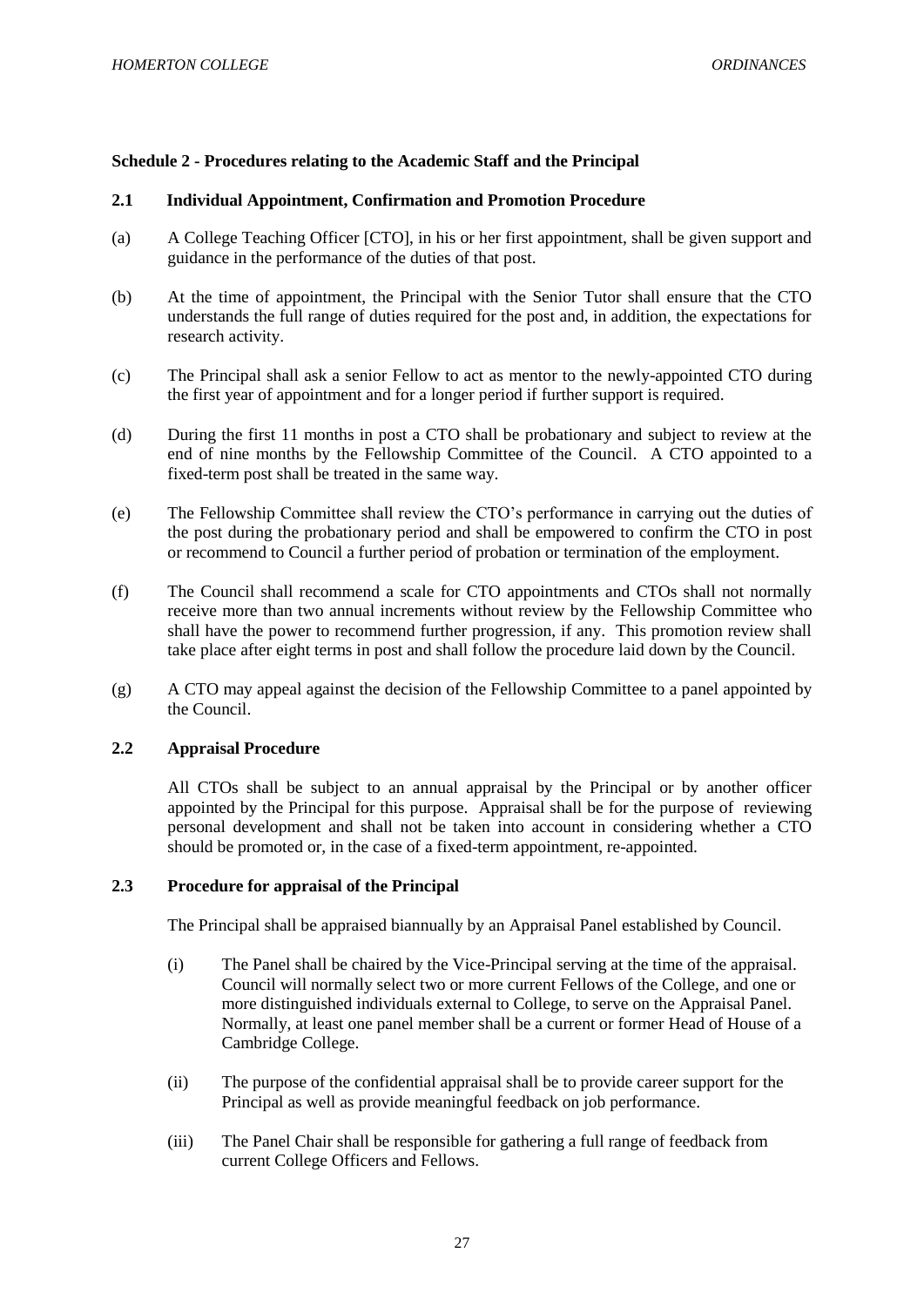## <span id="page-28-0"></span>**2.4 Procedure for the retirement of academic staff**

- (a) Members of the academic staff must be notified that they can make a request for continued employment in writing not more than 1 year and not less than 6 months before their planned retirement date.
- (b) On receiving a written request from a member of the academic staff that he or she wishes to continue working, the Council shall consider the request and inform the member in writing of the outcome.
- (c) The member may appeal against the Council's decision.
- (d) In the event of an appeal, an appeal panel shall be constituted in accordance with Schedule 3.1 – Constitution of Panels.
- (e) At the beginning of each academic year the Principal shall write to all members of academic staff whose planned retirement date falls within that year. The letter shall specify their retirement date and the procedure they should follow if they wish to request continuation of employment. It shall also identify key contacts for planning for retirement.
- (f) Requests to continue in employment may be made on a full-time or part-time basis.

## <span id="page-28-1"></span>**2.5 Family Leave/Pay**

- (a) Maternity Leave
	- (i) A member of the academic staff is eligible to take up to 52 weeks' Maternity Leave.
	- (ii) Maternity leave must start no earlier than the  $11<sup>th</sup>$  week before the Expected Week of Confinement [EWC].
	- (iii) Two weeks of maternity leave must be taken immediately following the date of childbirth.
- (b) Maternity Pay
	- (i) A member of the academic staff with 26 weeks' continuous employment at the  $15<sup>th</sup>$ week of pregnancy will receive six weeks' paid leave at 90% of average weekly pay plus a further 33 weeks' paid leave at lower rate Statutory Maternity Pay [SMP].
	- (ii) A member of the academic staff with one year's continuous service at the  $15<sup>th</sup>$  weeks before the EWC will receive 18 weeks' paid leave at full pay plus a further 21 weeks' paid leave at lower rate SMP.
	- (iii) A member of the academic staff who is entitled to the higher rate maternity pay outlined in paragraph (b)(ii) must return to work for 13 weeks following maternity leave or refund the difference between this and the maternity pay entitlement outlined in paragraph (b)(i).
- (c) Paternity Leave

A member of the academic staff is eligible to take up to two weeks' Paternity Leave.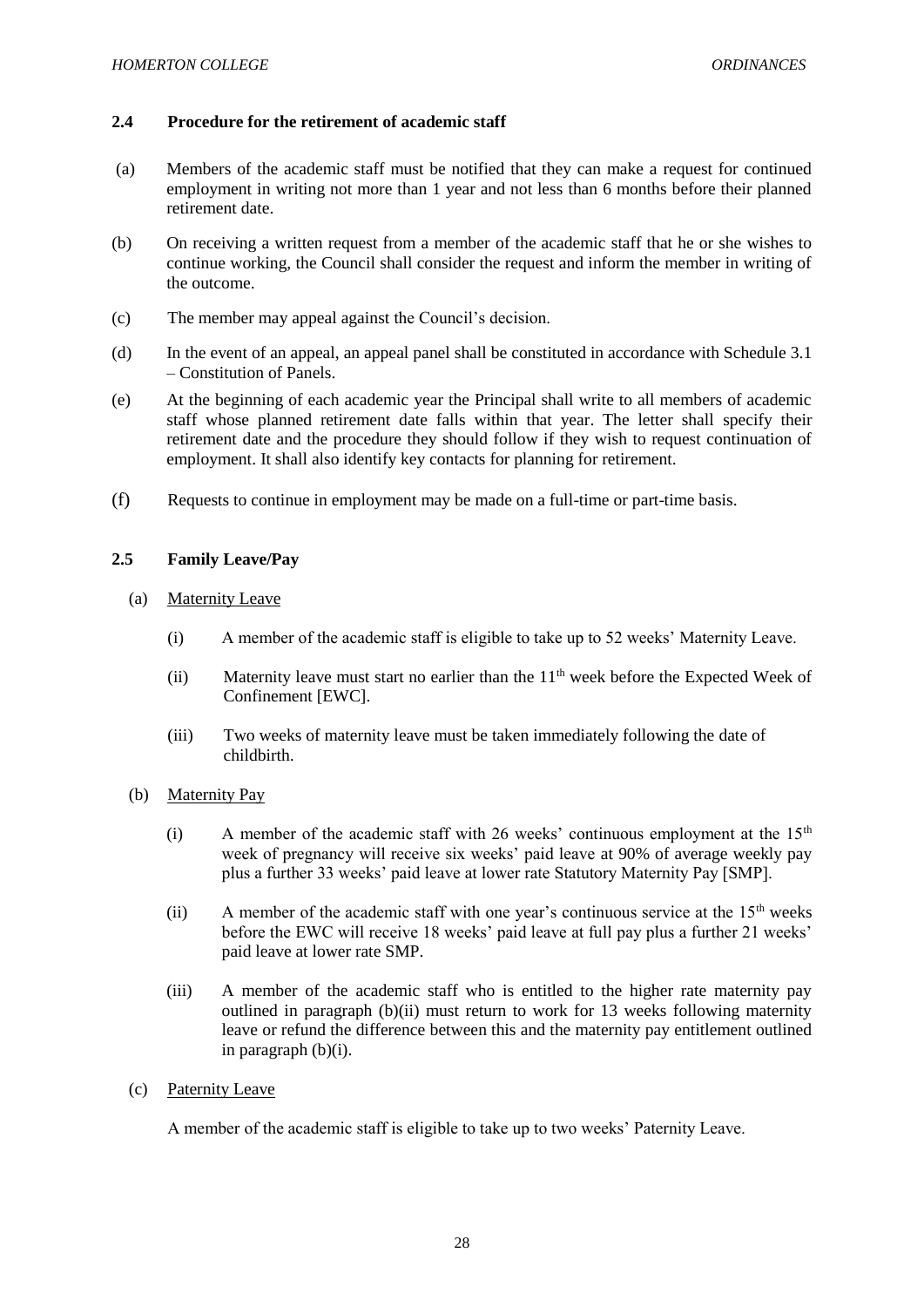### (d) Paternity Pay

- (i) A member of the academic staff with 26 weeks' continuous employment at the  $15<sup>th</sup>$ week of his partner's pregnancy will receive up to two weeks' paid Paternity Leave at full pay.
- (ii) A member of the academic staff may choose to take either one week's or two consecutive weeks' leave (starting on any day of the week but not taken as odd days). Leave can start on any day of the week on or following the child's birth but must be completed within 56 days of the actual date of birth of the child (or if the child is born early, within the period from the actual date of childbirth up to 56 days after the expected week of birth).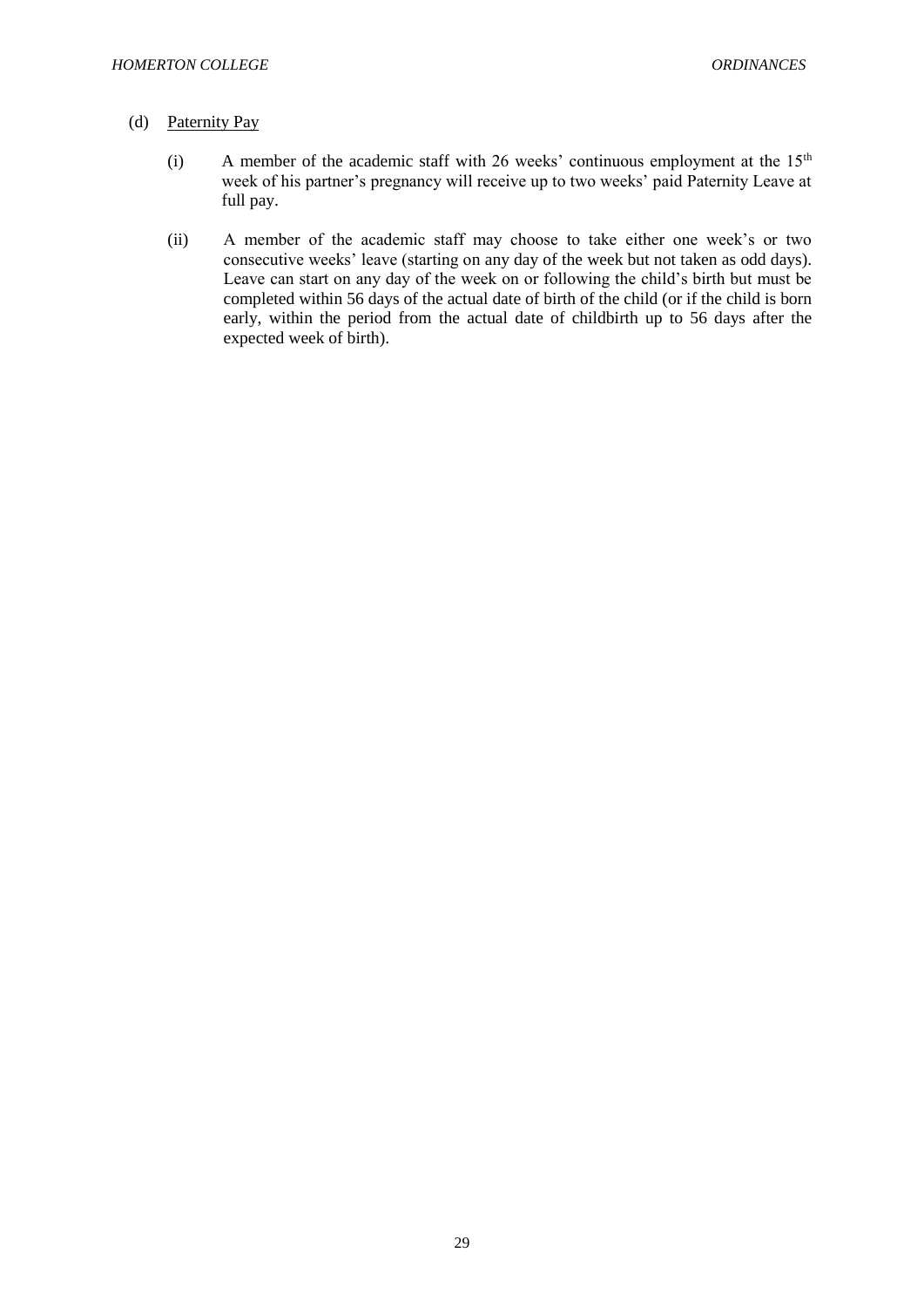## <span id="page-30-0"></span>**Schedule 3 - Procedures relating to the Academic Staff Statute**

*Required by Statute 26, The Academic Staff Statute*

## <span id="page-30-1"></span>**3.1 Procedure for the Constitution of Panels for Hearings**

- (a) The Council shall appoint annually two Lists (List A and List B). List A shall consist of not less than three persons, who shall have legal qualifications and at least one of whom shall not be a member of the College. List B shall consist of not less than twelve Fellows. The initial members of each List shall be placed in such order as the Council may determine. Persons appointed as new members shall be added at the end of the List in such order as the Council may determine. Members of either List, on appointment to a panel, shall go to the end of that List retaining their order as against one another. The Council shall appoint a substitute for a member of either List who is on leave of absence for the period of that leave, unless the Council is of the view that the period is sufficiently short not to prevent the member from serving on a panel if called upon to do so without causing delay to proceedings.
- (b) Panels constituted under the Academic Staff Statute shall be constituted according to the following rules:
	- (i) no member of a panel shall also be a member of an appeal panel in the same matter;
	- (ii) a panel or appeal panel to consider the removal of the Principal shall be constituted in accordance with the provisions of the Academic Staff Statute;
	- (iii) a medical panel and a medical appeal panel shall include a medically qualified person appointed by the Council;
	- (iv) a panel shall comprise three persons, at least one of whom shall be a man and at least one of whom shall be a woman;
	- (v) the chair of the panel shall be a member of List A and, in the case of an appeal panel, shall not be a member of the College; and, subject to the preceding rules;
	- (vi) the other panel members shall be members of List B.
- (c) Members shall be selected from List A and List B for the constitution of a panel in compliance with the above rules and otherwise in strict order from the top of the List, but disregarding any member of the List who is disqualified from acting in accordance with the provisions of this Ordinance.
- (d) Where it is not possible to select a panel in conformity with the above rules because there are insufficient persons remaining on either List after the exclusion of those persons who are disqualified from acting in accordance with the provisions of this Ordinance, then to that extent selections may be made by the Council (or the Principal acting on the Council's behalf) of other persons, with the consent of the member of the academic staff under consideration by the panel ("the Person concerned").
- (e) A meeting of a panel, whether for a hearing or for any other purpose, shall be valid and effective provided that the chair of the panel and one other member is present.

# *Disqualification of panel members*

(f) A person who believes that he or she has an involvement with the matter before a panel that would make his or her participation as a member of the panel unfair shall for that reason decline to accept appointment as a member of the panel, or, if already appointed, shall disqualify himself or herself from the panel.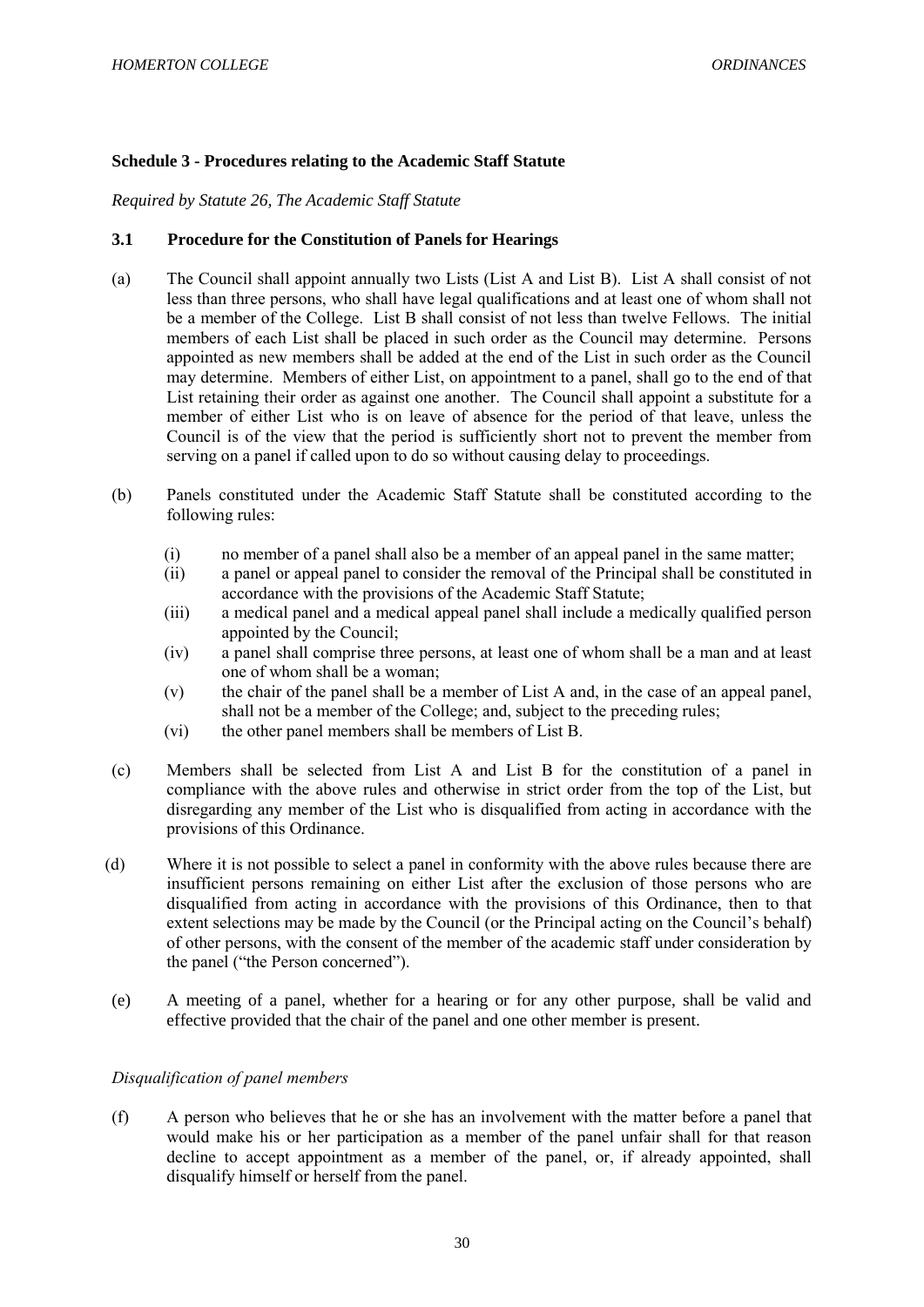- (g) A member of a panel who fails to attend the whole of any hearing (save for absences which, in the opinion of the chair, are immaterial) shall be disqualified from the panel.
- (h) If the Person concerned believes that a member of the panel has an involvement with the matter before the panel that would make his or her participation as a member of the panel unfair, then the Person concerned shall object on that ground to the chair of the panel without delay, and in any event not later than the start of the first hearing of the matter by the panel. The chair of the panel shall rule on any such objection (including such an objection relating to him or herself). If the objection is upheld the member of the panel concerned shall be disqualified from acting further. A ruling dismissing the objection shall be open to appeal to the person at the top of List A, whose decision shall be final.
- (i) No objection of the sort referred to in paragraph (h) above shall be entertained after the start of the first hearing of the matter by the panel, unless the chair of the panel (or the chair of the appeal panel if the objection is made at the appeal stage) is satisfied that it was not reasonably practicable for the Person concerned to have raised the matter earlier. A ruling declining to entertain a late objection shall be open to appeal to the person at the top of List A, whose decision in the matter shall be final.
- (j) Where a member of a panel (not being the chair of the panel) is disqualified from acting, the panel may, with the consent of the Person concerned, continue to act, notwithstanding such reduction in membership. Alternatively the chair of the panel may select a replacement member in accordance with the rules for selection given in sections (b) to (e) above, and may adjourn proceedings pending that appointment. Where the chair of a panel is disqualified, a new chair shall be selected in accordance with the rules for selection.
- (k) Where a person is added to the membership of a panel, then any hearing that has already taken place in whole or in part shall be disregarded and shall be held afresh.

 *Role and powers of the chair of the panel*

- (l) The chair of the panel shall determine all procedural and interlocutory matters on behalf of the panel after such consultation (if any) with members of the panel as the chair shall see fit.
- (m) The chair of the panel may vary time limits; may allow the amendment of charges or of grounds of appeal; may permit any departure from the rules or procedure set out in this Ordinance; and may exclude any person, including the Person concerned, from any hearing of the panel if, in the opinion of the chair of the panel, such a step is necessary in the interests of good order.
- (n) In exercising any discretion the chair of the panel shall seek to give effect to the guiding principles set out in the Academic Staff Statute. Any exercise of discretion by the chair of the panel may be made subject to such conditions as he or she shall see fit.
- (o) The chair of the panel may postpone, adjourn and reconvene any hearing or other meeting of a panel. The chair of the panel may discharge the panel and order a rehearing of the matter before a fresh panel, but shall only do so where he or she is of the view that that step is necessary in order to ensure a just and fair process.
- (p) Where it appears to the chair of the panel, whether on receipt of an application made by the Person concerned or the Presenting Officer (if any) or otherwise, that a material aspect of the matter before the panel is or is likely to be the subject of criminal or civil proceedings in a court of law or the subject of disciplinary proceedings in the University, the chair of the panel may direct such stay in the process of the panel as he or she may consider desirable. Subject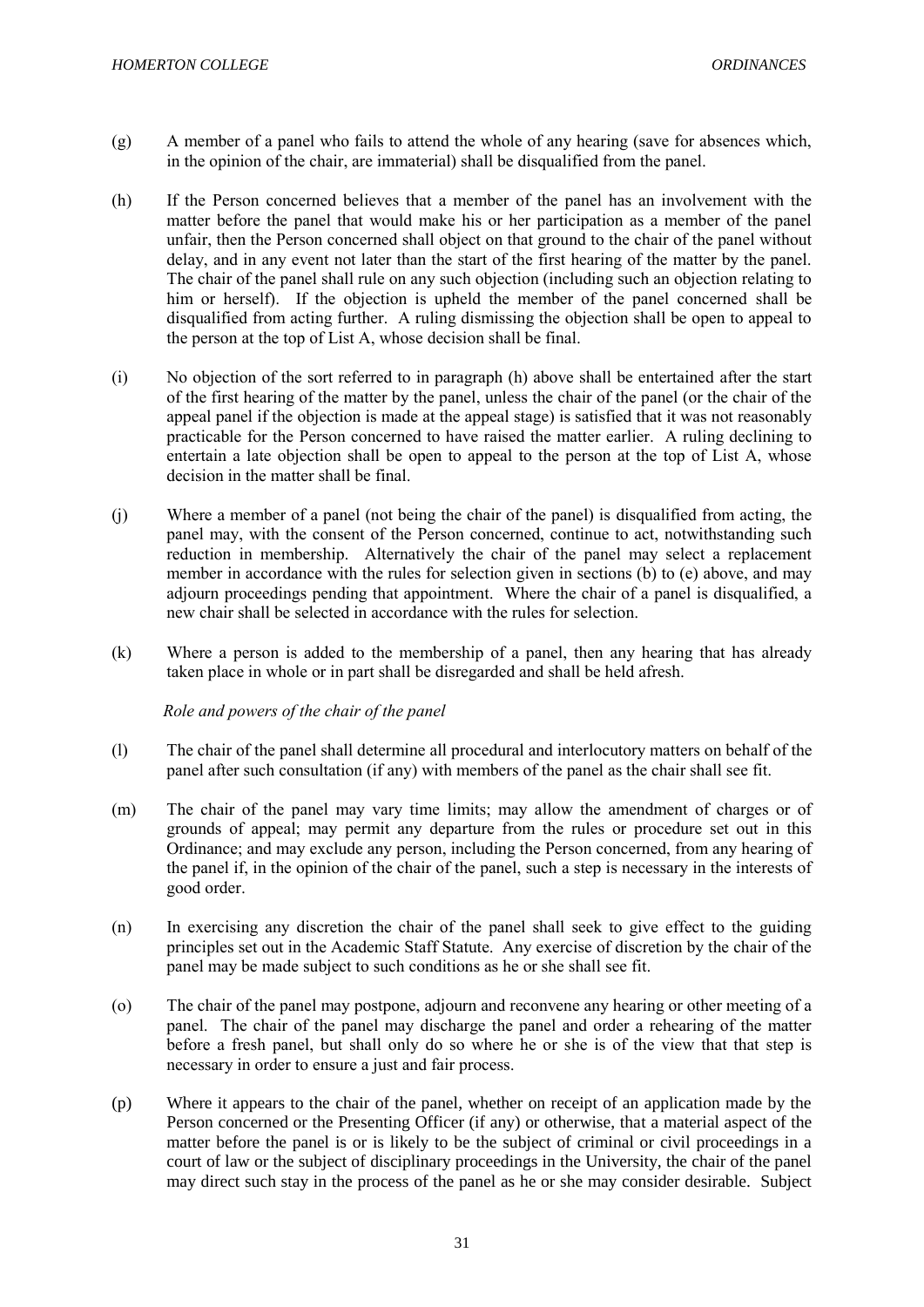to any such stay the chair of the panel shall seek to ensure that the case before the panel is heard and determined as expeditiously as is reasonably practicable.

- (q) The proceedings of the panel shall be recorded and shall be retained by the Principal.
- (r) The chair of the panel shall send a document recording the panel's decision on the case (together with his or her findings of fact (if any) and the reasons for his or her decision regarding the case) to the Principal, the Person concerned, the Presenting Officer (if any) and any person who shall have been added as a party to the proceedings and to the body which set up the panel. Where a right of appeal exists, the chair shall draw the attention of the Person concerned to that fact and to the procedure, including any time limit, for appeal.
- (s) The chair of the panel shall have power, by certificate under his or her hand, to correct in the record of proceedings kept under paragraph (q) above or in the document recording the decision of the panel any clerical mistakes or errors arising from any accidental slip or omission.

## *Conduct of hearings*

- (t) The overriding objective of the rules of procedure is to enable panels to deal with cases justly. That shall include, so far as practicable,
	- (i) ensuring that the parties are on an equal footing;
	- (ii) dealing with the case in ways which are proportionate to the complexity of the issues; and
	- (iii) ensuring an expeditious and fair process.
- (u) Any hearing shall take place in private unless the panel, after considering the views of the Person concerned, directs otherwise.
- (v) Panels shall, so far as appears to them to be practicable, seek to avoid unnecessary formality in their proceedings and shall not be bound by any enactment or rule of law relating to the admissibility of evidence in proceedings before courts of law. They shall make such inquiries of persons and witnesses appearing before them as they consider appropriate and shall otherwise conduct their hearing in such manner as they consider most appropriate for the clarification of the issues before them and generally for the just handling of the proceedings.

# <span id="page-32-0"></span>**3.2 Disciplinary Procedure**

## *Less serious matters: Warnings*

- (a) If it appears to the Principal, after receiving a complaint or otherwise, that there are grounds for believing that the conduct or performance of a member of the academic staff ("the Person concerned") is or has been unsatisfactory, the Principal shall inquire into the matter. If the Principal concludes after investigation that the Person concerned is or has been at fault, the Principal may issue an oral warning. The Principal shall specify the reason for the warning, shall indicate that it constitutes the first stage of the College's disciplinary procedure, and shall advise the person concerned that he or she may appeal against the warning under paragraph (d) below.
- (b) If the Principal concludes after investigation that the fault is sufficiently serious to justify it, or if a further offence occurs after an oral warning, the Principal may issue a written warning. Such a warning shall specify the reason for the warning, the improvements required in the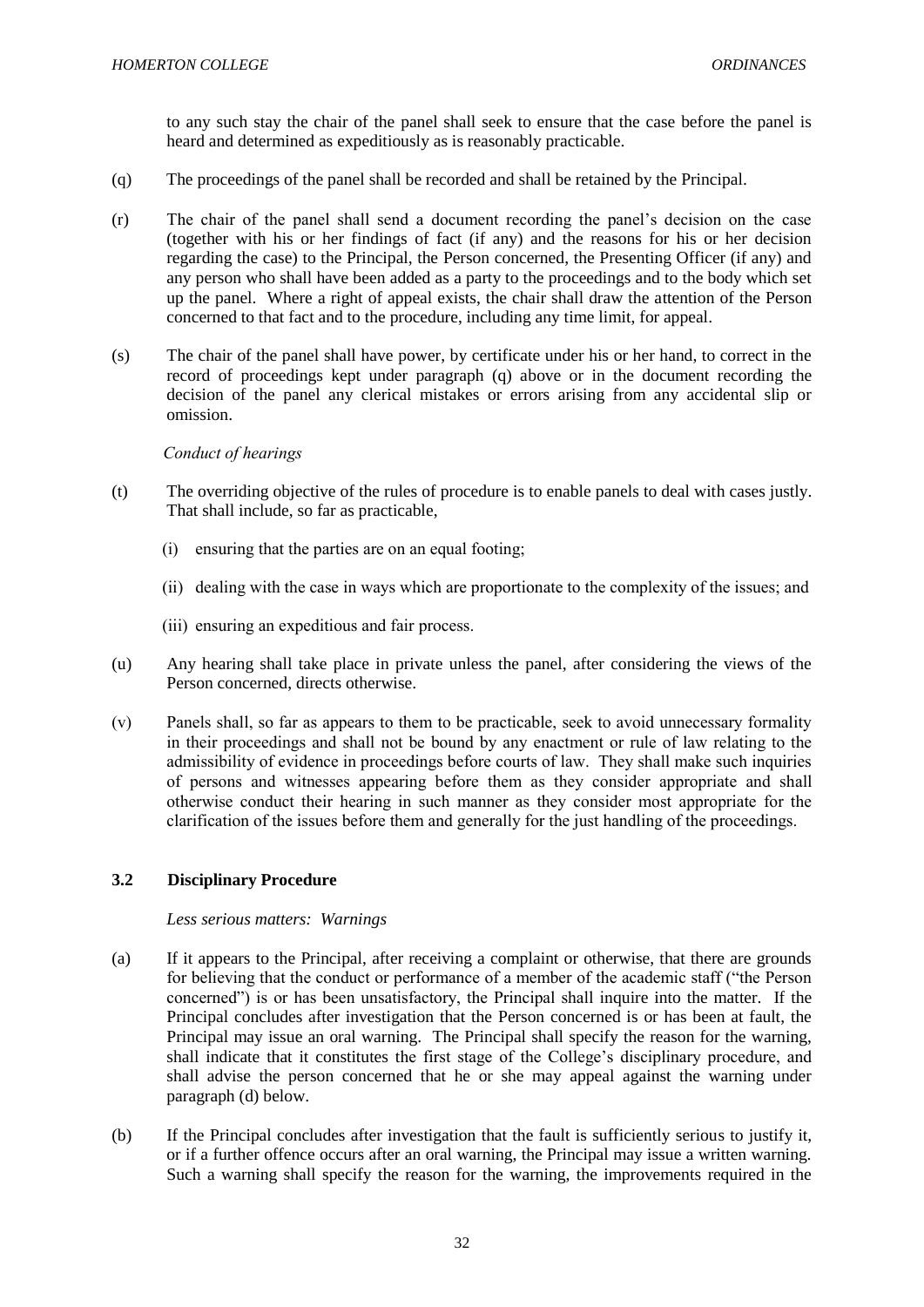conduct or performance of the Person concerned, and the period of time within which such improvements are to be made. The Principal shall advise the Person concerned that he or she may appeal against the warning under paragraph (d) below, and shall indicate that, if no satisfactory improvement takes place within the stated time, charges may be instituted before a Disciplinary Panel.

- (c) The Principal shall keep a written record of any oral or written warning issued. Each warning shall specify a period from the date of issue after which, in the absence of further disciplinary matters arising, it shall be disregarded for all purposes. The period shall not exceed one year in the case of an oral warning and shall not exceed two years in the case of a written warning.
- (d) The Person concerned may appeal in writing to the Principal against a disciplinary warning within fourteen days of the date of the warning, stating the grounds of appeal. The appeal shall be communicated to the Council, who shall determine it as it shall see fit. If the appeal is allowed, the warning shall be disregarded.

*More serious matters: The institution of charges before a Disciplinary Panel*

- (e) If the Principal receives a complaint against a member of the academic staff ("the Person concerned") seeking the institution of a charge or charges ("a Charge") before a Disciplinary Panel, then the Principal shall investigate the matter as he or she shall see fit. If, whether as the result of the investigation of a complaint or otherwise, the Principal considers that there are grounds for believing that a Charge should be instituted before a Disciplinary Panel, then the Principal shall write to the Person concerned inviting his or her comment in writing by a specified date. If the Principal considers that the College might otherwise suffer significant harm, the Principal may suspend the Person concerned from the performance of his or her duties until the next following meeting of the Council without loss of emolument. As soon as practicable following receipt of the comments (if any) of the Person concerned, the Principal shall consider the matter in the light of all the available evidence and may dismiss the matter summarily, or issue an oral or written warning, or determine that a Charge should be instituted before a Disciplinary Panel.
- (f) Where the Principal has determined that a Charge should be instituted before a Disciplinary Panel, then
	- (i) the Principal shall report that fact to the next following meeting of the Council, which shall appoint and instruct a suitable person ("the Presenting Officer") to formulate the Charge and to present it, or arrange for its presentation, before a Disciplinary Panel; and
	- (ii) a Disciplinary Panel shall be selected to hear and determine the matter.
- (g) On receiving the report of the Principal, the Council shall consider whether to suspend the Person concerned from the performance of his or her duties without loss of emolument. Any such suspension shall be reviewed by the Council at regular intervals, each review taking place within two months of the time of the last decision to suspend or at the next following meeting of the Council after that decision, if later. The Council shall not impose or continue a suspension unless it considers that the College might otherwise suffer significant harm.
- (h) The Presenting Officer shall seek to ensure that the case is heard and determined as expeditiously as is reasonably practicable.
- (i) As soon as reasonably practicable after the date of his or her appointment, the Presenting Officer shall send to the Person concerned and to the chair of the panel notice of the Charge together with a copy of the Academic Staff Statute and of the Ordinances made thereunder.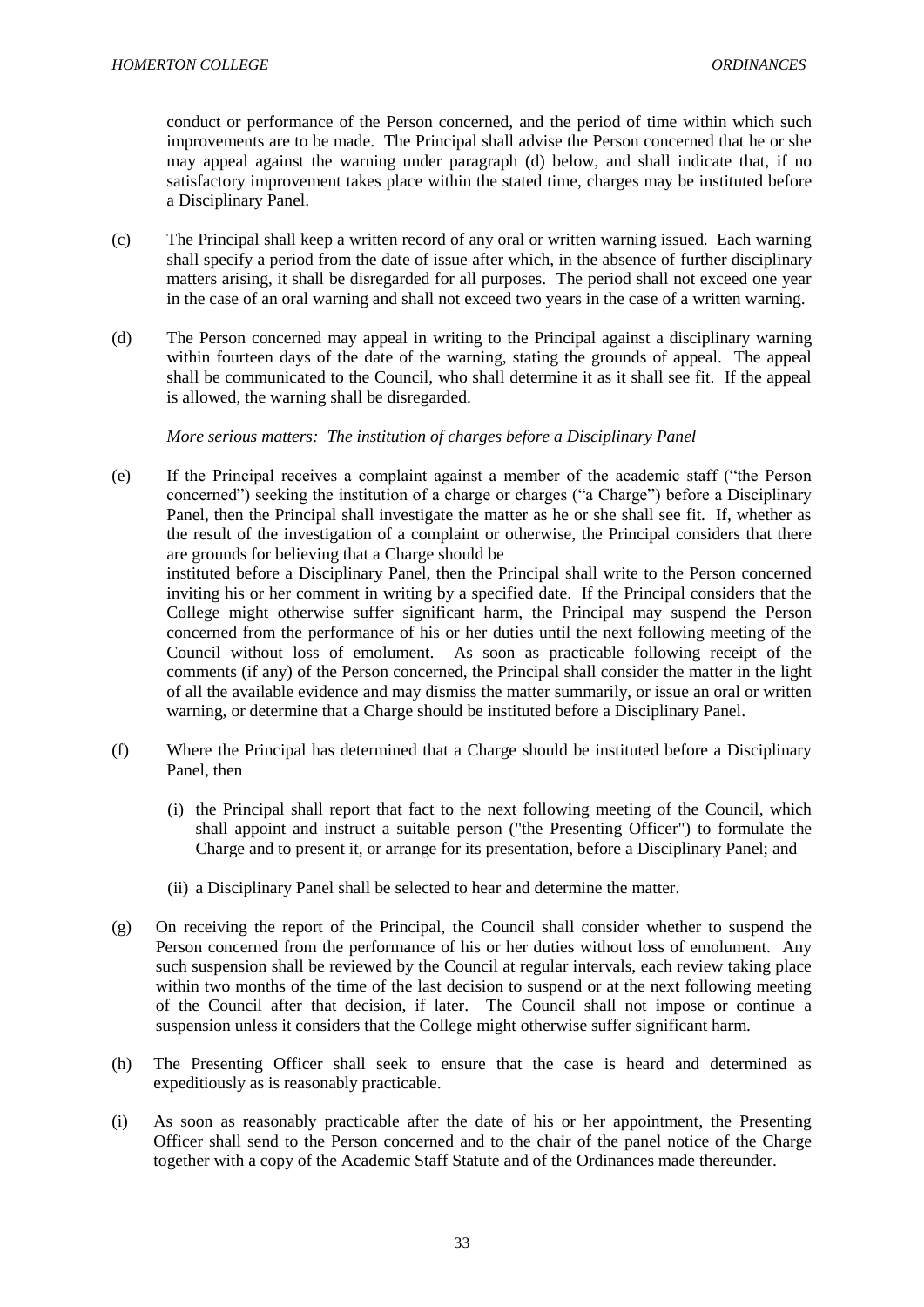- (j) The chair of the panel, after consultation with the Person concerned and with the Presenting Officer, shall determine the date and time of a meeting of the Disciplinary Panel for the purpose of hearing the case, and shall send notice of the date, time and place of the meeting to the Person concerned, to the Presenting Officer and to the members of the Disciplinary Panel.
- (k) Not later than seven days before the date set for the hearing, the Presenting Officer shall send to the Person concerned and to the members of the Disciplinary Panel a copy of the Charge, together with any documents specified therein; a list of all witnesses that the Presenting Officer proposes to call, with statements containing the evidence they are expected to give; and a copy of any other documents that the Presenting Officer proposes to put in evidence.

## *Evidence*

(l) Evidence that a person has been convicted of a criminal offence by or before any court of law, or that any court of law has found proved an offence with which he or she was charged, shall, for the purpose of establishing that that person committed the offence or was guilty of any act or conduct in respect of which he or she was so charged or convicted, be admissible in any proceedings before a Disciplinary Panel.

## *The decision of the Disciplinary Panel*

- (m) Where, after a hearing, the Disciplinary Panel finds the Charge or any part thereof to be without substance, the Disciplinary Panel shall dismiss the Charge or that part thereof.
- (n) Where, after a hearing, the Disciplinary Panel finds the Charge or any part thereof to be established, then before deciding what penalty (if any) to impose, the Disciplinary Panel shall give the Person concerned and the Presenting Officer the opportunity to put forward any matters bearing on the penalty to be imposed unless the Disciplinary Panel is of the view that a sufficient opportunity has already been given in the course of the hearing.
- (o) The Disciplinary Panel may decide to impose no penalty, or may impose a penalty comprising one or more of the following:
	- (i) an oral or written warning;
	- (ii) suspension without pay for up to three months;
	- (iii) the withholding of future increments in stipend;
	- (iv) reduction in grade in any primary office or employment;
	- (v) removal from any secondary office or employment;
	- (vi) the substitution of a lesser office or employment for any primary office or employment;
	- (vii) deprivation of Fellowship;
	- (viii) dismissal with or without notice.
	- (ix) any penalty considered by the Disciplinary Panel to be lighter than some penalty comprising one or more of the above.

If the Disciplinary Panel is of the view that the conduct of the Person concerned constitutes gross misconduct such as to justify dismissal without notice, it shall so state. If the penalty of dismissal without notice is imposed in the absence of such a statement (or, in the event of an appeal, such a statement by the Disciplinary Appeal Panel), then the College shall pay compensation to the Person concerned in respect of the absence of proper notice. The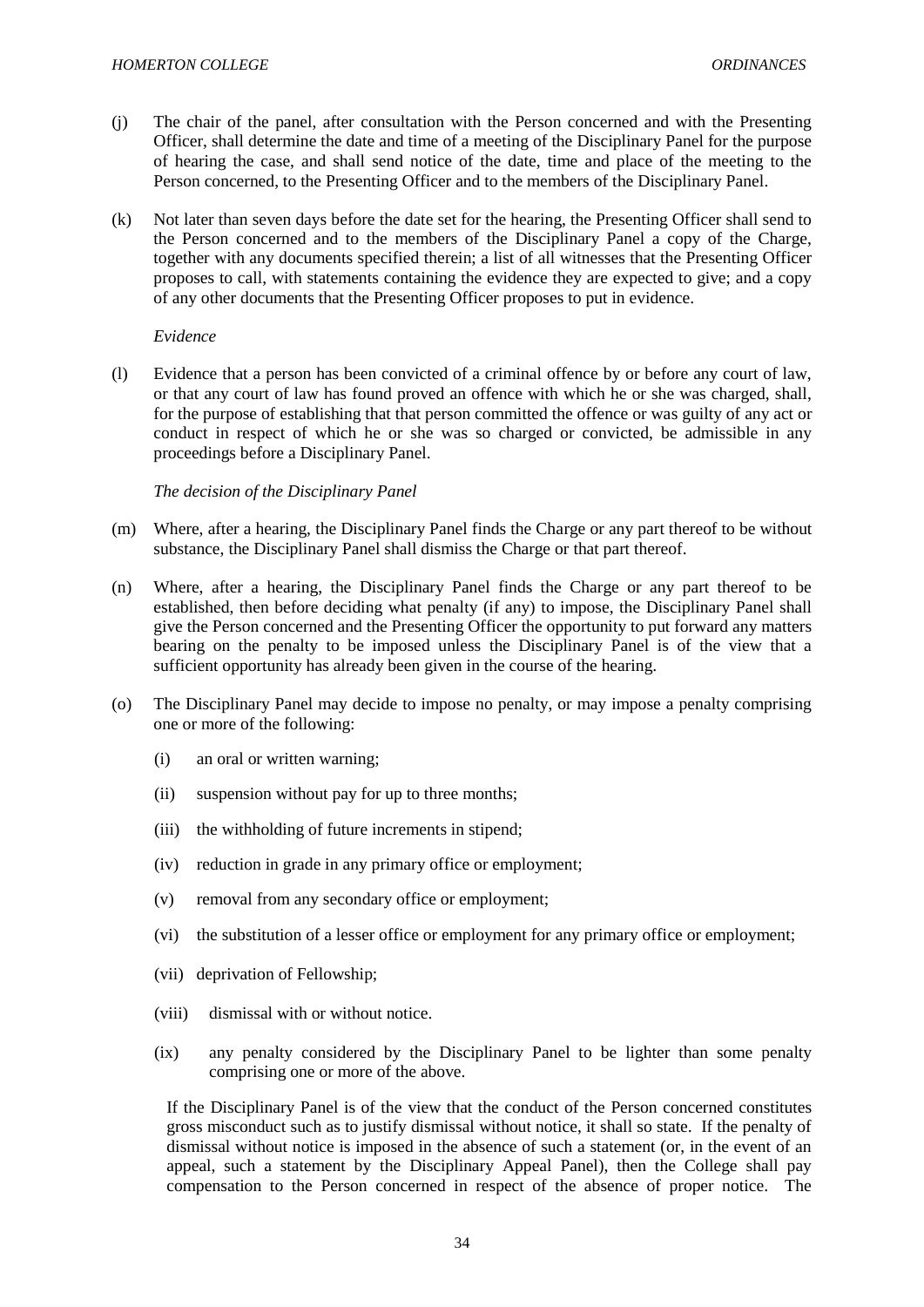Disciplinary Panel shall not impose the penalty of the substitution of a lesser office or employment for any primary office or employment unless it is of the view that the conduct of the Person concerned is such as to justify dismissal.

(p) Where, after a hearing, the Disciplinary Panel is of the view that the Person concerned should be dismissed, but that the dismissal is for some other substantial reason than good cause, it shall so state, specifying the reason, in its findings and shall dismiss the Member accordingly.

*Appeal*

- (q) The Person concerned may, within fourteen days from the decision of the Disciplinary Panel, give to the Principal notice of appeal to the Disciplinary Appeal Panel. The notice of appeal shall state the grounds of appeal and whether it is an appeal against the findings of the Disciplinary Panel, or the penalty imposed, or both.
- (r) The appeal shall then be heard and determined as expeditiously as is reasonably practicable by the Disciplinary Appeal Panel, which may substitute for the decision of the Disciplinary Panel any decision that that panel might have made. The decision of the Disciplinary Appeal Panel in the matter shall be final.

## *The addition of parties and the consolidation of matters*

- (s) The chair of the panel may agree to the addition of any other person as party to a case before a Disciplinary Panel; provided that the chair of the panel shall not so act unless he or she is of the view that that step is desirable in order to ensure a just and fair process. Such other person shall receive from the Presenting Officer the papers specified in paragraph (k) above, and shall have the right to a fair process before the Disciplinary Appeal Panel.
- (t) In any case in which the Council is:
	- (i) considering the deprivation of the Fellowship of a Fellow who is not a member of the academic staff; or
	- (ii) considering the dismissal from an office or employment in the College before its prescribed or normal termination date of a Fellow who is not a member of the academic staff;

 the Council may refer the matter to a Disciplinary Panel according to the rules under the Academic Staff Statute. Alternatively it may refer the matter to a disciplinary committee for consideration according to such just and fair process as the committee may determine, subject to such directions as the Council may make in that regard.

- (u) The Council may determine that charges against more than one member of the academic staff may be heard concurrently by the same Disciplinary Panel. The Council may further determine that charges against one or more members of the academic staff shall be heard concurrently with charges against one or more members of the College *in statu pupillari* or with charges against any Fellow who is not a member of the academic staff.
- (v) If at any stage the chair of the panel forms the view that the conduct or capability of the Person concerned may be attributable, wholly or in part, to a medical condition, then he or she shall: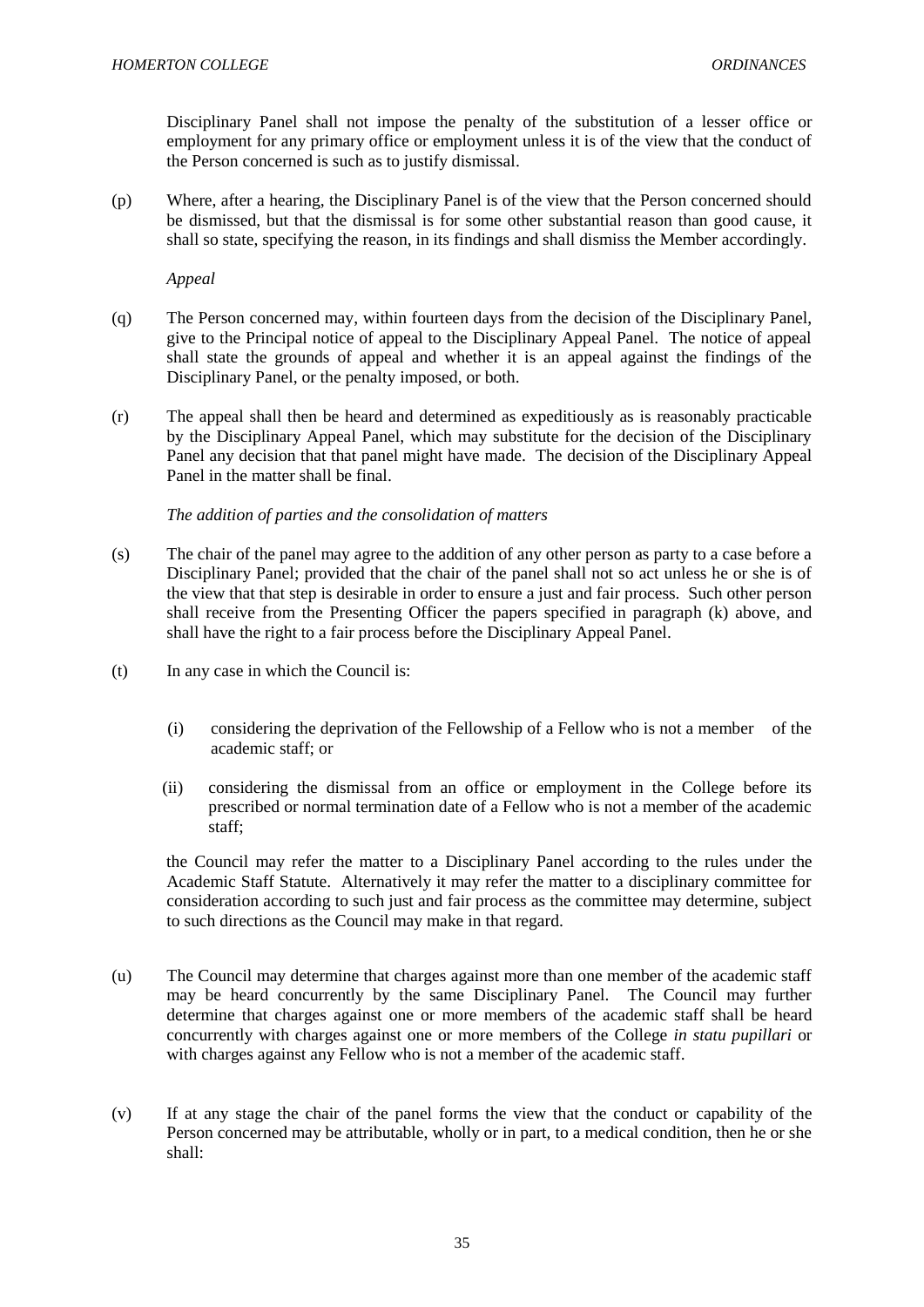- (i) if he or she is of the view that such action is necessary to ensure a just and fair process, stay the proceedings of the Disciplinary Panel and direct the selection of an Incapacity Panel for proceedings to continue under Schedule 3.1 above; or otherwise;
- (ii) if he or she is of the view that the Disciplinary Panel might be assisted by the appointment of a medically qualified person as Medical Consultant, ask the Council to make such an appointment; or otherwise
- (iii) dismiss the charge and take no action.

A Medical Consultant appointed under (ii) above shall not be a member of the Disciplinary Panel but shall offer advice and guidance to the panel on medical matters*.*

- (w) Where proceedings are transferred to an Incapacity Panel under paragraph (v) above, then if at any stage the chair of that panel forms the view that it would be consistent with a just and fair process to transfer the proceedings to a Disciplinary Panel, he or she may stay the proceedings of the Incapacity Panel and either:
	- (i) transfer the proceedings back to the initial Disciplinary Panel; or
	- (ii) direct the discharge of the initial Disciplinary Panel and constitute the Incapacity Panel a Disciplinary Panel for all further proceedings; or
	- (iii) direct the discharge of the initial Disciplinary Panel and the selection of a fresh Disciplinary Panel, and transfer the proceedings to them.

In the event of a transfer of proceedings, the chair of the panel to whom the proceedings are transferred shall have authority to rule as relevant and admissible any part of the proceedings that took place before the transfer, provided that he or she is of the view that that course would help to ensure an efficient, just and fair process.

(x) Where a new panel is selected under paragraph (v) or (w) above, then the chair of the old panel may continue to act as chair of the new panel notwithstanding the provisions of Ordinance 23 above.

### **3.3 Procedure for assessing incapacity on health grounds**

 *The institution of a case before an Incapacity Panel*

- (a) Where the Council is of the view that an Incapacity Panel should be appointed for the consideration of a case of a member of the academic staff ("the Person referred") under the Academic Staff Statute, it shall at the same time appoint a suitable person ("the Presenting Officer") to present the case on behalf of the College to the panel.
- (b) Any person having authority in law to act on behalf of the Person referred shall have power so to act in respect of all proceedings before an Incapacity Panel or an Incapacity Appeal Panel. Any requirement in relation to the Person referred shall be satisfied if that requirement is fulfilled in relation to the person having authority to act on behalf of the Person referred or a representative appointed by the Person referred, whether or not it is also fulfilled in relation to the Person referred.
- (c) As soon as reasonably practicable after appointment, the Presenting Officer shall send to the Person referred and to the chair of the panel notice of the reason why it is thought that the dismissal of the Person referred by reason of incapacity on health grounds should be considered together with a copy of the Academic Staff Statute and of the Ordinances and the relevant schedules made thereunder.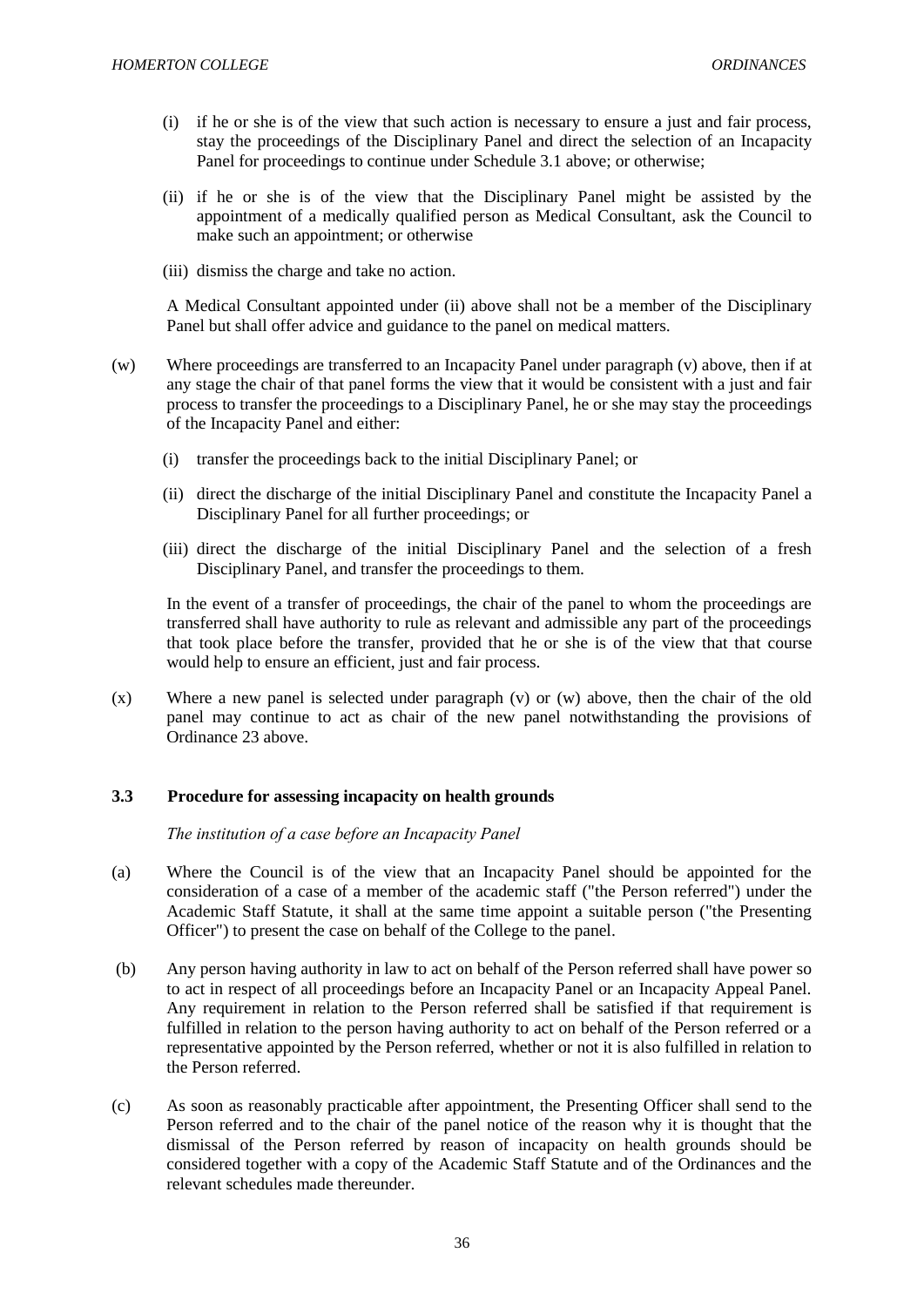- (d) The Presenting Officer shall seek to ensure that the case is heard and determined as expeditiously as is reasonably practicable.
- (e) The chair of the panel, after consultation with the Person referred and with the Presenting Officer, shall determine the date and time of a meeting of the Incapacity Panel for the purpose of a hearing of the case, and shall send notice of the date, time and place of the meeting to the Person referred, to the Presenting Officer and to the members of the Incapacity Panel.
- (f) Not later than seven days before the date set for the hearing, the Presenting Officer shall send to the Person referred and to the members of the Incapacity Panel a copy of the communication referred to in paragraph (c) above, together with any documents therein specified; a list of all witnesses the College proposes to call, with statements containing the evidence they are expected to give; and a copy of any other documents which the College proposes to put in evidence.

### *Medical evidence*

- (g) The Presenting Officer may seek in respect of the Person referred such medical evidence as he or she considers necessary for the purpose of the presentation of the matter to the Incapacity Panel. Such evidence may include the opinion of a medically qualified person appointed by the College, at College expense, to advise on the health of the Person referred. In the event of the Person referred declining to provide any or all of the evidence requested, the Presenting Officer may apply to the chair of the Incapacity Panel for a direction for the production of medical evidence. The chair of the panel shall then hear and determine the matter, and may direct the production of such medical evidence (whether or not sought by the Presenting Officer) as the chair of the panel shall specify. The Person referred may appeal against such a direction to the person at the top of List A, whose decision shall be final (see Schedule 3.1 for the Constitution of Panels for Hearings, sections (b) to (e)).
- (h) If, after a direction to produce medical evidence, the Person referred declines to provide any or all of the evidence directed, the Incapacity Panel and an Incapacity Appeal Panel may draw such inferences as to the health of the Person referred as it shall see fit from all the circumstances of the case. In addition, the chair of the panel may refer the matter to the Council for the institution of proceedings before a Disciplinary Panel, but the Council shall only institute such proceedings if it is of the view that the Person referred was under an obligation to provide the evidence directed by reason of the terms of his or her appointment or by reason of the Statutes and Ordinances of the College.

### *The decision of the Incapacity Panel*

- (i) Where, after a hearing, the Incapacity Panel finds that the Person referred is incapable of performing satisfactorily the duties of his or her office of employment, it may take action which may be any of the following:
	- (i) suspension on grounds of ill health pending receipt of evidence to the satisfaction of the medically qualified member or members of the panel of fitness to resume work;
	- (ii) suspension on grounds of ill health pending further review by the Incapacity Panel at a specified date; or
	- (iii) dismissal with or without notice on grounds of ill health.

During any period of suspension on grounds of ill health the Person referred shall be paid in accordance with the terms of his or her office or employment. If the panel decides to dismiss without notice on grounds of ill health, the College shall pay compensation to the Person referred in respect of the absence of proper notice.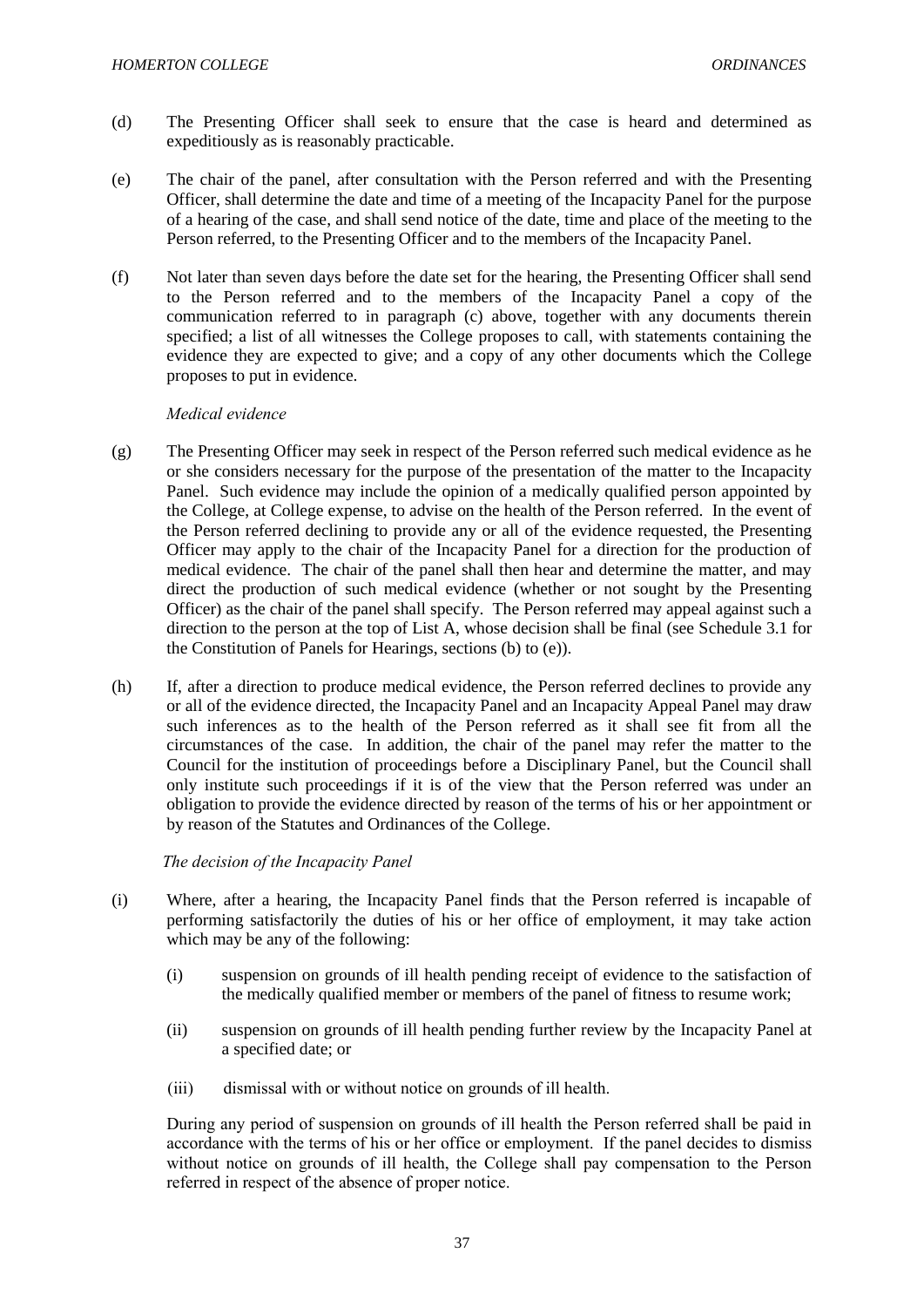# *Appeal*

- (j) The Person referred may, within fourteen days from the decision of the Incapacity Panel, give to the Principal notice of appeal to the Incapacity Appeal Panel. The notice of appeal shall state the grounds of appeal and whether it is an appeal against the findings of the Disciplinary Panel (stating which findings are appealed against), or the action taken by them, or both.
- (k) The appeal shall be heard and determined as expeditiously as is reasonably practicable by an Incapacity Appeal Panel, who may substitute for the decision of the Incapacity Panel any decision that that panel might have made. The decision of the incapacity appeal committee in the matter shall be final.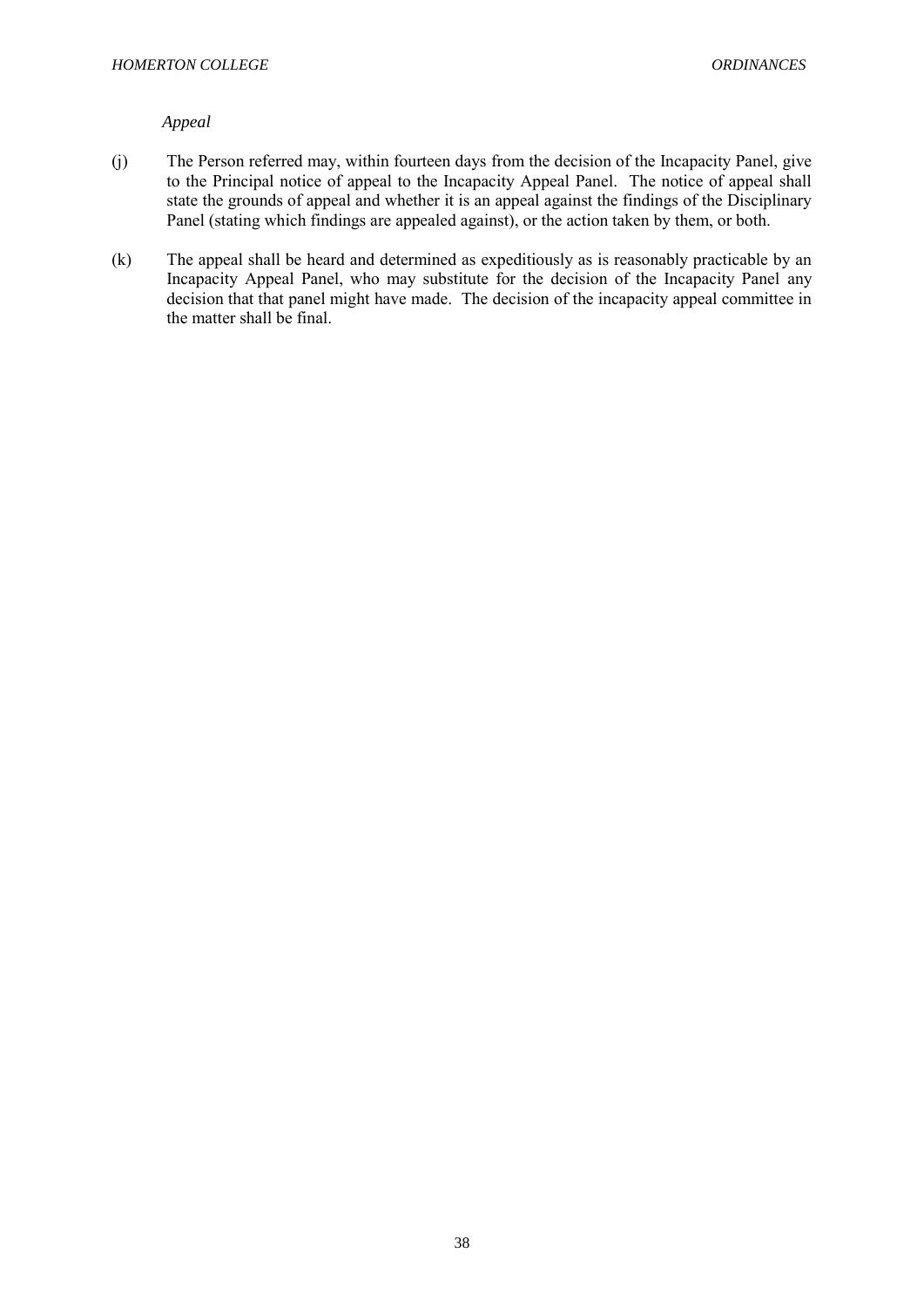### **3.4 Grievance Procedure**

- (a) If a member of the academic staff ("the Person concerned") has a grievance then he or she should seek to resolve it informally through discussion with the appropriate College officer or other authority in the College. If such action does not suffice to resolve the grievance, or if, in the circumstances of the case, it is not reasonable to expect another course to be followed first, the Person concerned may refer the grievance to the Principal.
- (b) When a grievance has been so referred, the Principal shall seek to resolve the matter promptly and fairly after discussion with the Person concerned. The Principal may refer the matter to the Council for resolution, and shall do so if the Person concerned so requests.
- (c) The Principal or the Council shall rule inadmissible any complaint judged:
	- (i) not to be one concerning the office or employment of the Person concerned; or
	- (ii) not to be one relating to matters affecting the Person concerned as an individual or his or her personal dealings or relationships with other staff of the College; or
	- (iii) to be one for which express provision is made in the Statutes.

In particular if the Principal or the Council are of the view that the complaint should be dealt with in accordance with the disciplinary procedures of the College, of whatever sort and whether or not those procedures should be invoked in relation to the complainant or any other person, the Principal or the Council shall rule the grievance inadmissible.

- (d) The Principal or the Council may defer the consideration of a grievance pending the completion of other proceedings under the Statutes, including disciplinary proceedings of whatever sort relevant to the grievance, which are pending or in progress.
- (e) If the Principal or the Council are of the view that a complaint is trivial or vexatious they shall declare it to be so.
- (f) If the Person concerned remains aggrieved after consideration of the grievance by the Council under paragraph (b) above, he or she may ask that it be referred to a Grievance Panel. A Grievance Panel shall thereupon be appointed, who shall seek to resolve the matter.
- (g) The report of the Grievance Panel shall be considered by the Council, which shall make a reasoned response to the panel on the recommendations of the report. The panel may, at its discretion, make a further report to the Council recommending the reconsideration by the Council of any matter. The Council's decision on any such further report shall be final. Any reports or response made under this paragraph shall be copied to the Person concerned.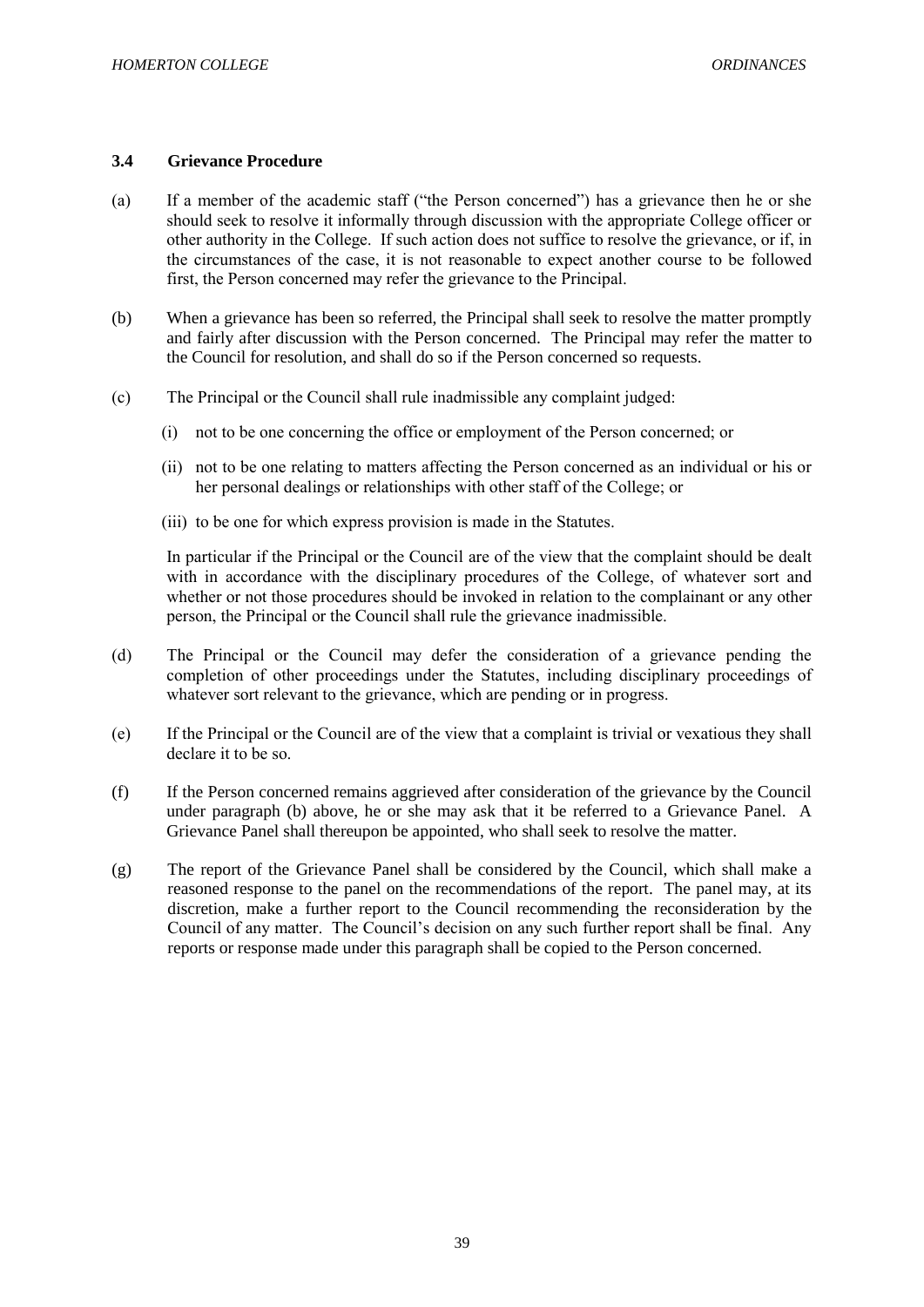# **3.5 Redundancy Procedure for Academic Staff**

*Resolution to effect a reduction in the academic staff by way of redundancy*

- (a) This procedure shall apply where the Governing Body has decided that it may be appropriate to effect a reduction in the academic staff of the College as a whole, or of any area of academic work within the College, by way of redundancy. But it shall not apply to the extent of any matter dealt with under the Academic Staff Statute.
- (b) Where the Governing Body has so decided, it shall consult such members of the academic staff and such others persons holding office in, or employed by, the College as it considers likely to be affected by a reduction of the sort contemplated. The Governing Body shall also conduct such further process of consultation as may be required by law or as it may consider appropriate. The Governing Body may specify time limits for response to any consultation that it conducts. After considering the responses received to the consultation, the Governing Body shall either resolve to take no further action; or shall resolve to continue, extend or vary the process of consultation, with such modification (if any) of the terms of consultation as it shall see fit; or shall resolve to effect a reduction in the academic staff by way of redundancy and decide what direction (if any) to give in relation to the extent of the reduction.

### *Selection for redundancy*

- (c) Where the Governing Body has resolved to effect a reduction in the academic staff by way of redundancy, it shall appoint a Redundancy Committee of three Fellows to select the members of the academic staff for dismissal by reason of redundancy and to give notice of dismissal to those members of the academic staff so selected. The Redundancy Committee shall act in accordance with any direction of the Governing Body under paragraph (b) above.
- (d) The Redundancy Committee shall formulate the selection criteria which it proposes to employ, and shall notify each member of the academic staff considered for selection of those criteria. The Redundancy Committee shall afford each member of the academic staff considered for selection the opportunity to make such written or oral representations on his or her own behalf as it shall see fit. If, following the receipt of such representations, any change is made to the selection criteria, then any member of the academic staff who might be materially affected by such change shall be afforded a new opportunity to make such representations.
- (e) The Redundancy Committee shall give notice of dismissal to each member of the academic staff who is selected for dismissal, and shall also inform him or her of the reasons for his or her dismissal, and of his or her right of appeal under this Ordinance.
- (f) The procedure to be adopted by a Redundancy Committee shall be determined by the committee itself, subject to the adoption of a just and fair process which complies with the rules in paragraphs (c), (d) and (e) above.

*Appeal*

(g) A member of the academic staff who is given notice of dismissal by reason of redundancy may, within fourteen days from the date of that notice, give to the Principal notice of appeal to a Redundancy Appeal Panel. The notice of appeal shall state the grounds of appeal.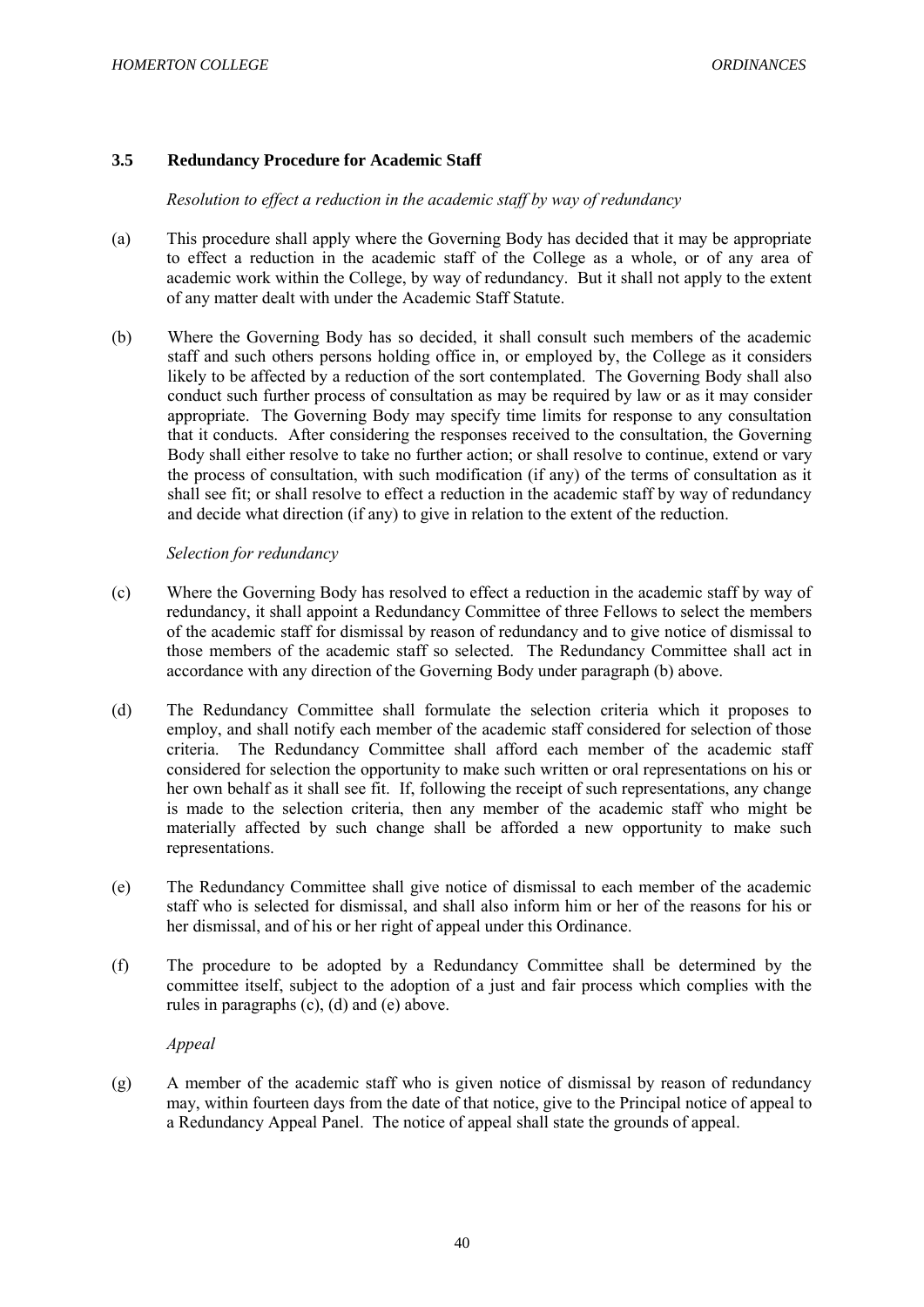- (h) The lodging of an appeal shall not affect the operation of the notice of dismissal, but the chair of the Redundancy Appeal Panel may extend the period of notice if he or she considers it just and fair in all the circumstances that an extension should be granted. The Redundancy Appeal Panel shall consist of three Fellows who have not been involved in the first hearing, and shall be appointed by the Governing Body.
- (i) Where the Redundancy Appeal Panel decides to remit the matter back for further consideration, then:
	- (i) it may direct that further consideration should be given by the same Redundancy Committee, or direct that a differently constituted Redundancy Committee be selected for that purpose;
	- (ii) it may give such other directions as it shall see fit, including directions affecting other members of the academic staff, provided that it may confirm, suspend, extend or cancel any notice of dismissal given to such other members, but shall not give notice of dismissal to any member of the academic staff not already under such notice; and
	- (iii) a fresh right of appeal to the Redundancy Appeal Panel shall accrue to any member of staff from notice of dismissal given or confirmed as a result of that further consideration.
- (j) Where the Redundancy Appeal Panel reach a final decision on any appeal, no further right of appeal under College procedures lies against that decision.

### **3.6 Procedure for removal from a secondary office or employment**

- (a) This Section applies where the Principal is of the opinion that a member of the academic staff ("the Person concerned") should be removed from a secondary office or employment before its prescribed or normal termination date, but is not aware of any grounds that would justify proceedings for dismissal from a primary office or employment held by the Person concerned.
- (b) The Principal shall discuss the reasons for that opinion with the Person concerned. If, after that discussion, the Principal remains of the same opinion, then he or she shall ask the Council to constitute a panel (of which the Principal shall not be a member) to consider the matter and to report. Before reporting, the panel shall give the Person concerned a fair opportunity to show why he or she should not be removed from the secondary office or employment before its prescribed or normal termination date.
- (c) The report of the panel shall be communicated to the Person concerned for comment by a specified date, and shall then be communicated, with the comments (if any) of the Person concerned, to the Council, whose decision in the matter shall be final.

### **3.7 Removal of the Principal from office**

- (a) On receipt of a complaint signed by any three members of the Governing Body seeking the removal of the Principal from office for good cause (such complaint stating the reasons for such removal), the Vice-Principal shall write to the Principal notifying him or her of the complaint and inviting comment in writing. The Vice-Principal shall also without delay summon a meeting of the Council, exclusive of the Principal and of the complainant Fellows.
- (b) After considering the complaint and the comments (if any) of the Principal, the Council shall dismiss the complaint if it is of the view that it is not supported by sufficient evidence of good cause for removal from office. Otherwise it shall without delay appoint a panel to consider the removal of the Principal in accordance with section 4 of the Academic Staff Statute.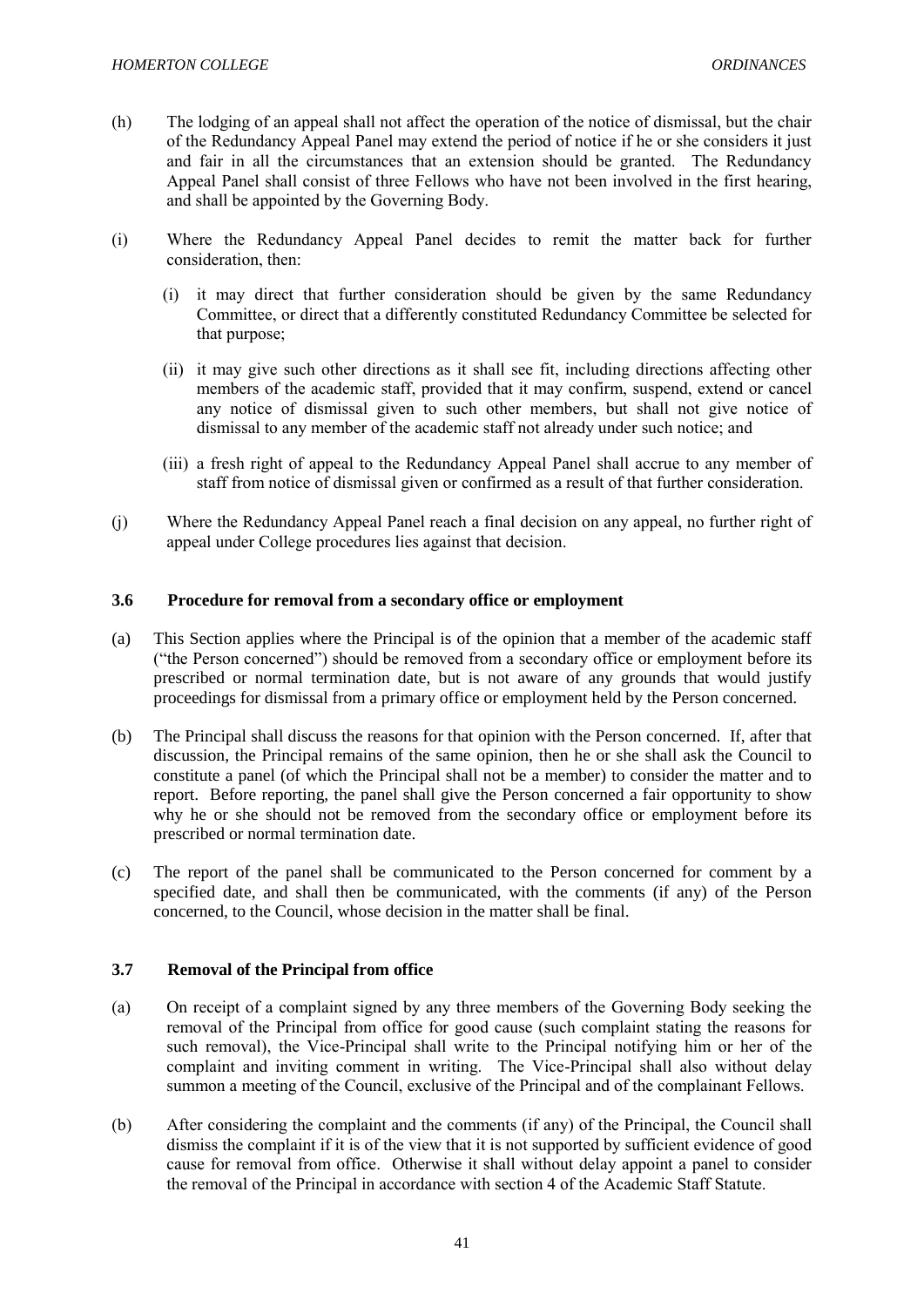- (c) The procedure to be followed in relation to a matter before a panel to consider the removal of the Principal (including the procedure for appeal) shall be the same as that in relation to a matter before a Disciplinary Panel, save that, in substitution for paragraph (o) of that procedure, the conclusion of a panel to consider the removal of the Principal shall be one of the following:
	- (i) to take no action; or
	- (ii) to remove the Principal from office.
- (d) The Principal may, within fourteen days from a decision of the panel to remove him or her from office, give to the Vice-Principal notice of appeal to an appeal panel. The notice of appeal shall state the grounds of appeal. The Vice-Principal shall then without delay summon a meeting of the Council, exclusive of the Principal and of any complainant Fellow if a member of the Council, which shall without delay appoint an appeal panel in accordance with section 4 of the Academic Staff Statute.
- (e) In the event of an appeal, the Principal shall be suspended from office and from the emoluments thereof pending the decision of the appeal panel. If the appeal panel reverses the decision of the panel to consider the removal of the Principal, then the suspension shall forthwith be lifted and the Principal shall be reinstated into the emoluments of his or her office, including any stipend that he or she would have received but for the suspension under this paragraph.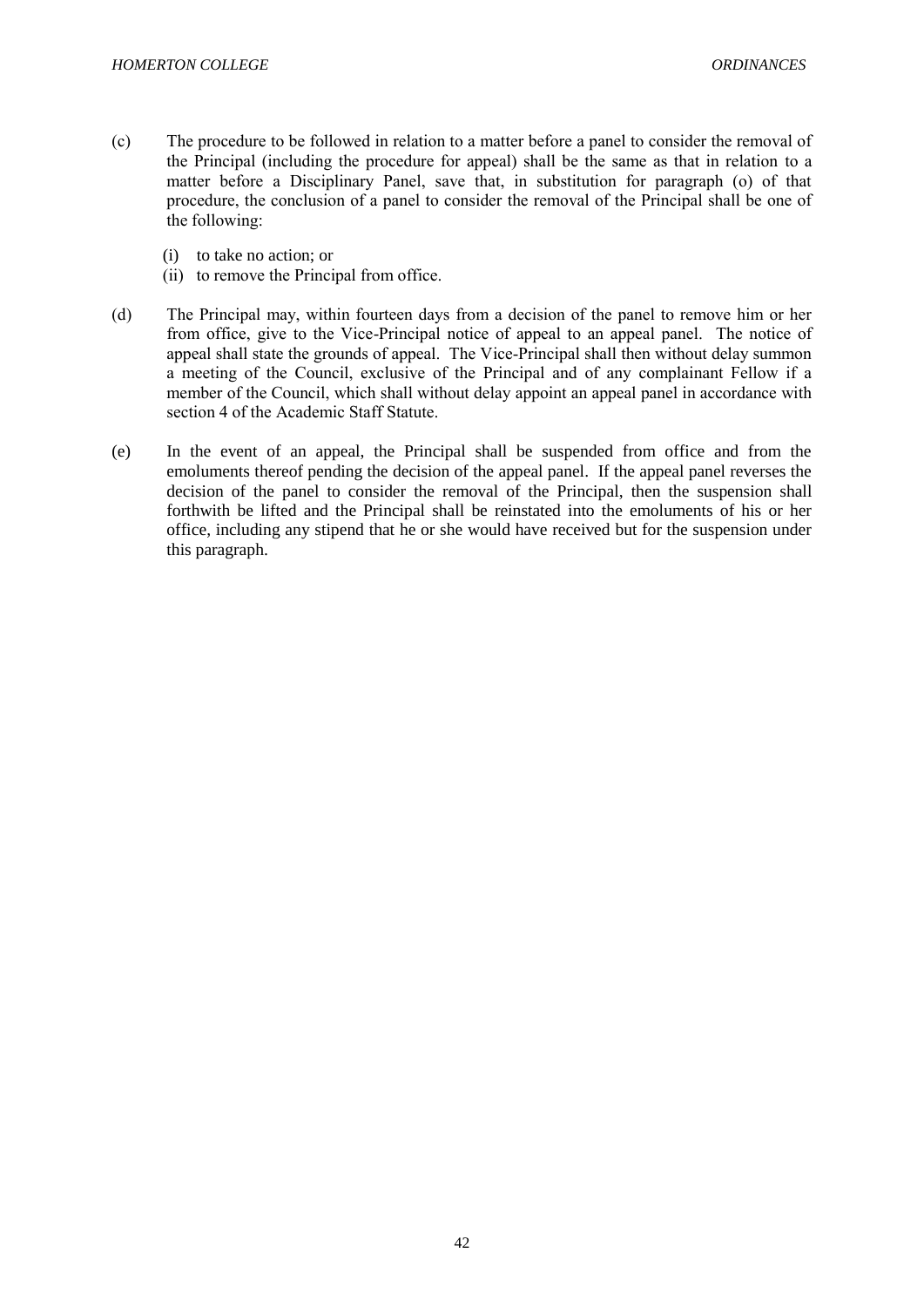### **3.8 Procedure for the renewal of fixed-term appointments**

- (a) Any appointment to an office or employment in the College, by virtue of holding which the person appointed ("the Person concerned") shall be a member of the academic staff, and which is for a fixed term, shall be made according to the following code of practice that defines the matters to be considered in relation to renewal at the end of the fixed term.
- (b) The code of practice shall be implemented by the Fellowship Committee of the Council.
- (c) The code of practice shall require the Fellowship Committee to:
	- (i) consider the availability of funding for the office or employment, or the financial situation of the College;
	- (ii) consider the performance of the member of the academic staff concerned (having regard to any warnings and advice relating to performance that he or she may have been given);
	- (iii) consider the need for the office or employment or for the performance of the duties thereof;
	- (iv) consider the nature and character of the office or employment;
	- (v) consider the desirability of making the office or employment permanent and filling it through open competition; (iv) sufficiently define the nature and character of the office to inform the Person concerned of his or her expectations in relation to renewal;
	- (vi) define the time at which a review shall take place in order for the Council to decide whether the office or employment should be allowed to terminate without renewal, or should be renewed for a further fixed-term, or should be extended to an appointment of indefinite duration;
	- (vii) provide for discussion with the Person concerned in the course of the review;
	- (viii) provide for the communication of the outcome of the review, with the reasons for its recommendation, to the Person concerned before a final decision by the Council in relation to renewal;
	- (ix) provide for further review at the request of the Person concerned and for time limits in relation to that further review process.
- (d) The decision of the Fellowship Committee whether the office or employment should be allowed to terminate without renewal, or should be renewed for a further fixed-term, or should be extended to an appointment of indefinite duration, shall be taken in accordance with this code of practice.
- (e) The member of the academic staff in question shall have the right of appeal against the decision of the Fellowship Committee to the Council as given in Schedule 3.1, Procedure for the Constitution of Panels for Hearings.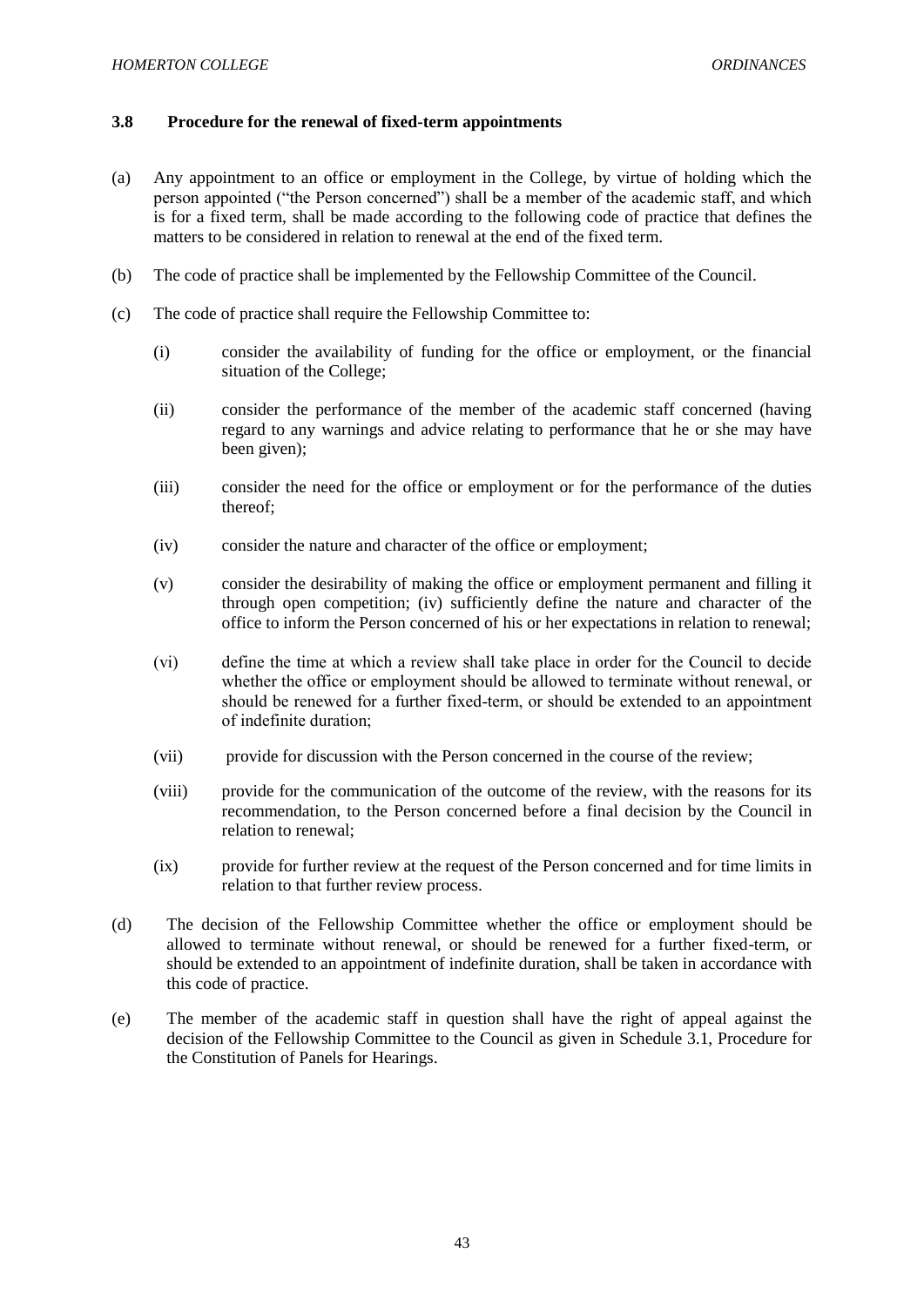### **3.9 Policy relating to College Teaching Officer [CTO] Stipends**

- (a) Teaching CTOs shall be appointed on the College Lecturer scale which shall comprise Single Spine Points 28 – 35.
- (b) CTOs incremental progression shall be reviewed by the Fellowship Committee following the achievement of two incremental points after eight terms in post.
- (c) The overall incremental Bar for CTOS shall be Point 35.
- (d) CTOS reaching Point 35 shall have the opportunity to apply for promotion to Senior CTO.
- (e) On appointment to Senior CTO the salary cap at Point 35 on the Homerton Scale shall be lifted allowing progression by annual increments up to and including Point 40 on the Homerton Scale (Point 52 on the University Scale).
- (f) Annual appraisals shall be undertaken jointly with the Principal and the Senior Tutor, to help in monitoring the implementation and success of the scheme.
- (g) The above shall be applied to all new appointments.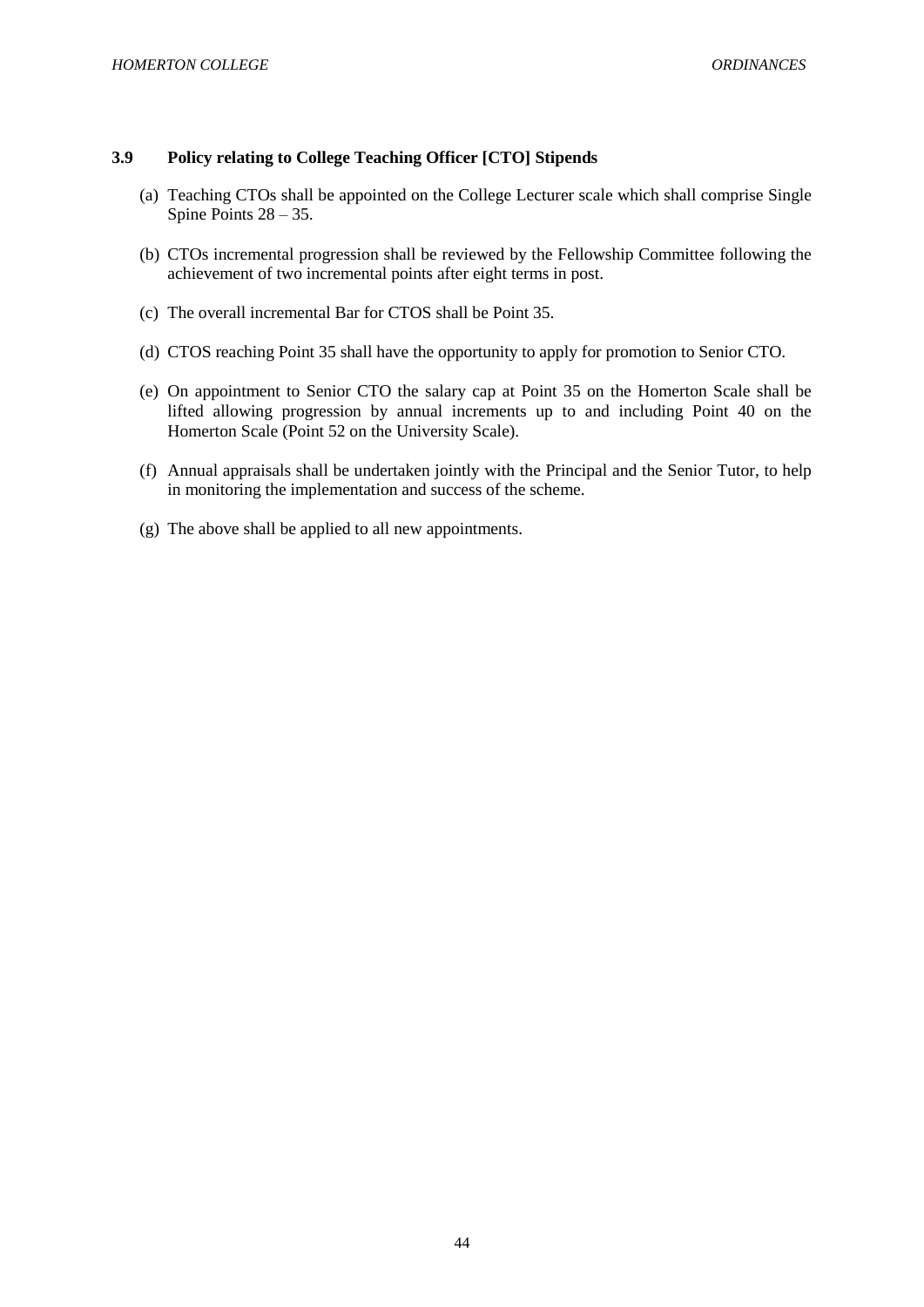# **Schedule 4 - Procedures relating to members** *in statu pupillari*

*Required by Ordinance 25*

### **4.1 Student Disciplinary Appeal Procedure**

- (a) A student may appeal in writing to the Principal within three working days against any decision made by the Dean. The Principal may ask the Dean for a written report and may discuss the matter with the student concerned and with any other party with a view to resolving the appeal.
- (b) If the matter remains unresolved, the Principal shall ask the Senior Tutor to convene, at the earliest opportunity, an Appeal Panel of the Council to hear the student's appeal.
- (c) The Appeal Panel shall be consist of three Fellows from list B as set out in Schedule 3.1 to these Ordinances (Procedure for the Constitution of Panels for Hearings) and a Junior Member, none of whom shall have any previous involvement in the case, or with the appellant in either an academic or a social capacity. The Homerton Union of Students shall nominate the Junior Member.
- (d) At the same time as notice is delivered of the meeting of the Panel a copy of these procedures shall be delivered to the appellant.
- (e) At the earliest opportunity, the Senior Tutor shall deliver to the appellant all relevant documents concerning the case including any report from the Dean or the Principal with notice of the meeting of the Appeal Panel and shall allow three full working days between the delivery of the notice and documents and the meeting of the Panel.
- (f) The appellant shall be invited to submit a statement in writing to the Panel, in support of his or her appeal against the decision of the Dean.
- (g) Following due notice, the Appeal Panel shall meet and the appellant shall be invited to present his or her case. He or she may be accompanied by either a Tutor, or a Senior or Junior Member of the college, or by a member of the Cambridge University Students' Union.
- (h) The Senior Tutor and the Dean shall be invited to attend the meeting to answer any questions arising from the presentation by the appellant of his or her case. The appellant shall have the right to reply. The appellant, any person accompanying them, the Senior Tutor and the Dean shall then withdraw.
- (i) The Appeal Panel may:
	- (i) allow the appeal;
	- (ii) uphold the decision of the Dean;
	- (iii) modify the decision of the Dean.
- (j) The Appeal Panel shall make a record of its decision, which shall be delivered in writing to the appellant within three working days of the hearing and communicated also to the Principal and the Council. The decision of the Appeal Panel shall be final.
- (k) On request the student shall be issued with a completion of procedures notice in compliance with the requirements of the Independent Adjudicator.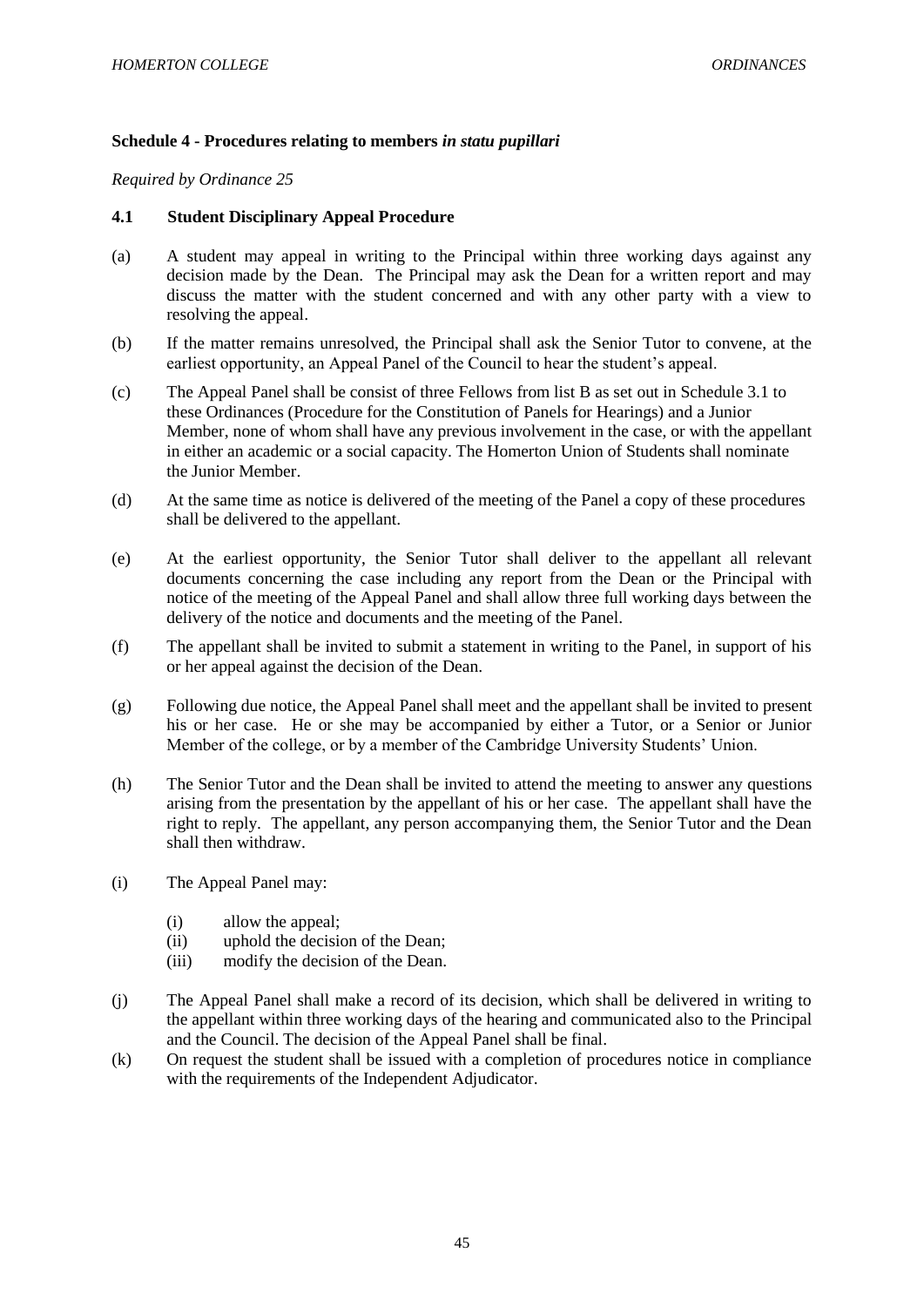# **4.2 Student Complaints Procedure**

### *Required by Ordinance 26*

The College is committed to a high quality of educational and other provision for students, and encourages students to say where there is cause for concern in individual or general matters. It undertakes to take such representation seriously. In raising possible issues of complaint students will themselves be aware of and have observed their obligations as members of the College.

The College aims to handle complaints in a way which is sympathetic, fair, and efficient, which encourages informal conciliation, facilitates early resolution, maintains individual privacy and confidentiality, and permits useful feedback.

This procedure is for all College members *in statu pupillari.* 

A complaint will normally be about a problem encountered by a student in connection with educational or other activities or services provided by the College. It will not necessarily be *against* anybody, whether a person or the College, although some complaints may be against individuals or the College. Complaints principally arising about matters covered by other specific procedures (such as the University complaints procedure, University procedures for the review of graduate or undergraduate examination results, disciplinary procedure or codes of practice about equal opportunities or sexual harassment) should be raised under those procedures.

Because the purpose of the complaints procedure is, if possible, to resolve problems, a complaint should be made promptly, in an attempt to resolve such problems quickly and informally. The procedure, therefore, has three stages, and the College hopes that most problems will be solved in the first two stages of discussion and advice, and by informal process. The three stages are:

- (i) Discussion and Advice
- (ii) Informal Process
- (iii) Formal Process

Each stage is described in a later section.

Formal Appeal will be as given in Section 5 below.

### **Some general points about the procedure**

The student is entitled to fair and independent consideration of a complaint. The rights of the student and the rights of any person complained against are both important and must be kept in balance. Every effort will be made to ensure that both are treated with fairness and dignity. Complaints will not be treated as though lodged against the College unless that is stated to be the case. There will be separation between the provision for advice and provision for dealing with or adjudicating on a complaint. The student should not suffer retaliation for making a complaint in good faith and a student who believes that he or she has suffered a reprisal should raise the matter. If a complaint which is not upheld is found to have been made maliciously, the student may be subject to disciplinary procedure.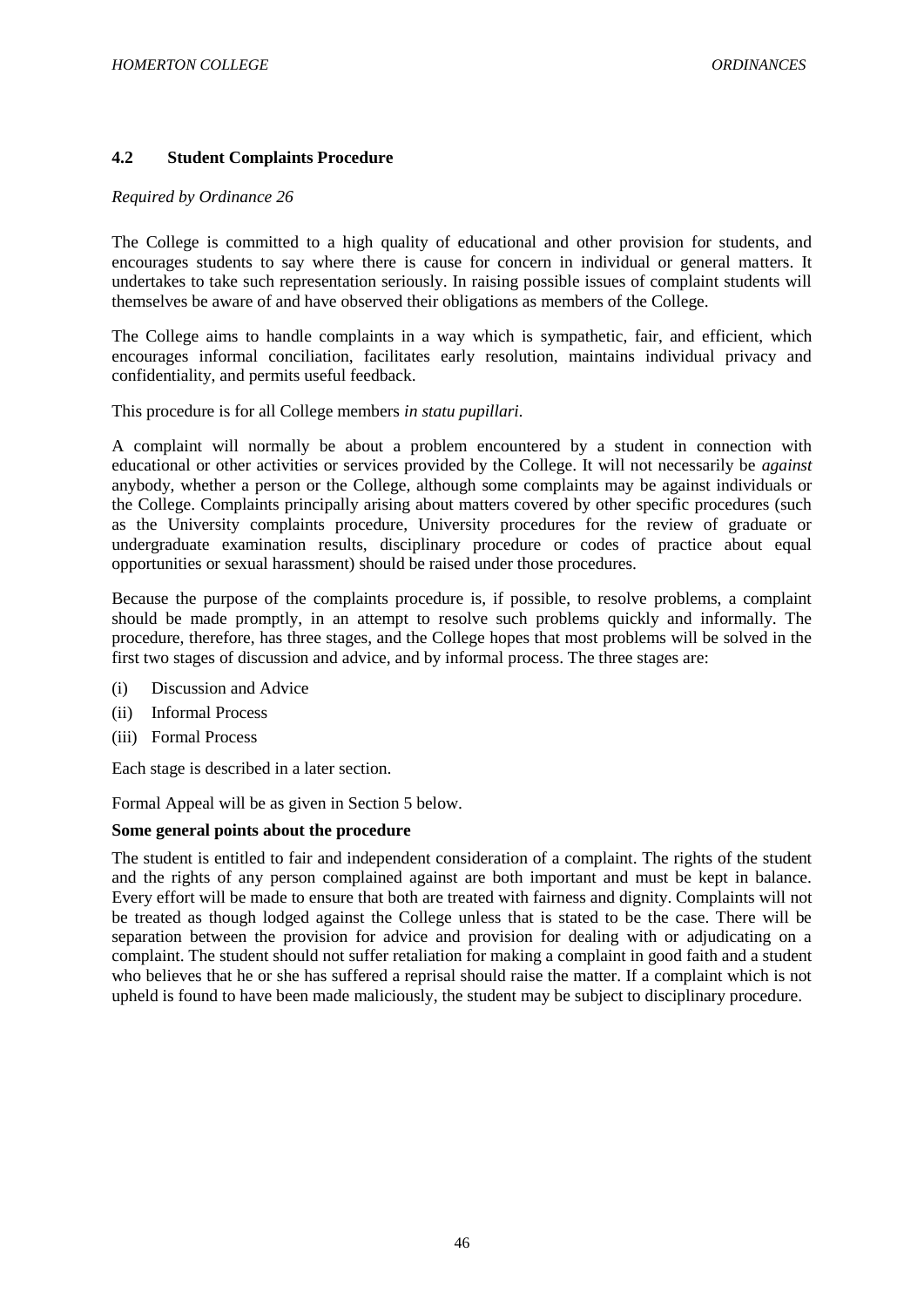The student may withdraw a complaint or stop the process at any time in Stage 1 or 2 and, in Stage 3, with the consent of the chair of the panel (identified below). Personal privacy will be respected. Confidential information will not be communicated without the consent of the student, other than in exceptional circumstances (for example in reporting an alleged criminal offence to the Police). The student has a free choice of adviser and of representative, who need not be the same person. Normally this would be a College Tutor, but students are free to go to someone else if they prefer.

Complaints will be dealt with promptly to ensure that delay does not hinder fair resolution. Minor complaints will normally be resolved at an early stage.

A complaint can only be brought by a student affected, although several affected students may act together. A particular complaint cannot normally be pursued under both College and University procedures.

If a complaint is upheld there should be a satisfactory remedy or outcome, which may include:

- a full explanation;
- an apology (which is not an admission of liability);
- rectification of the matter if possible;
- financial recompense (for example if the student had paid for something which he or she did not receive);
- disciplinary action.

Written records will be kept of complaints using a procedure compliant with data protection requirements. The student will have access to the documents submitted about his or her case, and those taking part in the complaint will be informed that this is so. Otherwise the records will be confidential. An annual report will be made to the Council, in which references to individual cases will be anonymised.

### **4.2.1 Stage 1: Discussion and Advice**

- 4.2.1.1. It is very important to get early advice about problems. Often, this can resolve the matter quickly and informally.
- 4.2.1.2. Normally, a student would seek the advice of a College officer such as a Tutor, or Director of Studies.

Other possibilities include:

- other relevant members of the academic staff of the College;
- the University Counselling Service;
- the Disability Resource Centre;
- officers of HUS or CUSU [or NUS] (e.g. the welfare officer, the academic affairs officer, or the women's officer).
- 4.2.1.3. The student can expect to be given advice on how to proceed and on an appropriate course of action, advice about what would constitute an appropriate remedy, and an opportunity to consider whether there is indeed a complaint to be addressed. The student will then be in a position to decide whether to proceed further, and how.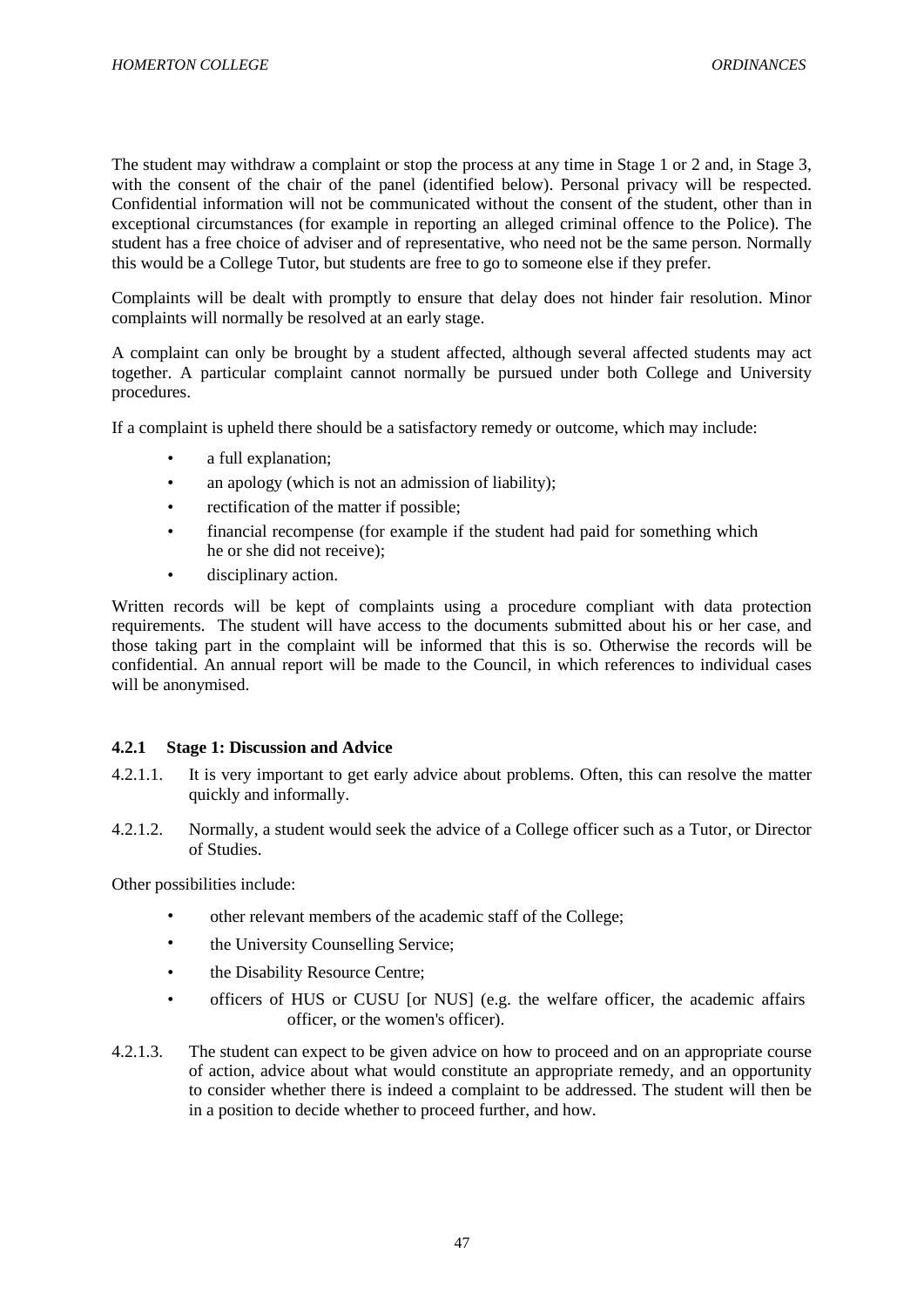### **4.2.2 Stage 2: Informal Process**

- 4.2.2.1. It is in the interest of the students that a complaint to be dealt with informally should be raised at the appropriate level as soon as possible. If there has been a delay the student should explain the reason. The student should, if possible, record the complaint in writing (the advice about a written statement in Stage 3 may be helpful).
- 4.2.2.2. The student should if possible raise the complaint directly with the person responsible for the matter. It may not always be easy to do this if the complaint is about the conduct of this person: if for some reason the student cannot go direct to the person alone, he or she should ask for someone else to be present, or should raise the matter with another person in the department concerned (the Senior Tutor, the Head of Department, the Finance Officer or the Estates Manager).
- 4.2.2.3. If possible a suitable solution will be agreed and implemented, to solve the problem.
- 4.2.2.4. If the student is dissatisfied with the outcome of such an informal process, he or she may consider whether to raise the matter formally through Stage 3.

### **4.2.3 Stage 3: Formal Process**

•

- 4.2.3.1. Students must exhaust informal routes before making a formal complaint, or give a good reason for not doing so. A good reason might be that the problem is particularly serious, or that when it was raised informally there was refusal to deal with it. Informal processes are suitable for dealing with many problems, but if a complaint includes very serious allegations, and especially where a person complained against must have an opportunity to give his or her side of the matter, it may be necessary to refer straight to Stage 3. If informal routes seem not to have been exhausted a formal complaint may be referred to informal resolution.
- 4.2.3.2. A student wishing to make a formal complaint must do so in writing. The written statement initiates the formal process and must include a description of what has happened to give rise to the complaint including dates, times, and other details. It is necessary to show that something has gone wrong in the discharge of a duty towards the student, and that the student has suffered as a result. The statement should include:
	- the name of the person or department against whom/which the complaint is made (but a complaint need not necessarily be against a person or department);
	- the name of any witnesses who will corroborate the complaint, including a written statement from each to say that they have given their consent;
	- documentary evidence, together with a list of contents and numbered pages;
	- an outline of what action a student would like to be taken or what remedy he or she is seeking;
	- if desired, the name of the person who has agreed to accompany, support, or represent the student at any meeting or hearing.

It would almost always be sensible for the student to discuss the written statement of the complaint with an appropriate adviser (for example those named in paragraph 1.2). The complaint should be addressed to the Senior Tutor, Homerton College.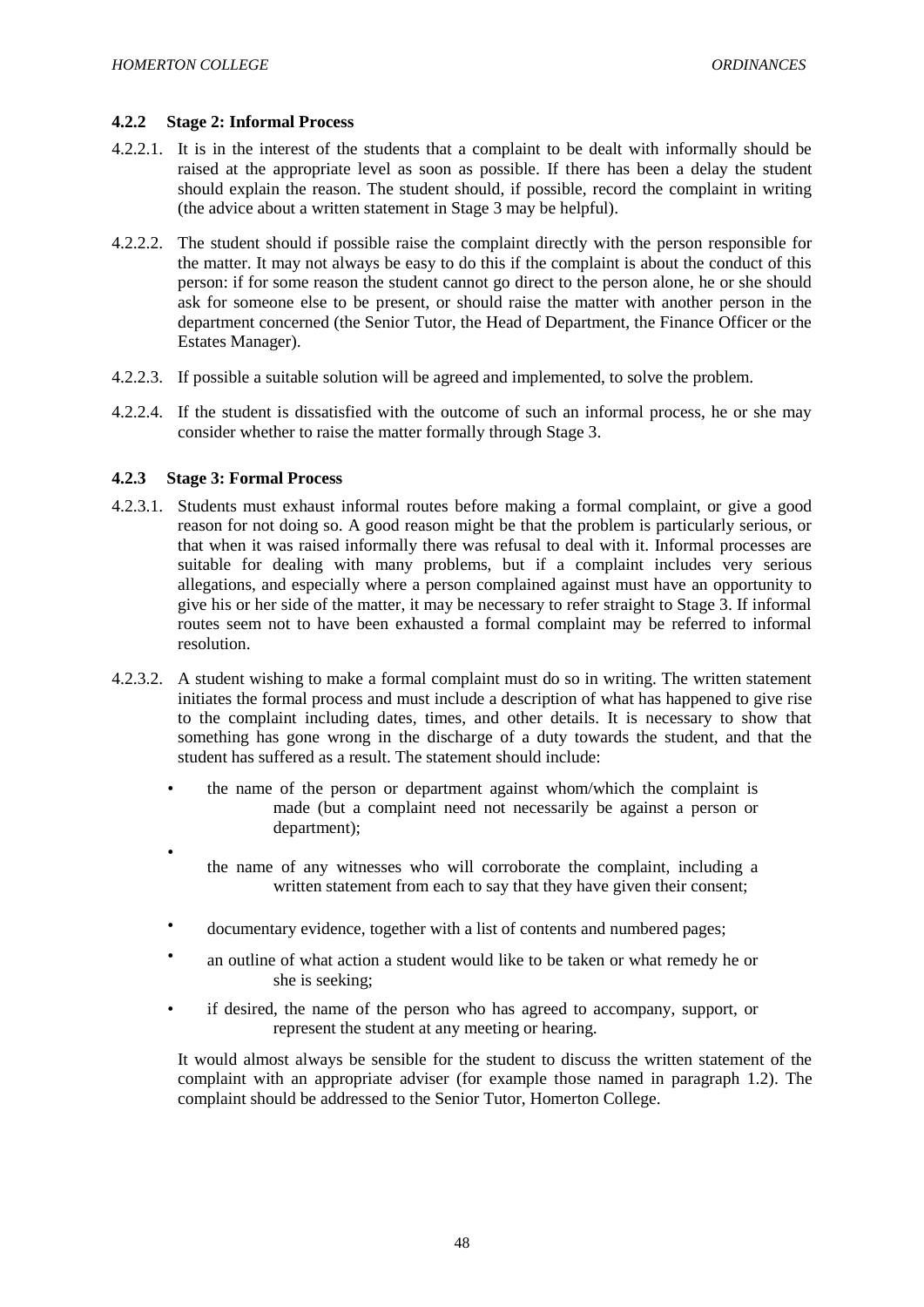•

- 4.2.3.3. The complaint will be referred to a Panel for consideration. The Panel will consist of three members:
	- a chair:
		- at least one Fellow not connected with the subject of the student's complaint;
	- one student member not connected with the subject of the student's complaint (unless the student requests that there should not be a student on the Panel, in which case a second senior member will be identified).
- 4.2.3.4. The members of the Panel for a particular complaint will be designated by the Principal. The student will have an opportunity to object for good cause, and the chair of the Panel will rule on such objection (or the Principal will rule if the objection is to the chair).
- 4.2.3.5. The written statement of complaint will also be referred by the Senior Tutor to any person or department concerned. They will be asked to make a written response, which will be referred to the Panel.
- 4.2.3.6. Normally, the chair of the Panel will arrange for the Panel to hear representations about the complaint. At such a hearing the student will present his or her case, and any person or department complained against will reply. Witnesses or others making statements will be heard at the discretion of the Panel. The student (and any person or institution concerned) may speak in person or be represented. Notice of the hearing shall be given to the student, and any person to whom notice of a complaint has been given. At the end of the hearing the Panel shall consider its decision in private, and shall notify it in writing as soon as possible, with reasons.
- 4.2.3.7. The Panel may make recommendations as to the remedies, if any, to be adopted.
- 4.2.3.8. The chair of the Panel shall have power to terminate the proceedings, to determine that a complaint is to be rejected as vexatious or frivolous, or to refer the complaint for informal resolution as in Stage 2.
- 4.2.3.9. Legal representation and legal advice would not normally be necessary. Exceptionally, the Council will consider on its merits any request for financial assistance towards legal advice or legal representation for the student or a person complained against.
- 4.2.3.10. No documents should be taken into consideration, which are not available to the student, the Panel, and any person or institution concerned. The chair of the Panel may request the disclosure of documents requested by the student or any person or department concerned. The chair should seek to ensure that appropriate safeguards are made for confidentiality of disclosed documents.
- 4.2.3.11. The Principal shall nominate a secretary to the Panel. The secretary shall have the right to be present throughout the whole proceedings of the Panel, and shall draft the reasoned decision of the Panel and a report on the proceedings, for use in connection with monitoring and the preparation of the annual report on complaints.

# **4.2.4 Timing**

A complaint shall be made under Stage 2 or Stage 3 within three months of the occurrence of the matter complained about, unless the chair of the Panel at his or her discretion rules otherwise, for good cause.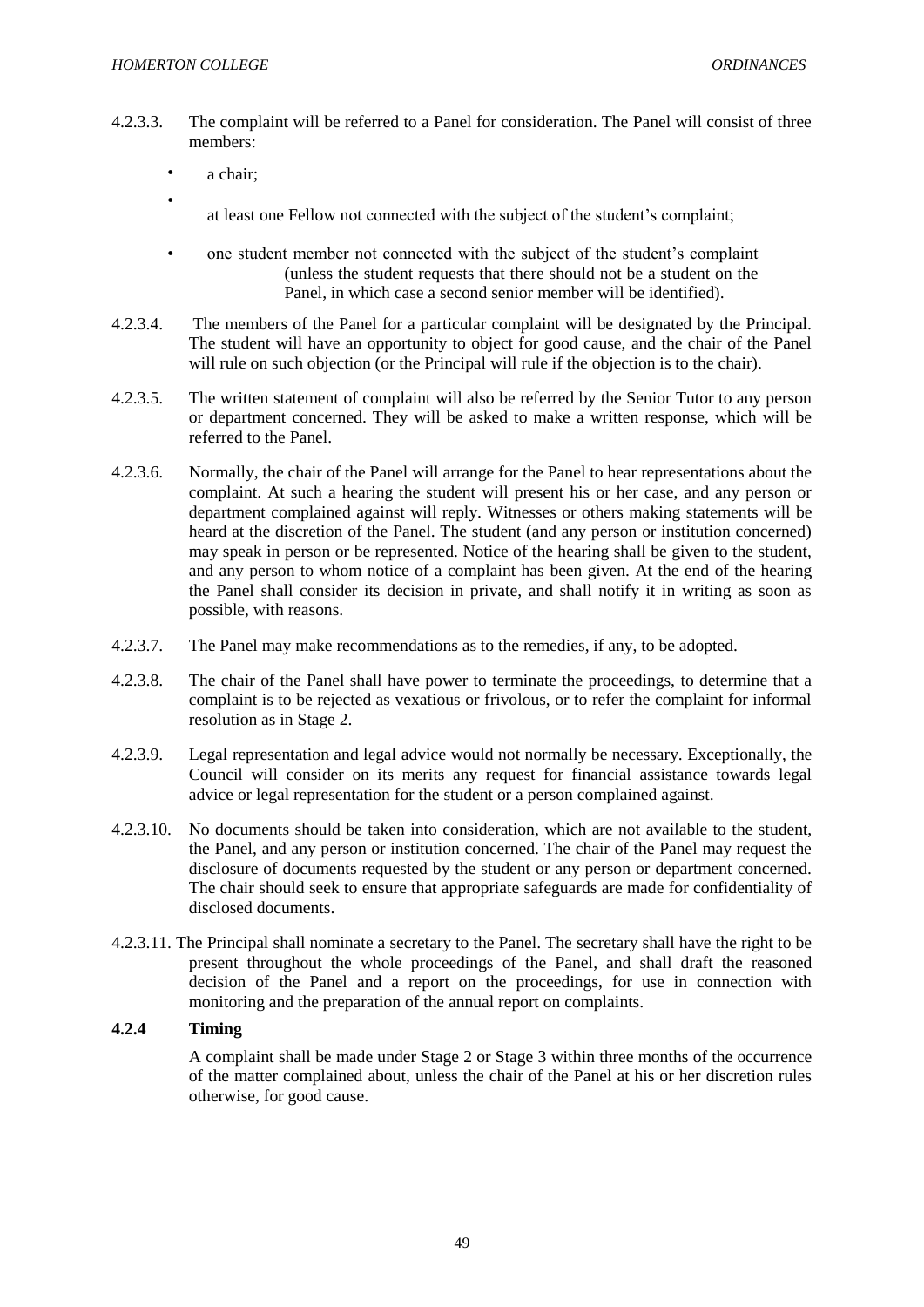# **4.2.5 Appeals**

- 4.2.5.1 A Student Appeals Panel will be appointed from List B in accordance with Schedule 3.3 to these Ordinances [Procedures for the Constitution of Panels for Hearings]
- 4.2.5.2 The Senior Tutor, on receiving notice of an appeal, will call a meeting of the Student Appeals Panel, to be held within 14 days where possible, and arrange for all documents relating to the case to be made available to them. The complainant and the person against whom the complaint has been made will be informed of the date and time of the meeting, and of their rights, both to be accompanied by a friend, and to submit new evidence where relevant. Where such new evidence is to be submitted this must be in writing and submitted to the Senior Tutor at least seven days before the date of the Appeal.
- 4.2.5.3 The Student Appeals Panel shall be empowered to determine its own procedure. The Panel will review all available evidence, representations and comments before reaching its independent judgement. Having judged the merits of the evidence, the Panel will have the power to confirm, amend or rescind any decision or remedy previously reached concerning the complaint.
- 4.2.5.4 After the Student Appeals Panel has reviewed all the available evidence and reached an independent judgement, the complainant may have access to the Office of the Independent Adjudicator under Section 15(1) of the Higher Education Act 2004.
- 4.2.5.5 The Student Appeals Panel will issue a 'Completion of Procedures Letter' to the complainant as required by the above Act and provide information about the OIA scheme in the form of the OIA's leaflet , Introduction to the Student Complaints Scheme, and a Scheme Application Form with instructions that the form must be completed and returned to the OIA within three months of the date of the Completion of Procedure Letter if the student wishes to make an appeal under the scheme.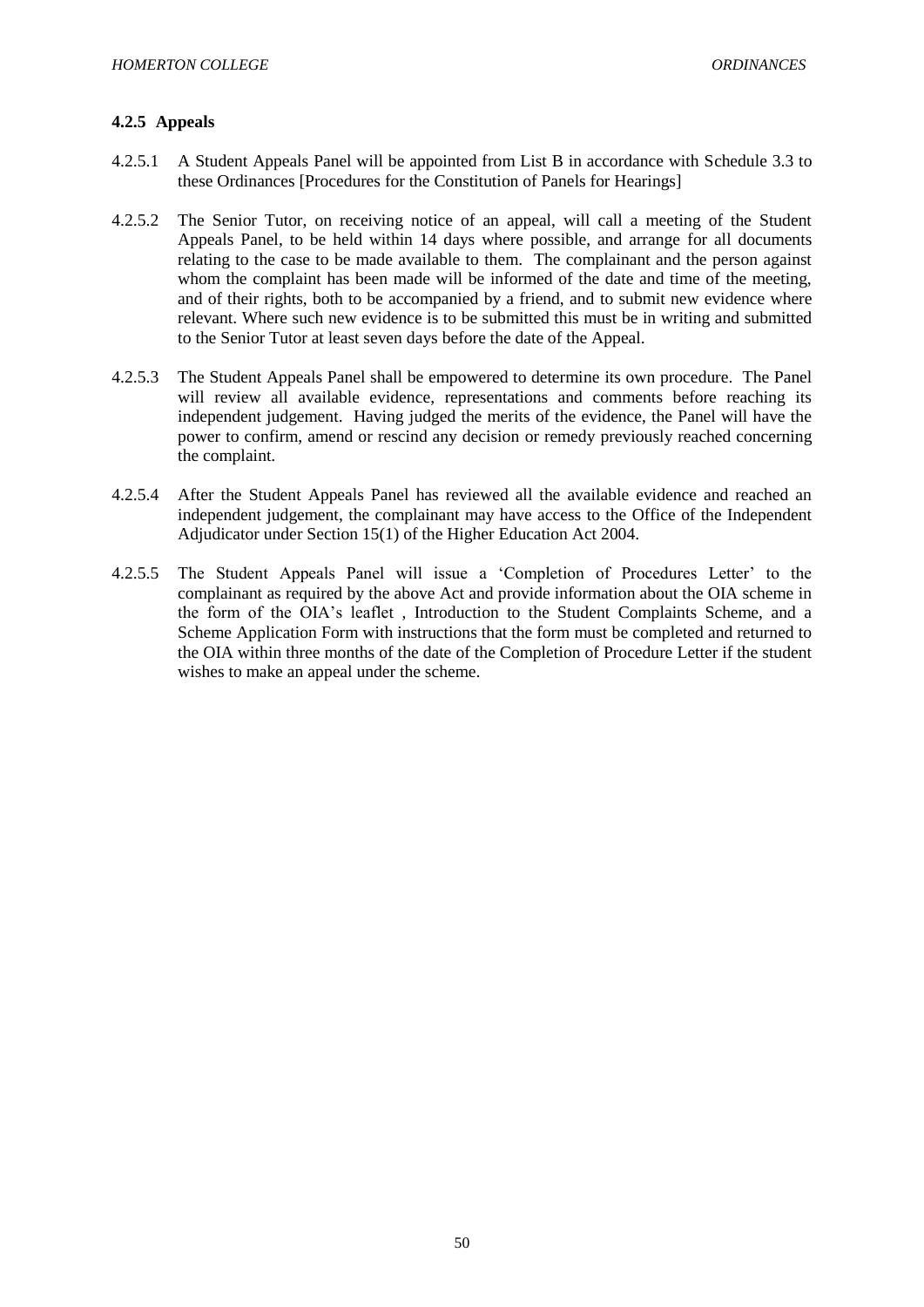#### **Schedule 5 - Membership and Terms of Reference of Standing Committees**

#### **5.1 The Audit Committee**

- (a) The Governing Body shall appoint an Audit Committee. There shall be five members, none of whom are College Officers or members of the Council and up to two of whom may be persons who are not members of the Governing Body.
- (b) The quorum shall be three members including two Fellows.
- (c) The Chair of the Committee shall be appointed by the Governing Body.
- (d) The Principal, the Bursar, the College Accountant and a representative of the external auditors shall normally attend meetings where business relevant to them is to be discussed. However, at least once a year the Committee shall meet with the external auditors without any officers present.
- (e) Meetings shall normally be held at least twice each financial year. The external auditors may request a meeting if they consider it necessary.
- (f) The Committee is authorised by the Governing Body to investigate any activity within its terms of reference. It is authorised to seek any information it requires from any Fellow or employee, and all Fellows and employees are directed to co-operate with any request made by the committee.
- (g) The Committee is authorised by the Governing Body to obtain outside legal or other independent professional advice and to secure the attendance of non-members with relevant experience and expertise if it considers this necessary, normally in consultation with the Principal. However, it may not incur direct expenditure in this respect in excess of £1,000 without the prior approval of the Governing Body.
- (h) The Committee shall consider the annual financial statements. It shall consider the external audit opinion, any relevant issue raised in the external auditor's management letter, the statement of Fellows' responsibilities and any corporate governance statement.
- (i) The other duties of the Committee shall be:
	- (i) To advise the Governing Body on the appointment of the external auditors, the audit fee, the provision of any non-audit services by the external auditors and any questions of resignation or dismissal of the external auditors;
	- (ii) To discuss with the external auditors problems and reservations arising from the audits, including a review of the management letter incorporating management responses, and any other matters the external auditors may wish to discuss (in the absence of management where necessary);
	- (iii) To keep under review the effectiveness of internal control systems;
	- (iv) To ensure that all significant losses have been properly investigated and that the external auditors and the Governing Body have been informed;
	- (v) To monitor the Council's procedures for dealing with fraud and irregularity, including action taken;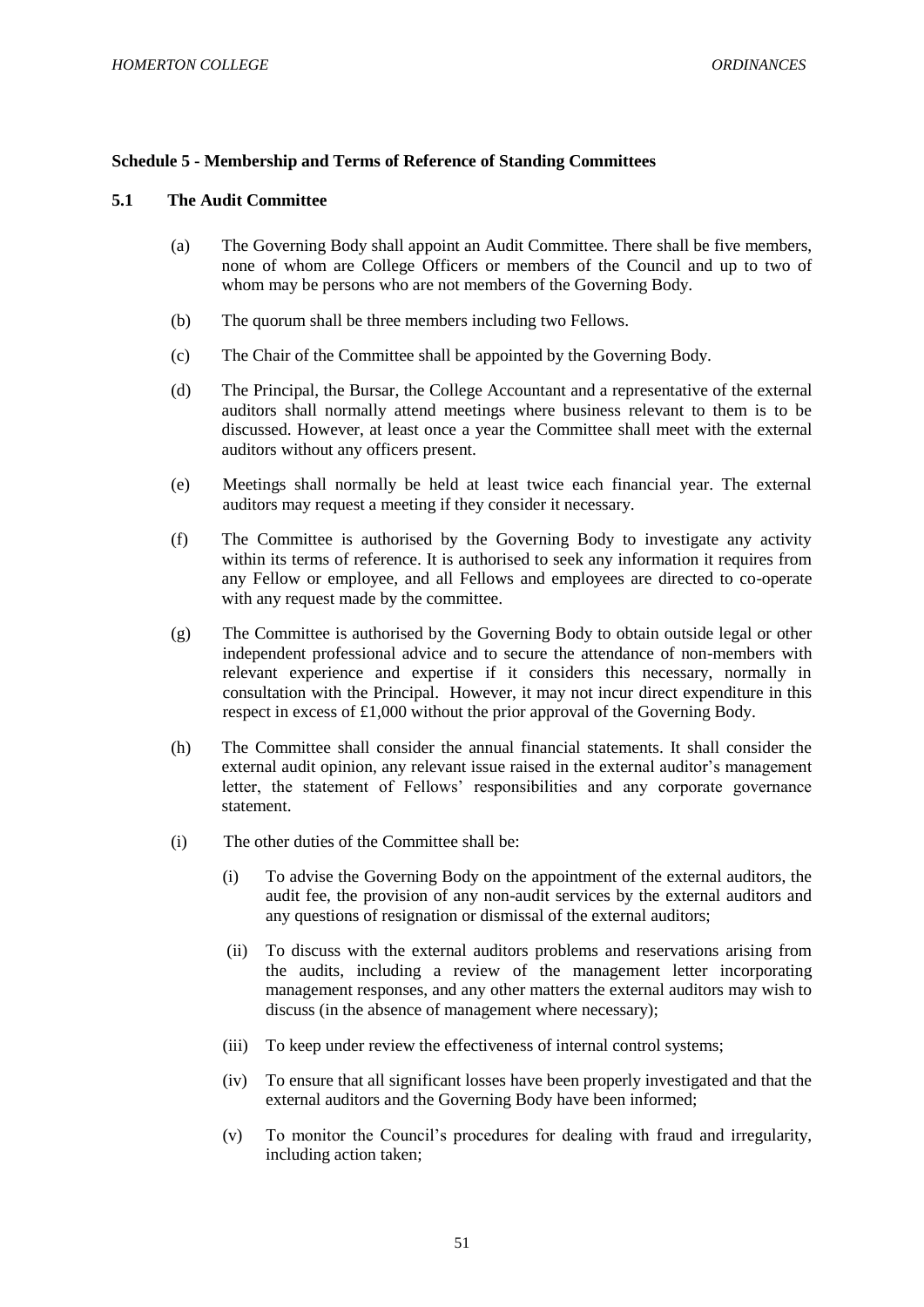- (vi) To satisfy itself that arrangements are in place to promote economy, efficiency and effectiveness;
- (vii) To monitor annually the performance and effectiveness of the external auditors, and to make recommendations to the Governing Body concerning their reappointment;
- (viii) To monitor the risk assessment and risk management processes and financial and accounting systems of the College and to make observations to the Governing Body on their effectiveness.
- (j) The minutes of meetings of the Committee shall be circulated to the Governing Body.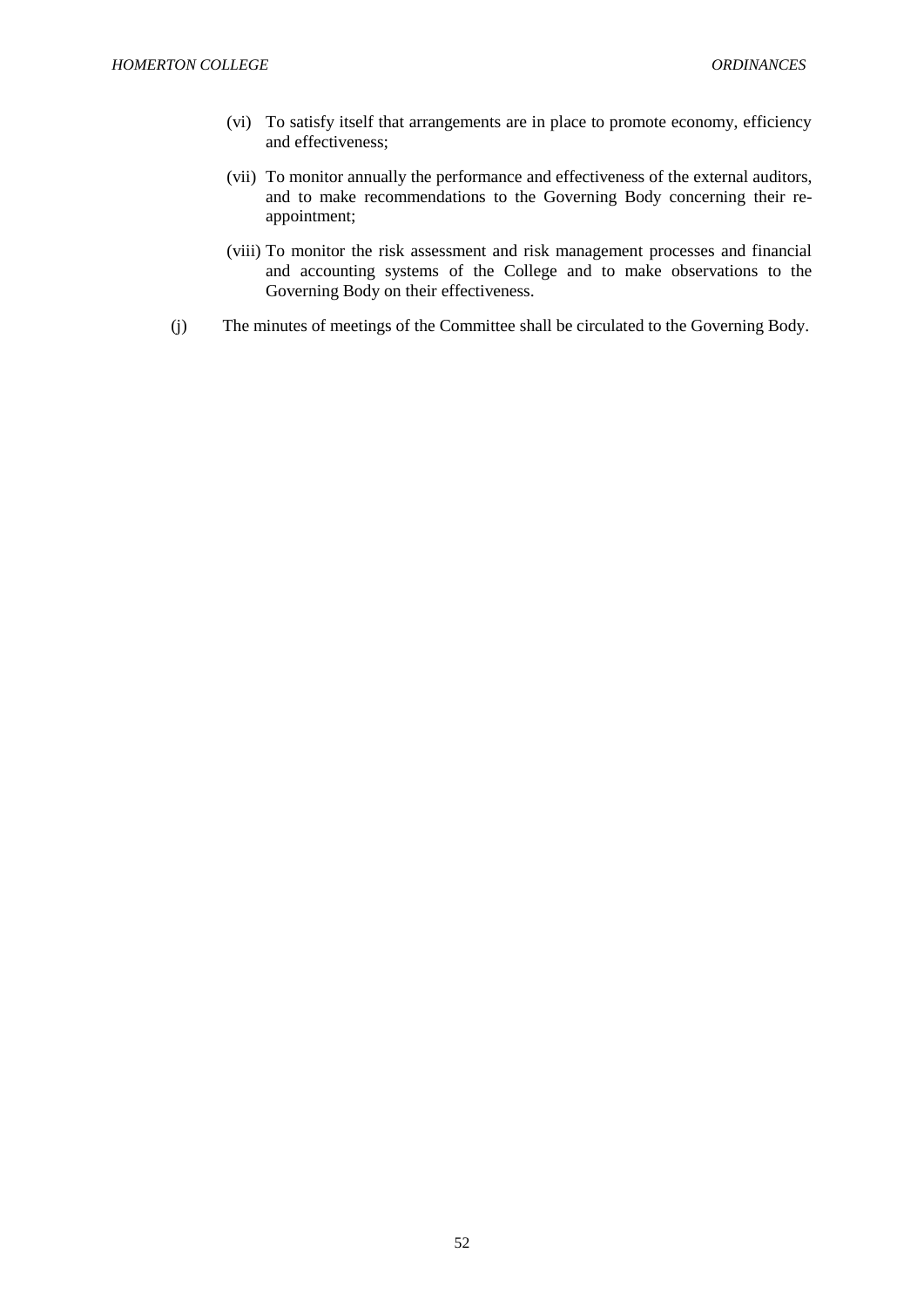# **5.2 The Development Committee**

- (a) The Council shall appoint a Development Committee. The Committee shall consist of the Principal as Chair, the Senior Tutor, the Bursar, the Admissions Tutor, the Keeper of the Roll, the Director of External Relations and Development, the Deputy Director of Development, and three Fellows elected by Council.
- (b) The quorum shall be three members including two Fellows.
- (c) The Development Committee shall develop the College's Fundraising Strategy, shall monitor the performance of the Fundraising Strategy, and shall support the activities of the Development Office.
- (d) The Committee shall meet at least once a term.
- (e) The Development Committee shall have the power to co-opt additional members as required.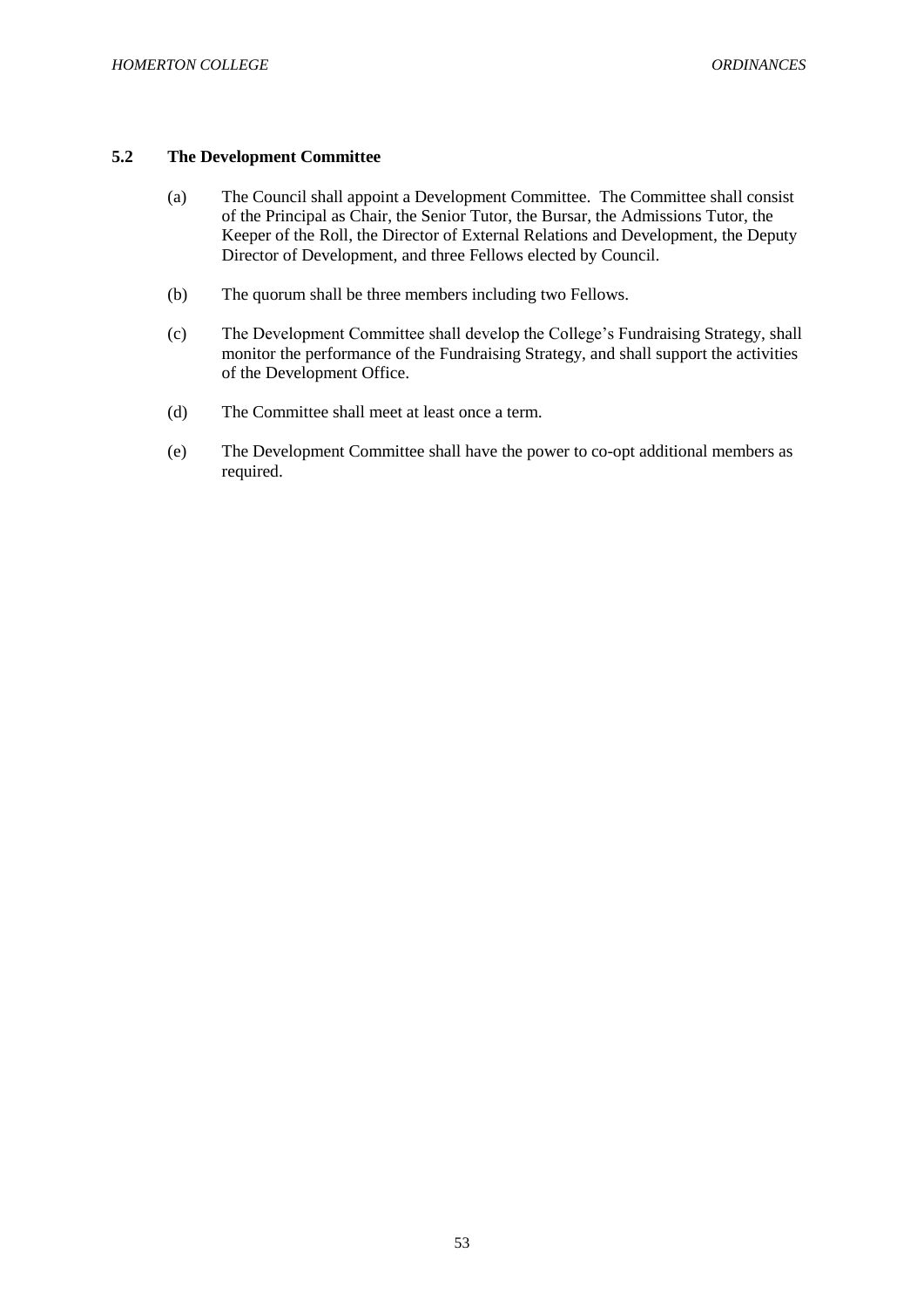# **5.3 The Equality and Diversity Committee**

- (a) The Governing Body shall appoint an Equality and Diversity Committee. The Committee shall consist of:
	- i. Four Fellows elected by the Governing Body (one of whom shall be chair),
	- ii. The Senior Tutor, an Admissions Tutor, the HR Manager, a College Discrimination and Harassment Contact, and an elected member of the assistant staff (providing that one member may fill more than one role),
	- iii. and three students from among the HUS Executive and HUS Liberation Officers, to include a postgraduate student, an undergraduate student, and an international student representative.

The Committee may co-opt members both to serve in an advisory capacity and to redress any imbalance in sex, race, age, disability, gender expression, sexual orientation, social or class background, religion, marital status, or if pregnant or on parental leave.

- (b) The quorum shall be four members including two Fellows and at least one HUS representative.
- (c) The Committee shall meet at least once a term.
- (d) The Committee shall monitor the College's Equal Opportunities Policy and advise the Governing Body on the requirements of legislation, Acts of Parliament and codes of practice.
- (e) The Committee shall advise the Governing Body on measures to ensure that the Equal Opportunities Policy is observed throughout the College.
- (f) The Committee shall proactively explore measures to advance diversity in all aspects of College life, and initiate policy impact assessments to monitor changing College and University policy.
- (g) The Committee shall consult with persons and interest groups in the College and the University as appropriate.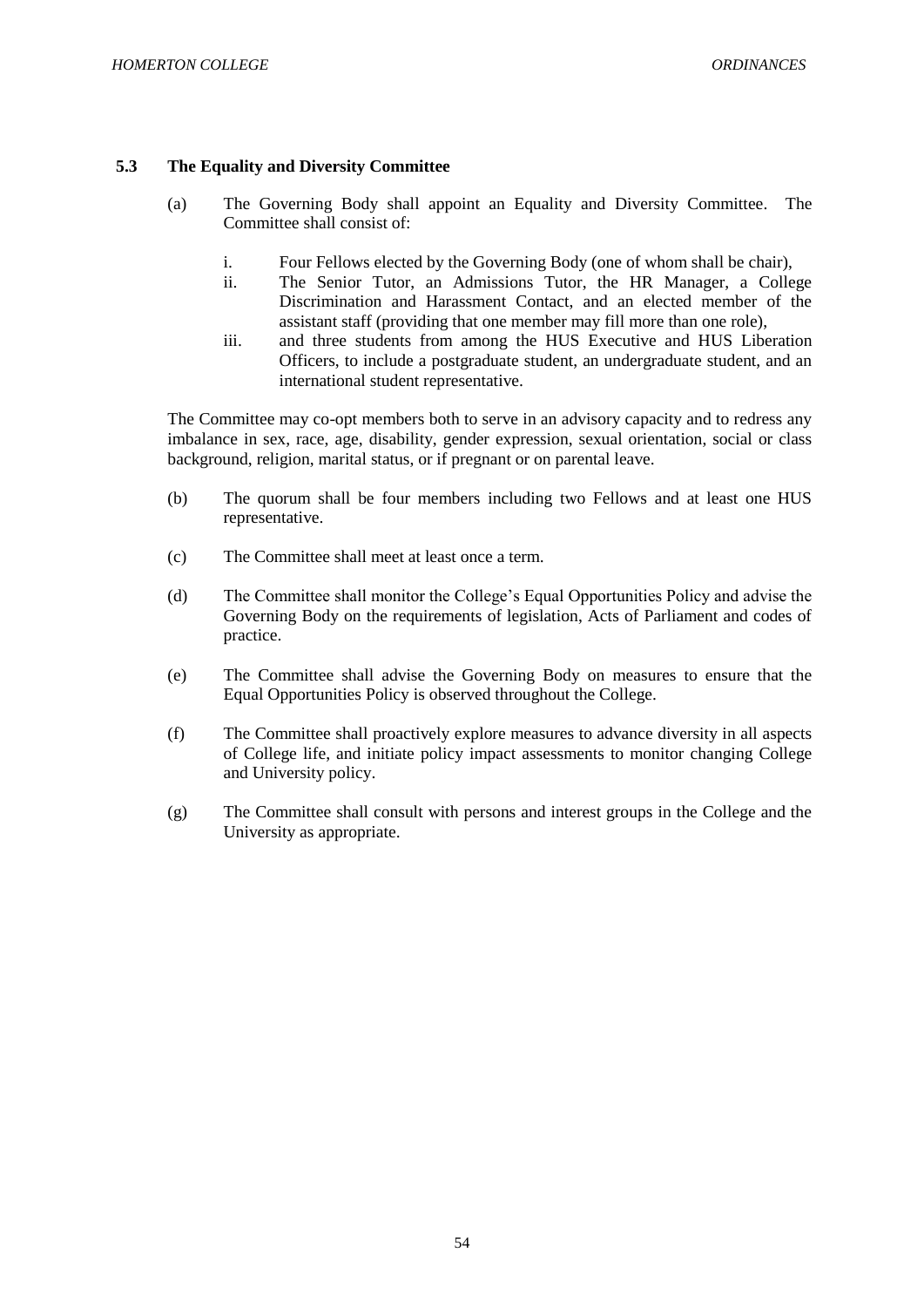# **5.4 The Health and Safety Committee**

- (a) The Governing Body shall appoint a Health and Safety Committee. The membership of the Health and Safety Committee shall be the Principal as chair, the Health and Safety Officer, the Deputy Health and Safety Officer and a member of each operational branch of the College including the academic body.
- (b) The Committee shall:
	- (i) monitor compliance with Health and Safety legislation;
	- (ii) receive an annual Health and Safety Audit;
	- (iii) ensure that all areas of College understand and have access to the Health and Safety Policy document;
	- (iv) examine the College accident books.
- (c) The Committee shall meet at least twice a year.
- (d) The Committee shall submit an annual report to the Governing Body.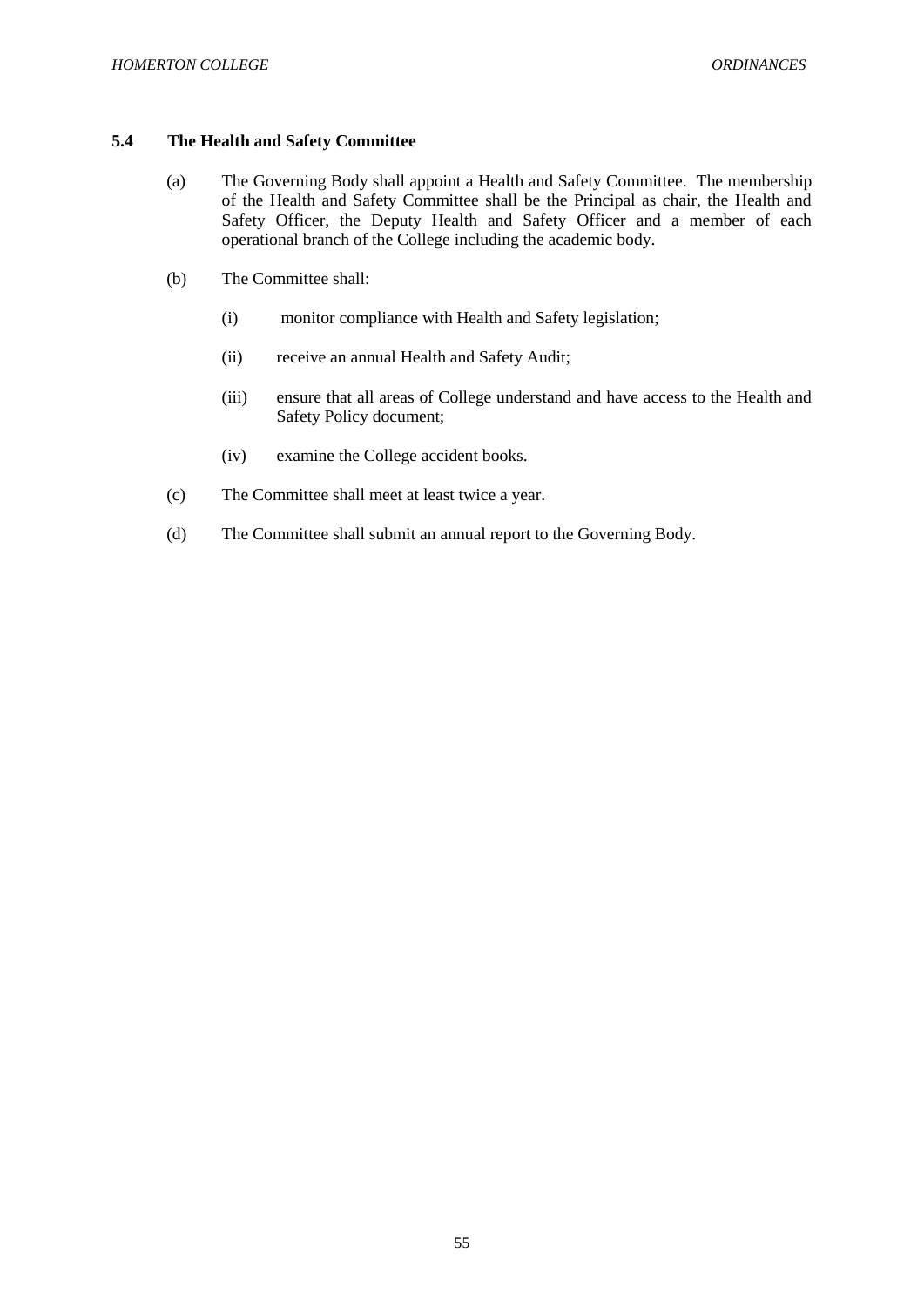## **5.5 The Advisory Committee to the Dean**

- (a) The Council shall appoint annually an Advisory Committee to the Dean. The Committee shall consist of the Senior Tutor who shall act as chair, the Dean, the Housekeeper, two Fellows, a Tutor, two student members, and the Head Porter or his or her deputy. The Homerton Union of Students executive shall nominate the student members. The Committee shall meet at least once a Term and shall report to the Council.
- (b) The Committee shall advise the Dean on matters of student discipline and behaviour.
- (c) The Committee shall receive records of fines kept by the Dean, which shall be audited by the Finance Officer once a year, and shall review all disciplinary procedures once a year and make recommendations for revisions of procedures to Council.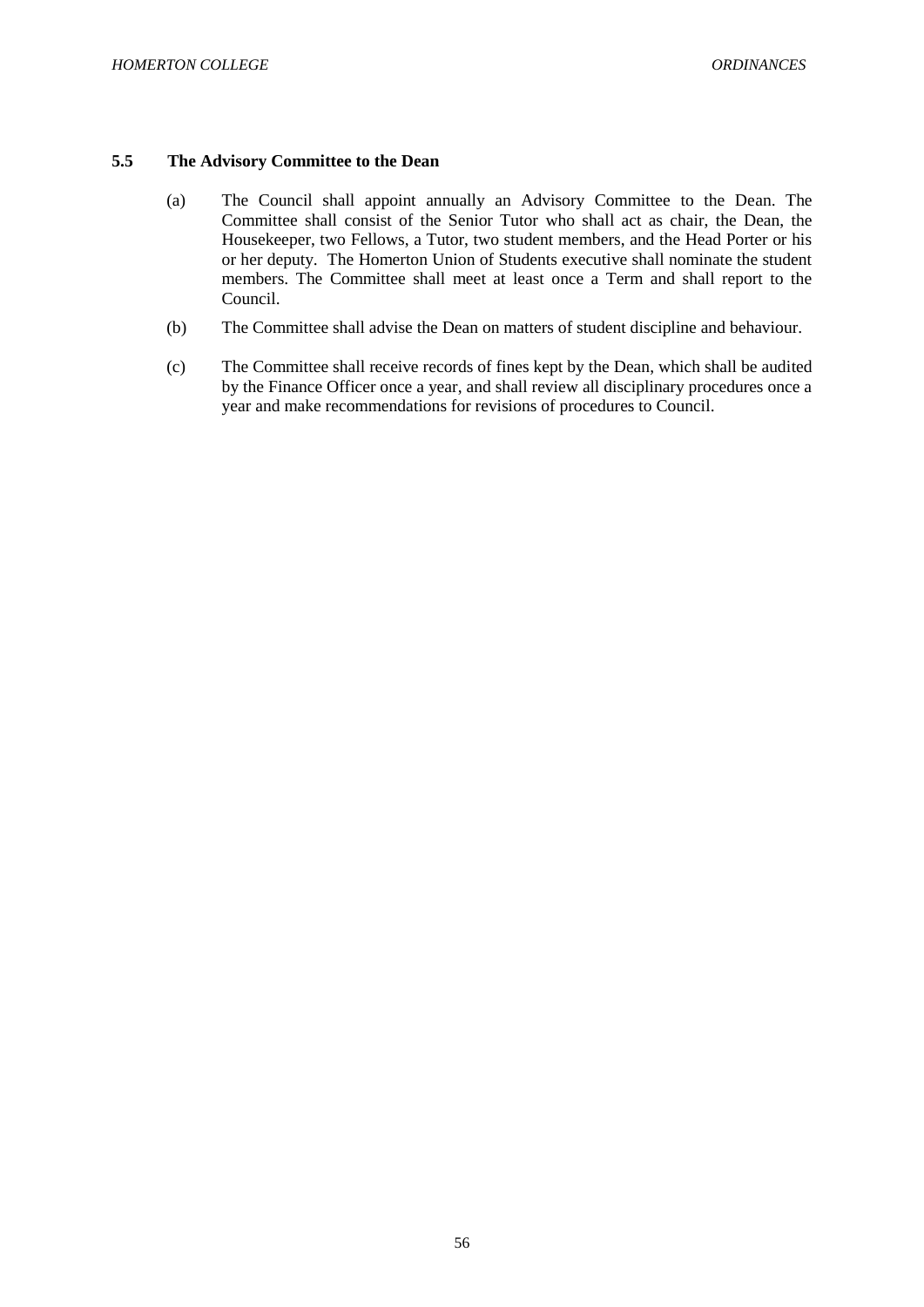#### **5.6 The Fellowship Committee**

- (a) The Council shall appoint a Fellowship Committee. The Committee shall consist of the Principal as Chair, and the Vice-Principal and Senior Tutor and the Secretary of Council as *ex officio* members, and four members from the Fellowship elected by Council.
- (b) The quorum shall be three members plus the Chair.
- (c) The Committee shall:
	- (i) Make recommendations to the Council for the appointment of prospective Fellows. (The Council retains the statutory authority to nominate candidates for a Fellowship and submit any nominations to the Governing Body for final consideration and election.)
	- (ii) Recommend to the Council the application procedures and processes for Fellowship candidates (noting that Junior Research Fellowship competitions are overseen by the Research Committee).
	- (iii) Make recommendations to the Council concerning the cases of those Fellows completing probationary status.
	- (iv) Periodically review the expected responsibilities within each statutory category of Fellowship.
	- (v) Assess and recommend policies to the Council concerning the welfare and career development of Fellows.
	- (vi) Assist the Council and Governing Body in identifying the need for new Fellows in specific fields.
	- (vii) Facilitate the processes outlined in Ordinance 5(b): 'If two or more Fellows wish to propose a nomination to a Fellowship in any class, the proposal shall be made to the Fellowship Committee and that nomination shall be considered by Council with the benefit of the Fellowship Committee's recommendation'.
	- (viii) Consider and make recommendations to Council in accord with the appropriate Ordinances for the appointment of Senior College Members in categories other than Fellowships in Classes A-D. These Senior College Members are: Bye-Fellows, Emeritus Fellows, Associate Fellows and Clinical Research Associates.
	- (ix) Periodically review the expected responsibilities of each category of Senior Membership other than Fellowships in Classes A-D and make appropriate recommendations to Council.
	- (x) Make recommendations to Council concerning the creation, adjustment, or abolition of categories of Senior Membership other than Fellowships in Classes A-D.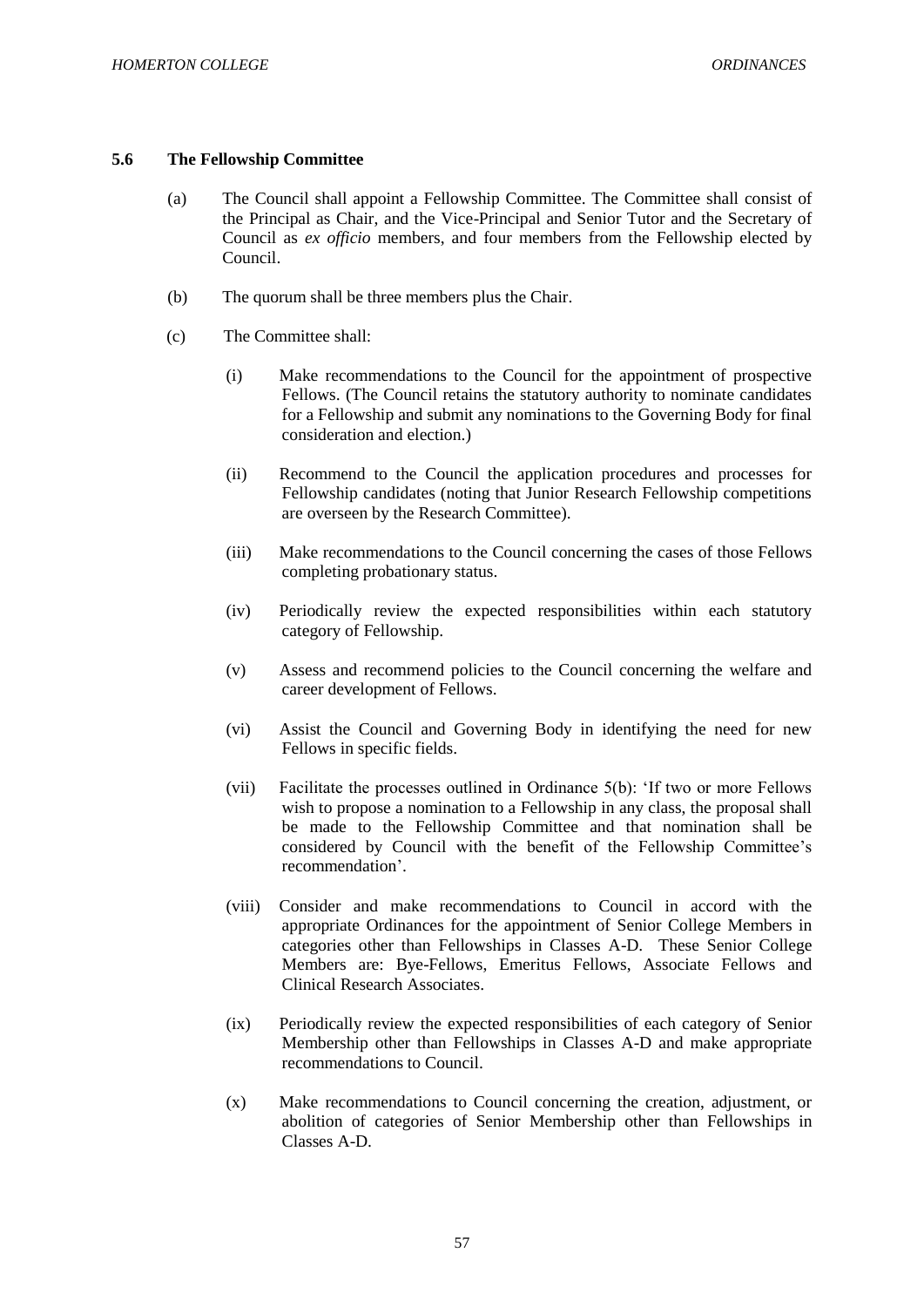- (d) The Committee shall meet at least once a term, and as needed to facilitate the activities outlined above.
- (e) The Committee shall have the power to co-opt additional members as required.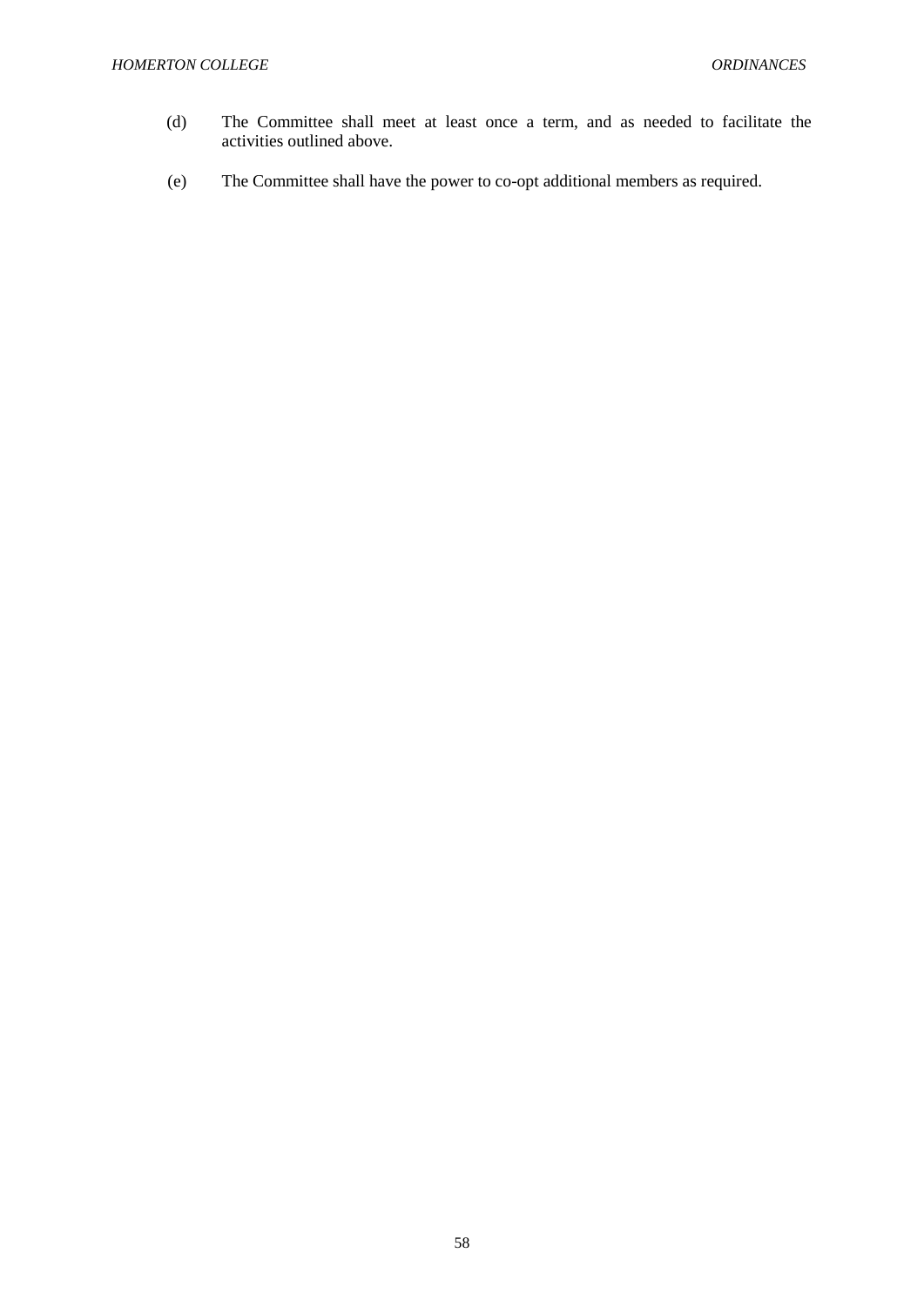### **5.7 The Investment Committee**

- (a) The Council shall appoint an Investment Committee. The membership of the Investment Committee shall be the Principal (as the Chair), the Bursar, three members appointed by the Governing Body from amongst the Fellows and up to three additional members appointed by the Governing Body on the nomination of the Council, who shall be persons of suitable professional qualification and experience. The external appointees shall be chosen to provide, as far as possible, the breadth of experience and knowledge needed to guide the College's investment strategy.
- (b) The appointed members shall serve for periods of three years with the option of reappointment.

The Committee shall be responsible for:

- (i) reviewing the portfolio of investment assets of the College, including an assessment of the balance between risk and return and providing the Council with the best estimate of the level of annual distribution from the endowment which is consistent with the maintenance of the real value of the College's assets in the long term;
- (ii) monitoring the performance of the portfolio, with the College's investment managers and agents as appropriate;
- (iii) advising the Council on the investment policy of the College, paying regard to the College's wish not to engage in investment activities which are counter to its charitable objectives in accordance with Charities' Commission guidelines on Socially Responsible Investment;
- (c) The Committee shall make a report to the Council at least once a year. The report shall include a list of securities held by the College and state its current investment strategy. This report shall be submitted by the Council to the Governing Body.
- (d) The quorum for the Committee shall be two thirds of its membership, to include the Bursar and two other members of the Governing Body. Any decision by the Investment Committee shall be by majority, with at least three members in favour, one of whom must be a member appointed by the Governing Body.
- (e) The Council, on the advice of the Investment Committee, may appoint a firm of advisors or investment managers as agents of the College for the purpose of varying or adding to the investments of the College. The firm appointed may be given discretionary powers to act within the scope of general instructions given by the Investments Committee and representatives of the firm shall attend meetings of the Committee at least twice a year.
- (f) The Bursar shall be authorised to give the necessary instructions to the agents of the College to implement its Investment Strategy.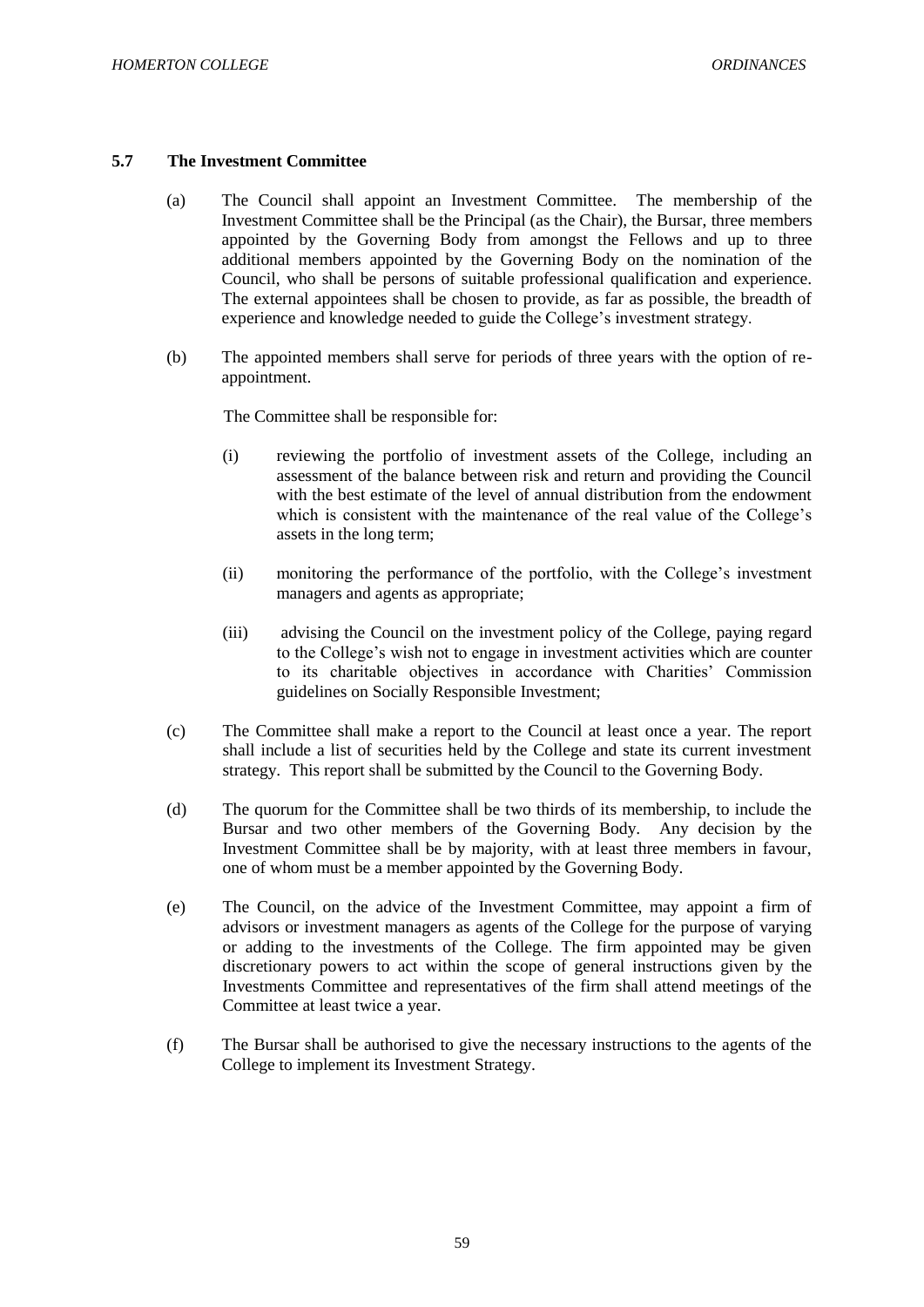# **5.8 The IT Committee**

- (a) The Council shall appoint an IT Committee. The Committee shall consist of the Bursar as Chair, the IT Manager, a representative of the JCR, a representative of the MCR and three Fellows elected by Council, one of whom shall be the Director of Studies in Computing Science, or a similarly qualified Fellow.
- (b) The quorum shall be three members including two Fellows
- (c) The IT Committee shall:
	- (i) formulate an IT strategy which will enable the College to provide a service of the highest quality for all its users, and reflect and facilitate new developments in IT;
	- (ii) approve the annual IT assumptions and recommend costed IT Capital, Equipment and Project Budgets to Council;
	- (iii) oversee technical aspects of the operation and development of the College's digital platforms including websites, intranets and apps, and recommend developments and required investment to Council;
	- (iv) establish where necessary sub-committees or project groups that encompass relevant participants and consultations, minutes of any such sub-committees to be forwarded to the IT Committee for consideration.
	- (v) act as a channel of communication between all members and areas of College and the IT Department;
	- (vi) act as a forum for discussion on IT policies and services for Fellows, students and staff;
	- (vii) ensure that reasonable IT needs of College members are met;
	- (viii) make recommendations when appropriate about staffing levels and appointments;
	- (ix) support the work of the IT Department.
- (d) The IT Committee shall meet at least once per term.
- (e) The IT Committee shall have the power to co-opt additional members as required.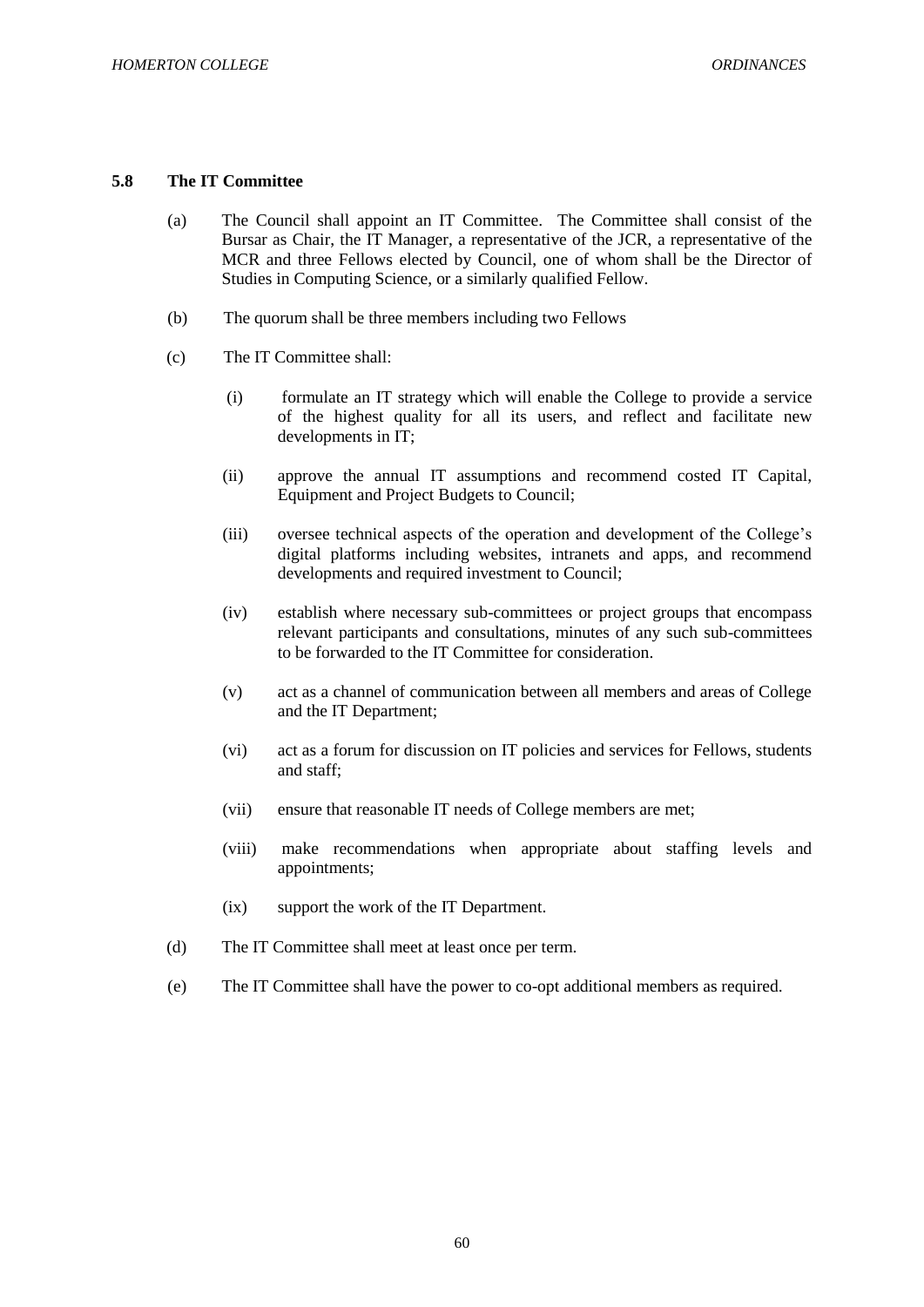# **5.9 The Benefits Committee**

- (a) The Council shall appoint a Benefits Committee. The Benefits Committee shall have three members of suitable qualification and experience. The members shall not be entitled to or receive any benefit directly or indirectly from the College. The Chair of the Committee shall be one of its members. The tenure of appointment shall be up to three years and on completion members will be eligible for reappointment.
- (b) The Quorum shall be two members.
- (c) The Secretary of the Committee shall be the Bursar. He/she will not be a member of the Committee and he/she may be excluded from being present at any discussion, at the discretion of the Chair. The Secretary shall convene the Committee once per year in the Easter Term, or as requested by the Council.
- (d) The Principal will be responsible for briefing the Benefits Committee on benefits affecting the Bursar and will attend the Committee as requested by its Chair.
- (e) The Benefits Committee is charged with considering the levels of benefit received by Council Members and advising the Council in writing where they concern:
	- (i) special decisions of the Council (affecting the majority of its members) as defined in Ordinance 27 Conflicts of interest;
	- (ii) such matters of private benefit to Council members (including salaries or other forms of remuneration, grants, awards, allowances and facilities of any type) referred to them by the Council, the Principal or the Bursar.
- (f) The Benefits Committee shall take into account the criteria of Ordinance 27, Conflicts of interest and it shall pay due regard to the Best practice guidance on Private Benefits and Managing Conflicts of interest for Trustees issued by the Charity Commission to the Colleges within the Universities of Oxford and Cambridge.
- (g) The Benefits Committee shall provide written recommendations and the reason for those recommendations to the Secretary of the Council in the form of an approved minute for circulation to Council Members at least seven days before the meeting of the Council at which the recommendations are to be considered.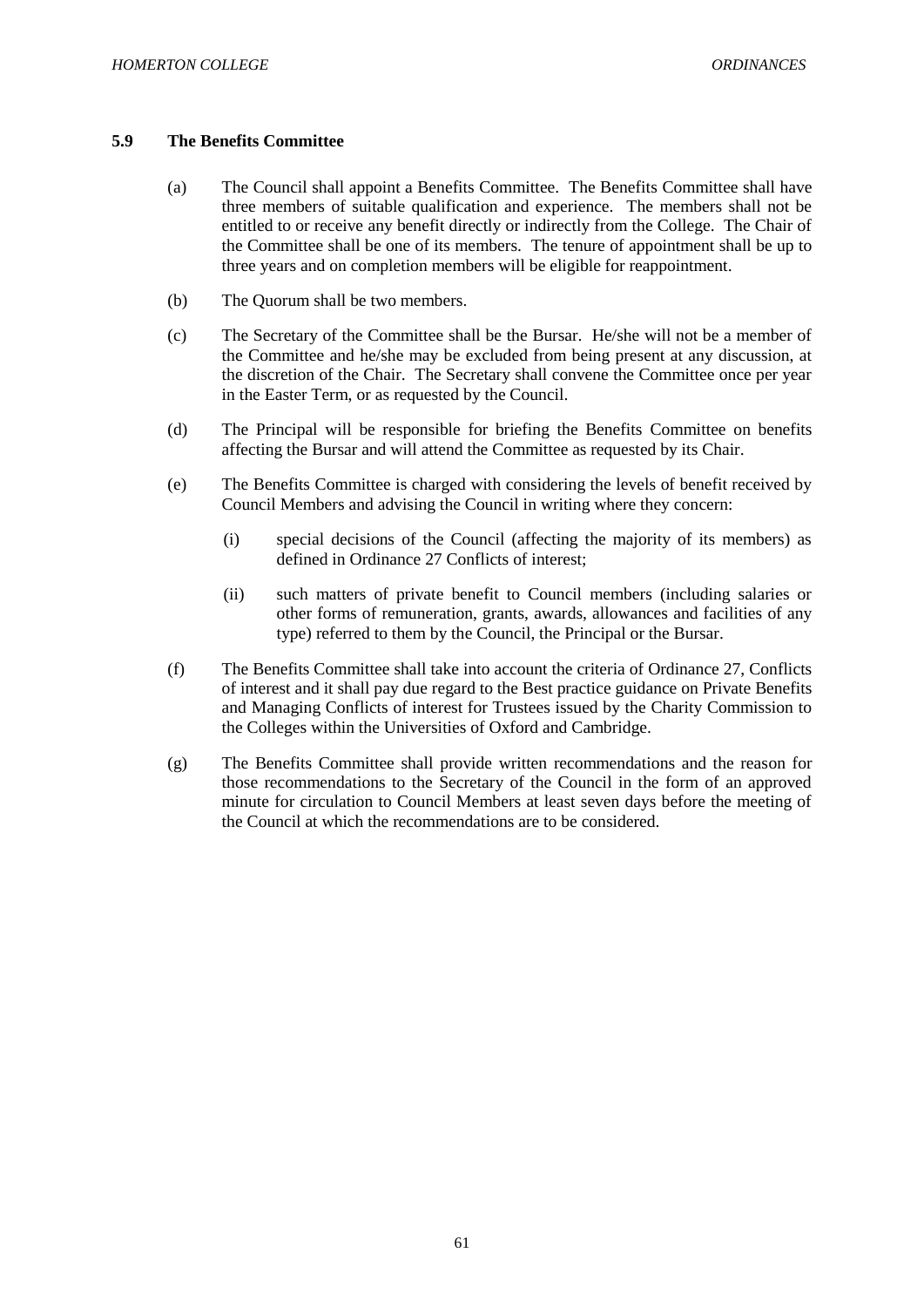#### **5.10 The Research Committee**

- (a) The Council shall appoint a Research Committee. The Committee shall consist of the Principal or Vice-Principal as Chair, the Director of Research and the Graduate Tutor as ex-officio members, and four members from the Fellowship elected by Council. In addition, the Principal shall serve in an advisory capacity with the option to chair the Committee during meetings concerned with JRF selection.
- (b) The quorum shall be three members plus the Chair.
- (c) The Committee shall:
	- (i) Promote the research culture of the College.
	- (ii) Provide strategic planning on research policy.
	- (iii) Make recommendations to the Council pertaining to the research budget and individual allowances.
	- (iv) Consider special funding requests from academic staff.
	- (v) Oversee competitions for Junior Research Fellows.
	- (vi) Oversee competitions for Research Associates.
	- (vii) Liaise with University Faculties, Departments, and other research offices on matters pertaining to College-based research.
	- (viii) Oversee research seminar and mentorship programmes.
	- (xi) Assist in initiatives and strategies involving postgraduate student research, in coordination with the Graduate Tutors(s).
- (d) The Committee shall meet at least once a term, with additional meetings in support of JRF competitions.
- (e) The Committee shall have the power to co-opt additional members as required.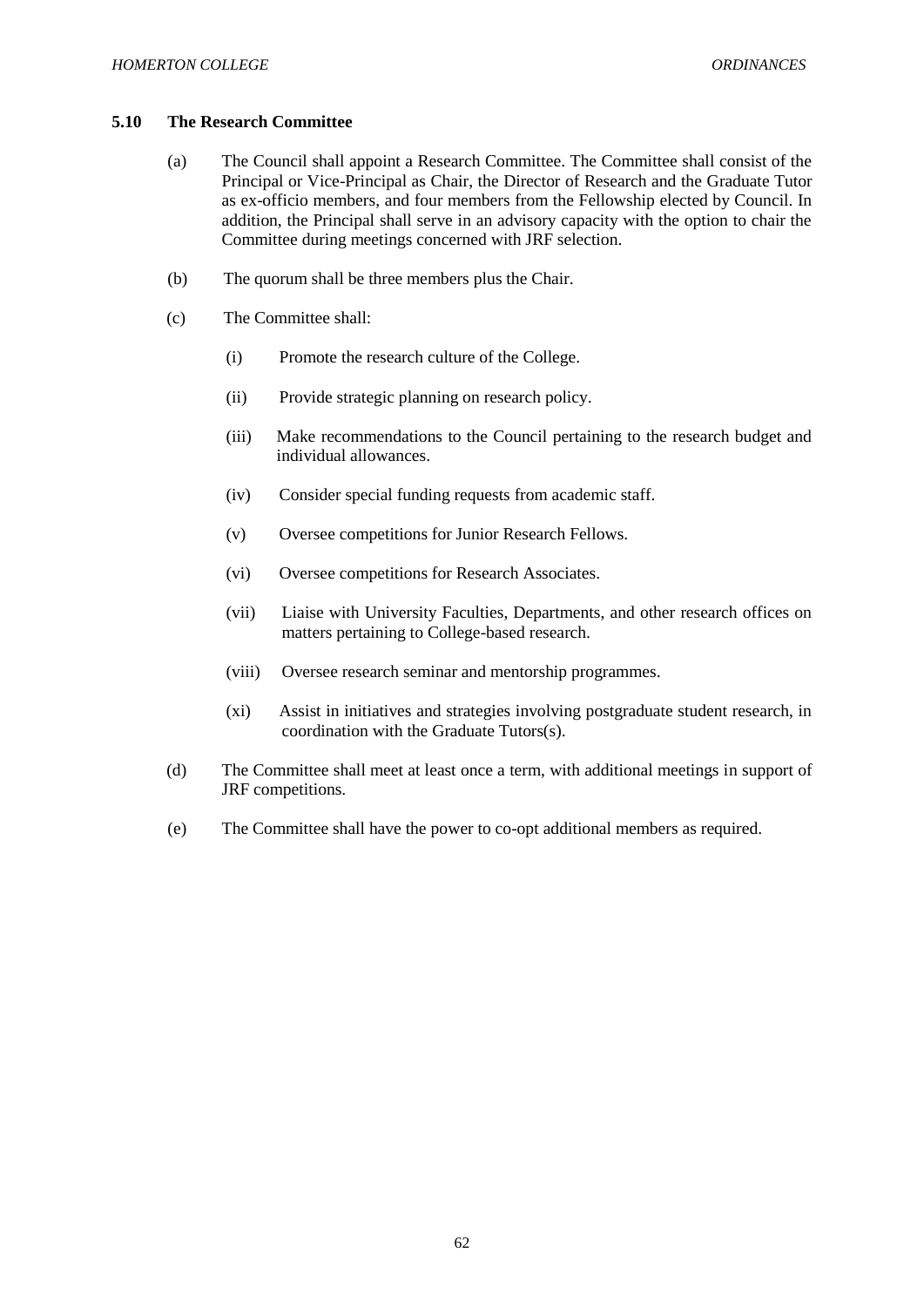# **5.11 The Catering and Bar Committee**

- (a) The Council shall appoint a Catering and Bar Committee. The Committee shall consist of the Bursar (as Chair), two Fellows elected by Council, the Conference and Catering Manager, the HUS President, the HUS Entertainments and Services Officers, a representative of the MCR, the Dean, the College Accountant and the Head Porter.
- (b) Other staff shall be invited as appropriate.
- (c) The quorum shall be five members and there shall be one meeting per term.
- (d) The purpose of the Catering and Bar Committee is to act as a channel of communication between all members and areas of College and the Catering Department. Regular dialogue with the Catering Department should be encouraged, particularly with HUS Entertainments and Services.

The Catering and Bar Committee shall be concerned with:

- (i) The use and development of Catering and Bar facilities;
- (ii) The format and frequency of College events including Formal dinners and student entertainment;
- (iii) Availability of catering and beverage item, including special dietary issues;
- (iv) Pricing of student catering and bar items;
- (v) Licensing and regulatory issues.
- (e) The Catering and Bar Committee shall:
	- (i) Receive a report from the Catering Manager on issues raised and their resolution between meetings;
	- (ii) Receive the annual proposed Catering and Residence charges after approval by Council;
	- (iii) Receive annually a report for approval of proposed Bar prices;
	- (v) Receive for discussion the results of the HUS annual survey as it pertains to Catering and Bar issues.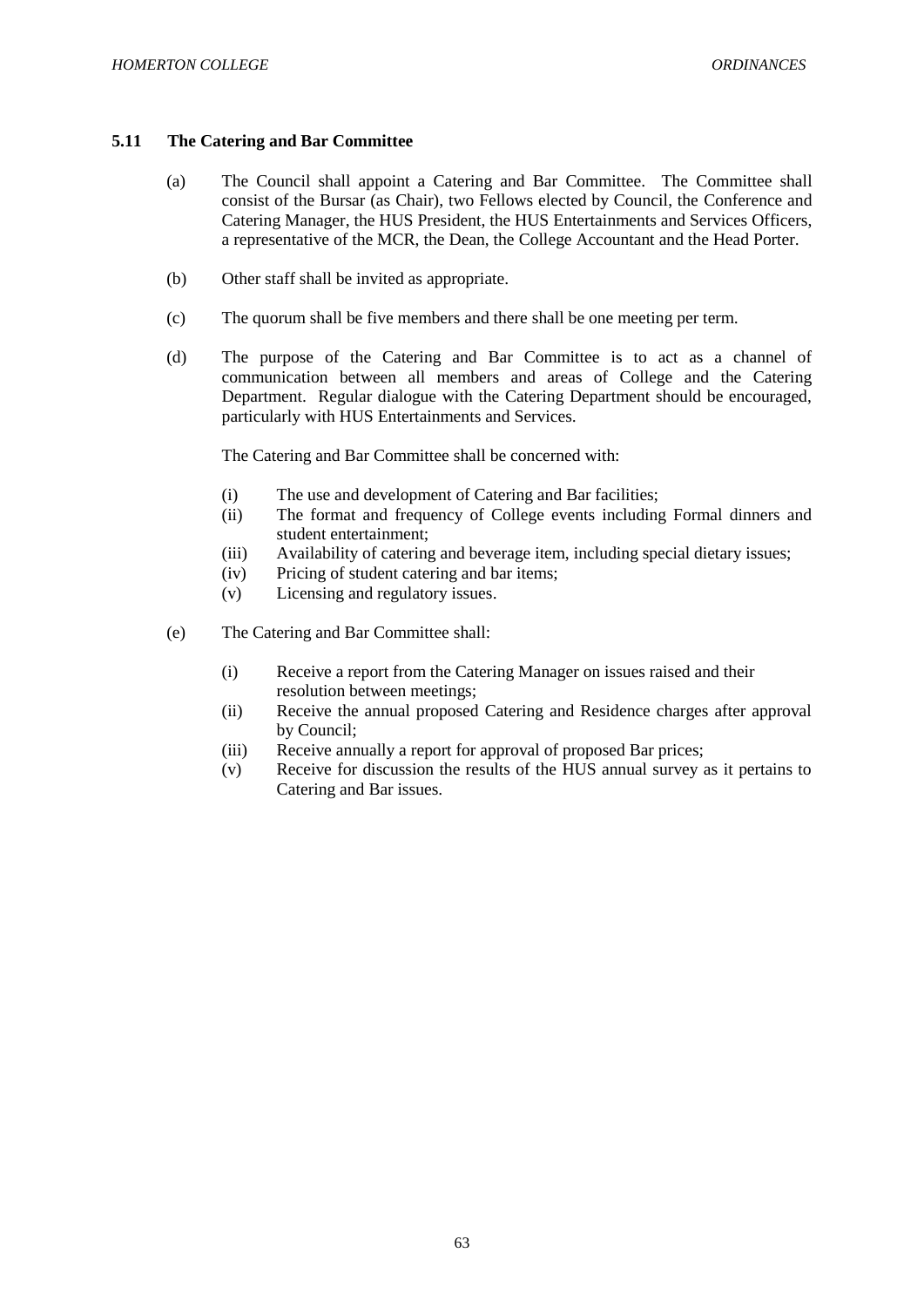# **5.12 The Educational Policy Committee**

- (a) The Council shall appoint an Educational Policy Committee [EPC]. The Committee shall consist of the Senior Tutor (as Chair), an Admissions Tutor, two College Teaching Officers appointed by Council<sup>[1],</sup> two Tutors or Directors of Studies appointed by Council [2], and two representatives of the Homerton Union of Students<sup>[3]</sup>.
- (b) The quorum shall be four members including at least three Fellows.
- (c) The EPC shall:
	- (i) Develop the long-term academic and admissions plan for the College in line with the development of the Academic Strategy, and make recommendations to Council;
	- (ii) Advise the Senior Tutor on academic matters;
	- (iii) Review annually the examination performance of the College;
	- (iv) Appoint Tutors and Directors of Studies;
	- (v) Promote study skills and vacation study;
	- (vi) Review annually academic support staffing levels;
	- (vii) Review annually the direct costs in the Education Account budget and make recommendations to Council.
- (d) The EPC shall have the power to co-opt additional members as required.

\_\_\_\_\_\_\_\_\_\_\_\_\_\_\_\_\_\_\_\_\_\_\_\_\_\_\_\_\_\_\_\_\_\_\_\_\_\_\_\_\_\_\_\_\_\_\_\_\_\_

<sup>[1]</sup> These may serve for two years, renewable for a further two years; one CTO to be elected each year to create an overlapping sequence. As CTOs at Homerton have a heavy workload a twoyear term may be sufficient.

<sup>[2]</sup> It is not unusual for Tutors to be also Directors of Studies and might serve for two or three years renewable for a further term of two or three years. Tutors who are not also Directors of Studies have a lighter workload and might wish to serve for three years.

<sup>[3]</sup> Including one from the MCR and one from the JCR, usually the Academic Affairs Officer.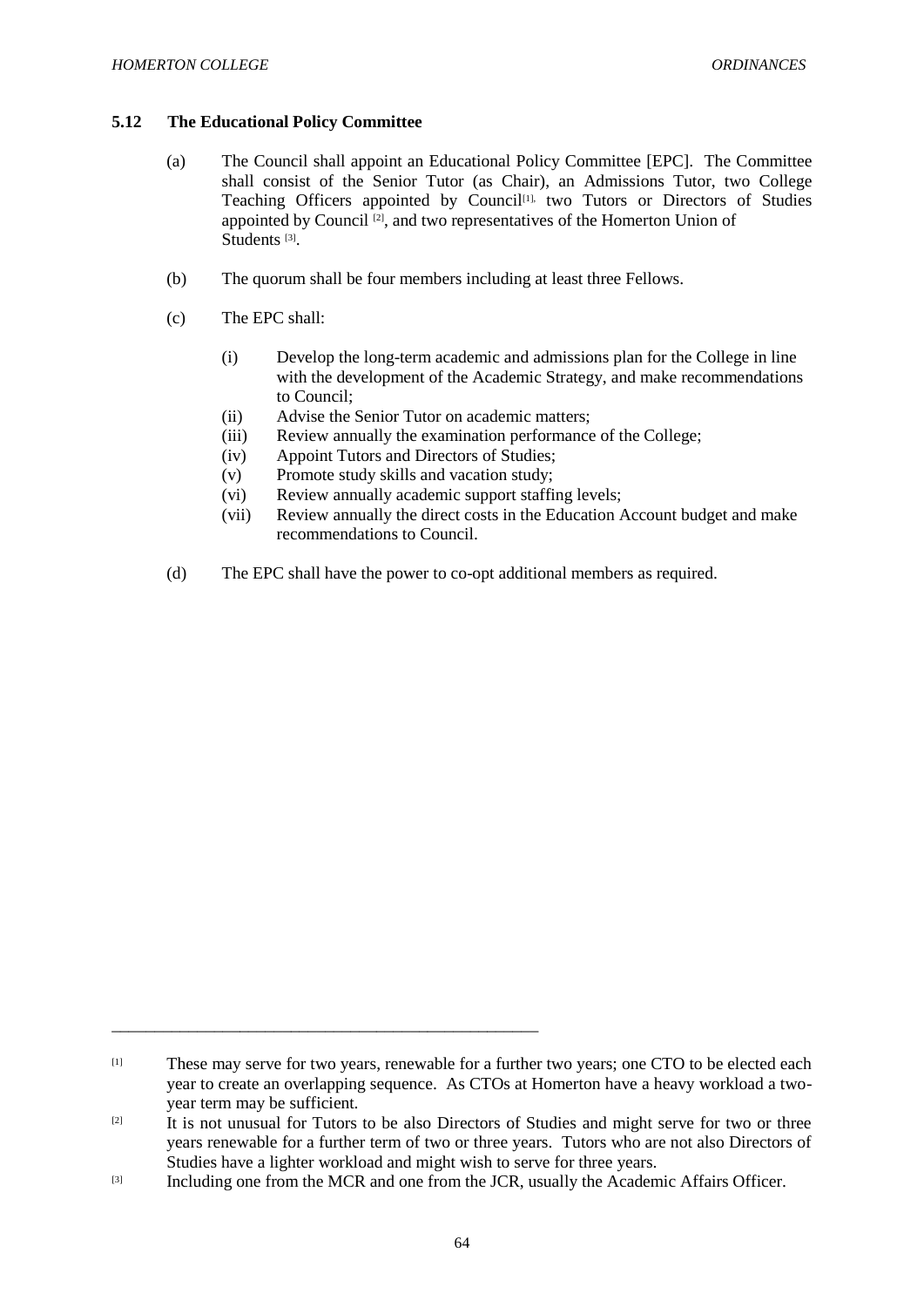### **5.13 The Statutes and Ordinances Committee**

- (a) The Governing Body shall appoint a Statutes and Ordinances Committee. The Committee shall consist of the Principal, the Vice-Principal, the Bursar, the Secretary to the Governing Body, the Senior Tutor, and two Fellows appointed by the Governing Body, one of whom should ordinarily be a Law Fellow. The Chair shall be appointed from amongst the membership.
- (b) The quorum shall be four members.
- (c) The Committee shall meet at least once per term.
- (d) The Statutes and Ordinances Committee shall:
	- (i) Review the Statutes and Ordinances;
	- (ii) Consider and approve proposed changes which may be required to the Statutes and Ordinances to support the agreed objectives and policies of the College;
	- (iii) Consider and approve draft Statutes, Ordinances, and Schedules to the Ordinances, for recommendation to the Governing Body.
	- (iv) Promulgate changes to the Statutes and Ordinances as appropriate.
- (e) The Statutes and Ordinances Committee shall have the power to co-opt additional members as required.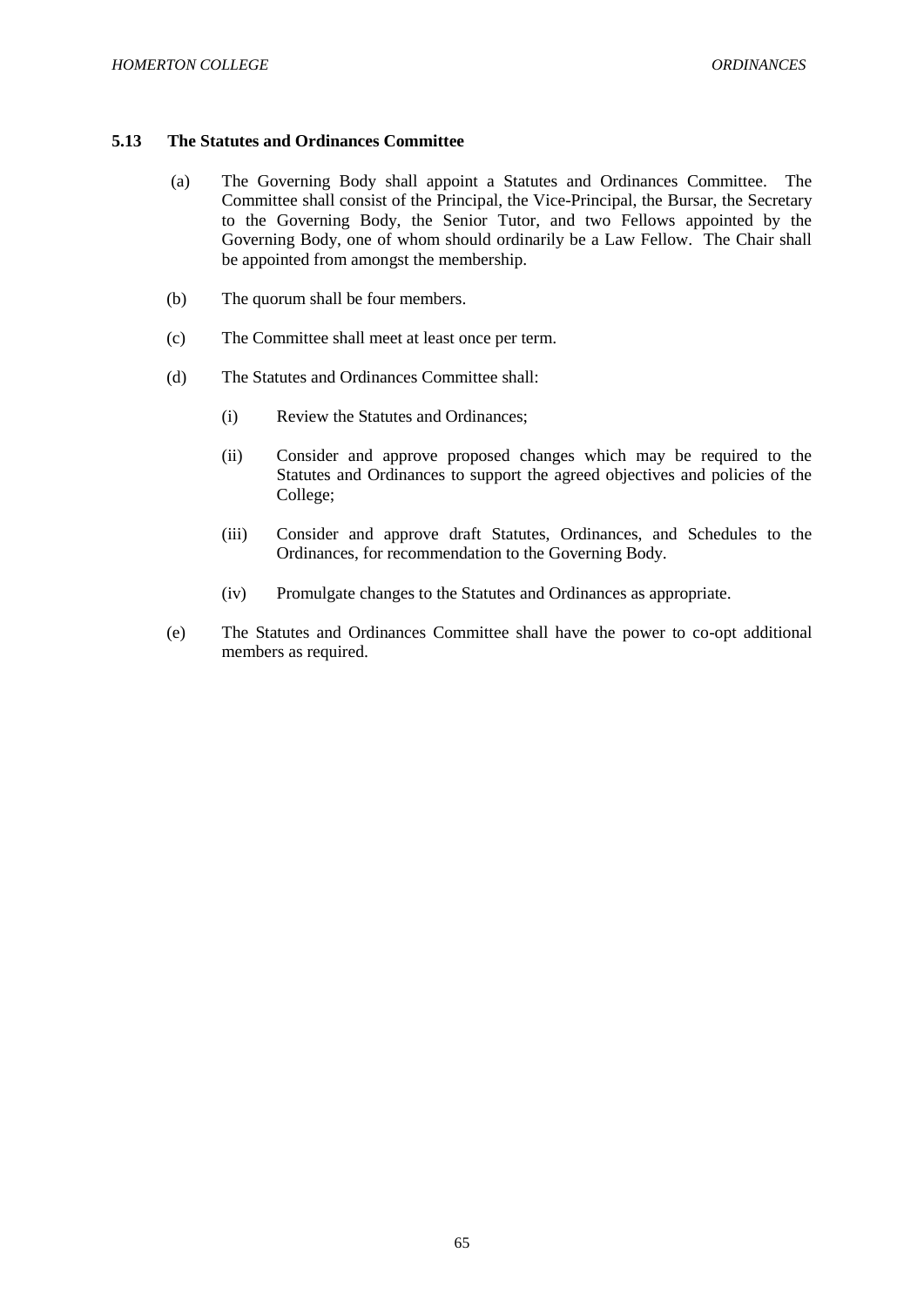### **5.14 The Environment Committee**

- (a) The Council shall appoint an Environment Committee. The Committee shall consist of the Assistant Bursar (as Chair), the JCR Green Officer, the MCR Green Officer, the Conference and Catering Manager, the Building Services Manager, the IT Manager, the Housekeeper, the Head Gardener and two members of the Fellowship elected by Council for a three year term.
- (b) The quorum shall be five members including one Fellow and the Chair.
- (c) The Environment Committee shall:
	- (i) keep under review and, as appropriate, recommend revisions to the College's Environmental Policy;
	- (ii) advise and make recommendations to Council on all aspects of sustainability and the promotion of environmental responsibility within the College;
	- (iii) assist in promoting best practice at every level of the College's activities, including the use (and disposal) of materials, energy management, landscape management and transport, etc;
	- (iv) assist officers of the College in maintaining awareness of any relevant legislation where possible;
	- (v) monitor the implementation of the Environmental Policy;
	- (vi) receive reports on Waste Management and Recycling, the Carbon Reduction Commitment and the University Green League Table;
	- (vii) provide an annual report to Council;
	- (viii) consider environmental matters on request from other committees of Council and reports its opinion to that committee;
	- (ix) judge the College Environmental Prize annually and award it when appropriate.
- (d) The minutes of the Environment Committee, agendas and all papers shall be made available to all Fellows and staff on the College Intranet.
- (e) The Environment Committee shall meet at least twice during each academical year.
- (f) The Environment Committee shall have the power to co-opt additional members as required.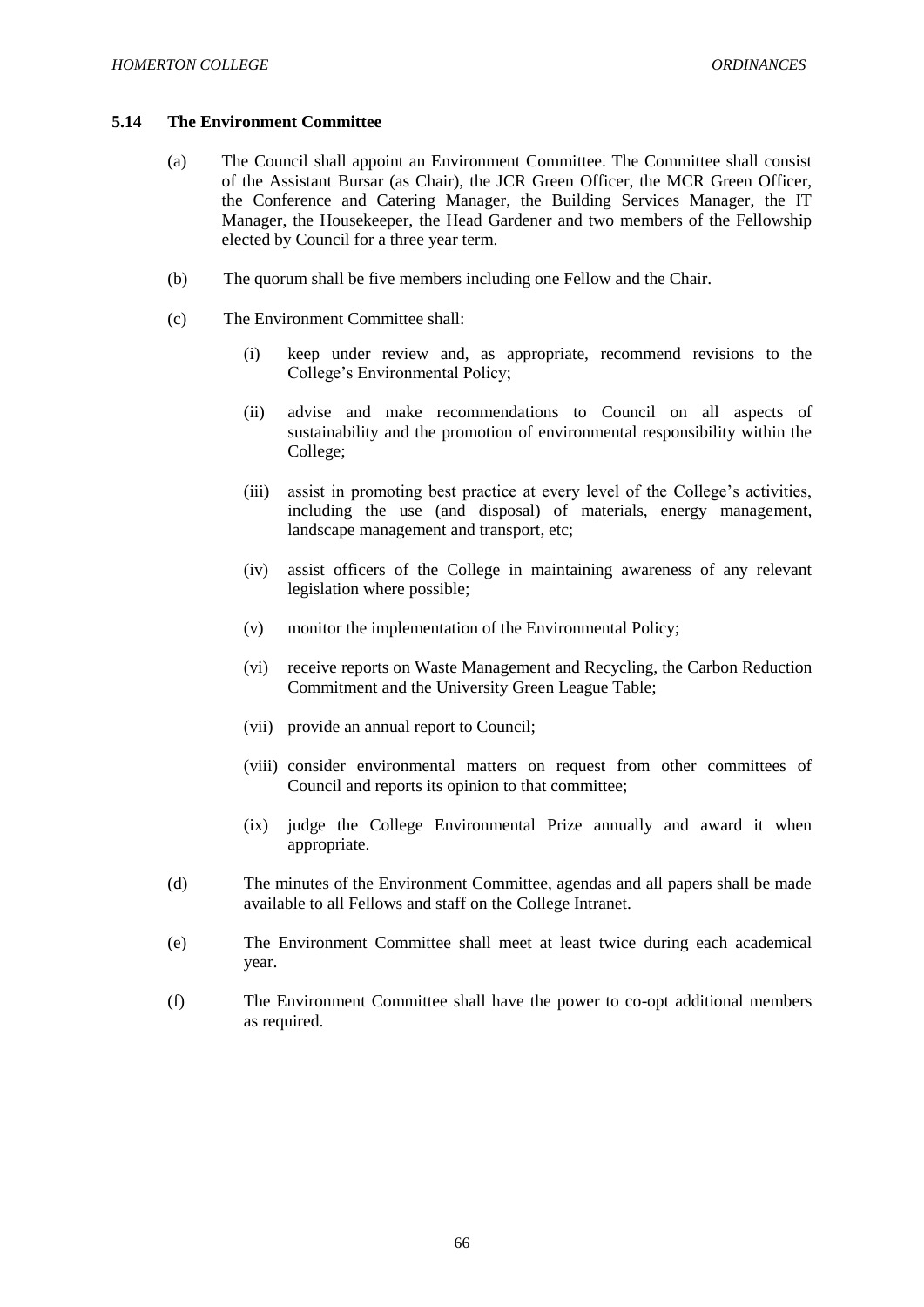### **5.15 The Library Committee**

- (a) The Council will appoint a Library Committee. The Committee shall consist of the Librarian, Deputy Librarian, a representative of the JCR, a representative of the MCR and three Fellows elected by Council for a three year term. The Chair shall be appointed from amongst the membership.
- (b) The quorum will be four members including the Librarian and two Fellows.
- (c) The Committee shall:
	- (i) receive reports from the Librarian and the Archive on Library strategy, notable acquisitions made by the Library, preservation of rare books and University policy on libraries as it affects College libraries:
	- (ii) approve annual Library budget assumptions and recommend costed Library budgets to Council;
	- (iii) act as a channel of communication between all members of the College and Library staff;
	- (iv) act as a forum for discussion of Library policy;
	- (v) ensure that the Library is adequately stocked to support the learning of the Part I undergraduate membership of the College;
	- (vi) advise where appropriate on staffing levels and appointments in the Library;
	- (vii) support the work of the Library staff.
- (d) The Committee shall meet at least once a term.
- (e) The Committee shall have the power to co-opt additional members as required.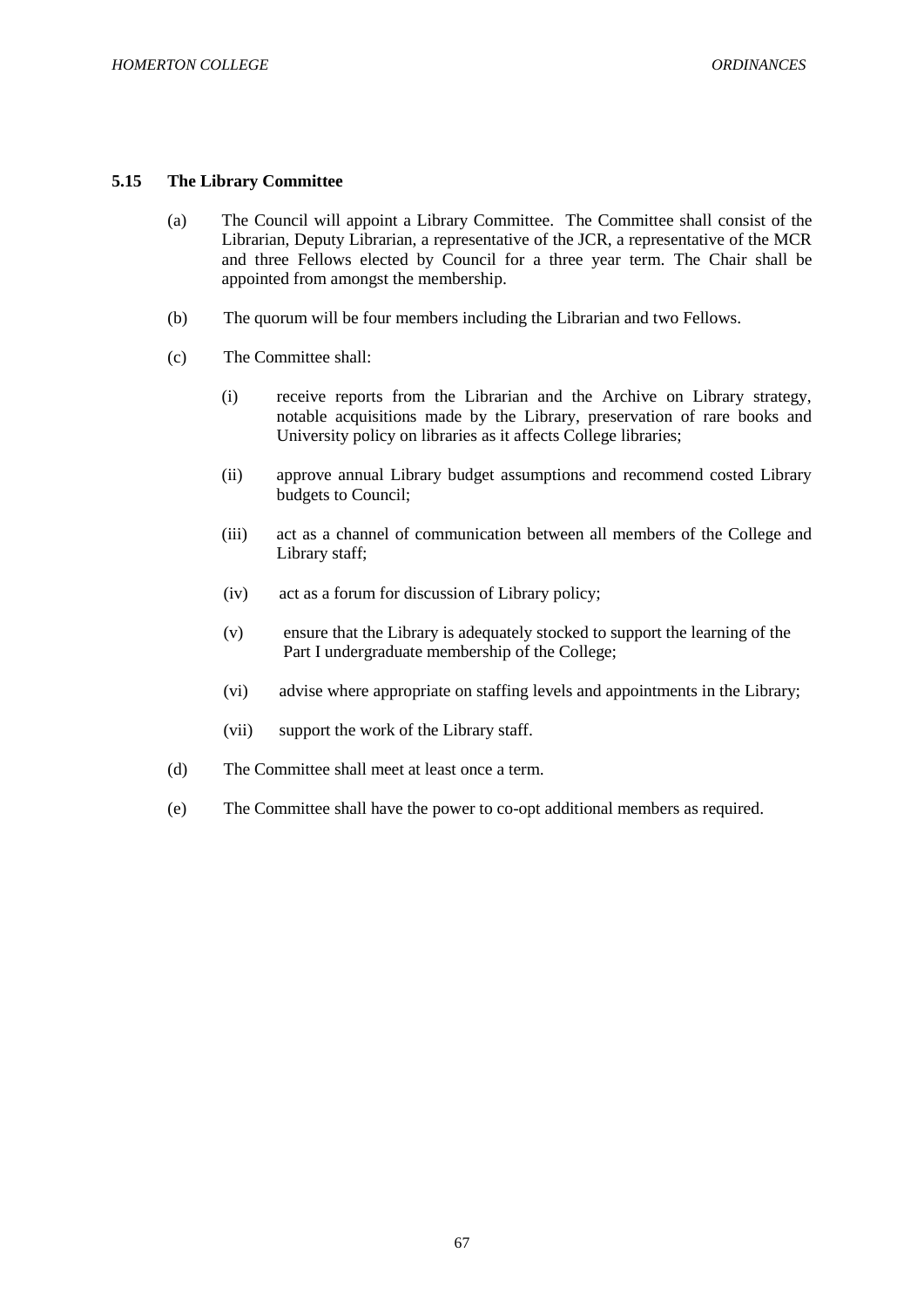# **5.16 The Donations Committee**

- (a) The Council will appoint a Donations Committee. The committee will consist of the Bursar (as Chair), the Senior Tutor, and one Fellow elected by Council.
- (b) Business shall be dealt with by correspondence, as required.
- (c) The purpose of the Donations Committee is to consider external requests for donations, in accordance with the requirements of the Charity Commission, and in line with a budget and conditions to be determined by Council.
- (d) The Donations Committee will make an annual report to Council in the Easter Term.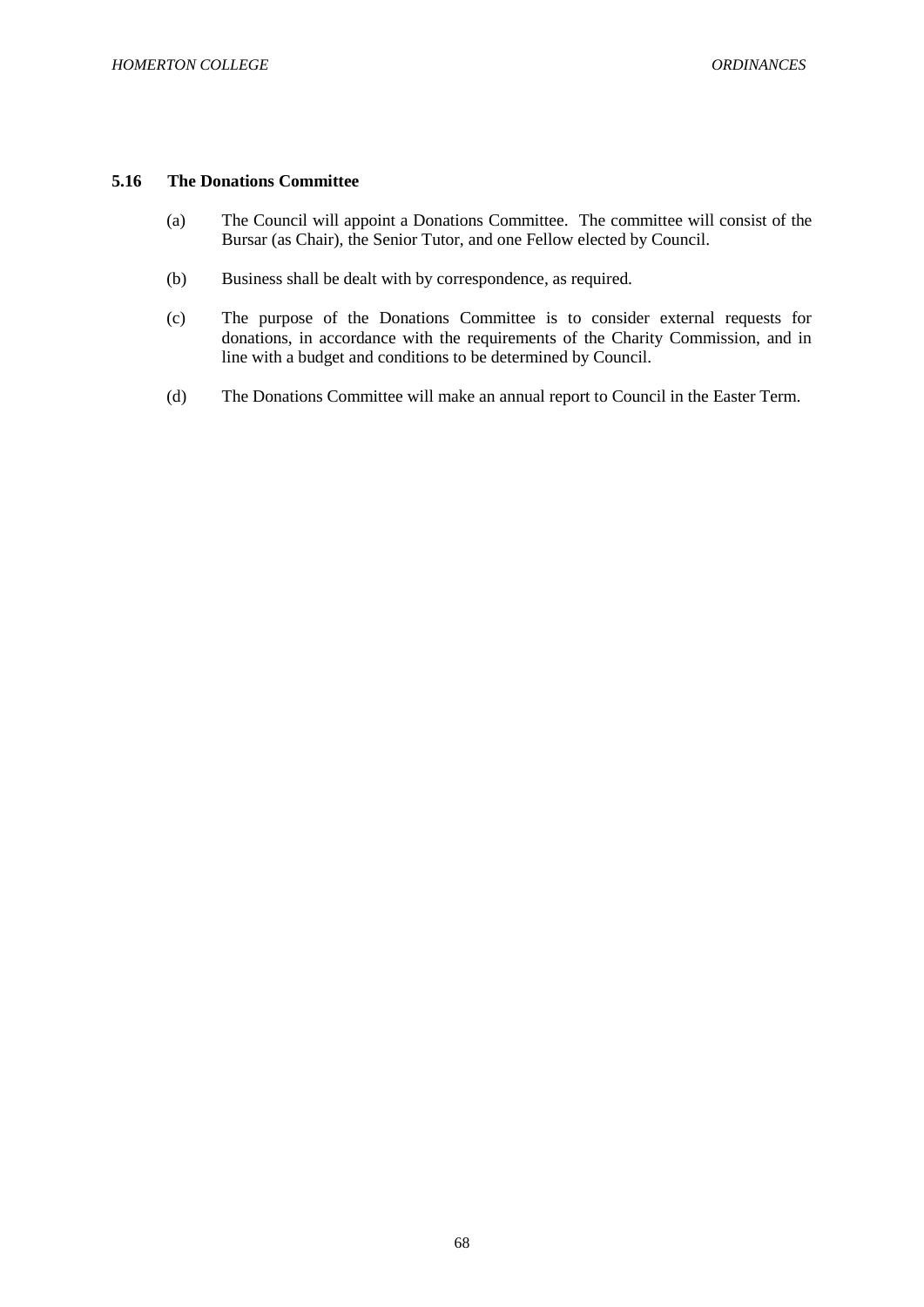### **5.17 The External Relations Committee**

- (a) The Council will appoint an External Relations Committee. The Committee will consist of the Principal or Vice-Principal (as Chair), the Director of External Relations and Development, an Admissions Tutor, the Director of Research, two Fellows elected by Council, the JCR President and a representative from the MCR.
- (b) The quorum shall be four members plus the Chair.
- (c) The Committee shall advise Council, other committees of Council, and the Director of External Relations and Development.
- (d) The Committee shall report to Council regarding the means by which the College:
	- (i) Projects the purpose, values and distinctiveness of the College as an institution and a community;
	- (ii) Protects and builds its reputation and image;
	- (iii) Publicises excellence in research and teaching, and the achievement of members of the College.
- (e) Oversee the content, look and feel of the College's outward-facing digital platforms.
- (f) The Committee shall not be responsible for the College's internal communications.
- (g) The Committee shall meet at least once a term.
- (h) The Committee shall have the power to co-opt additional members as required.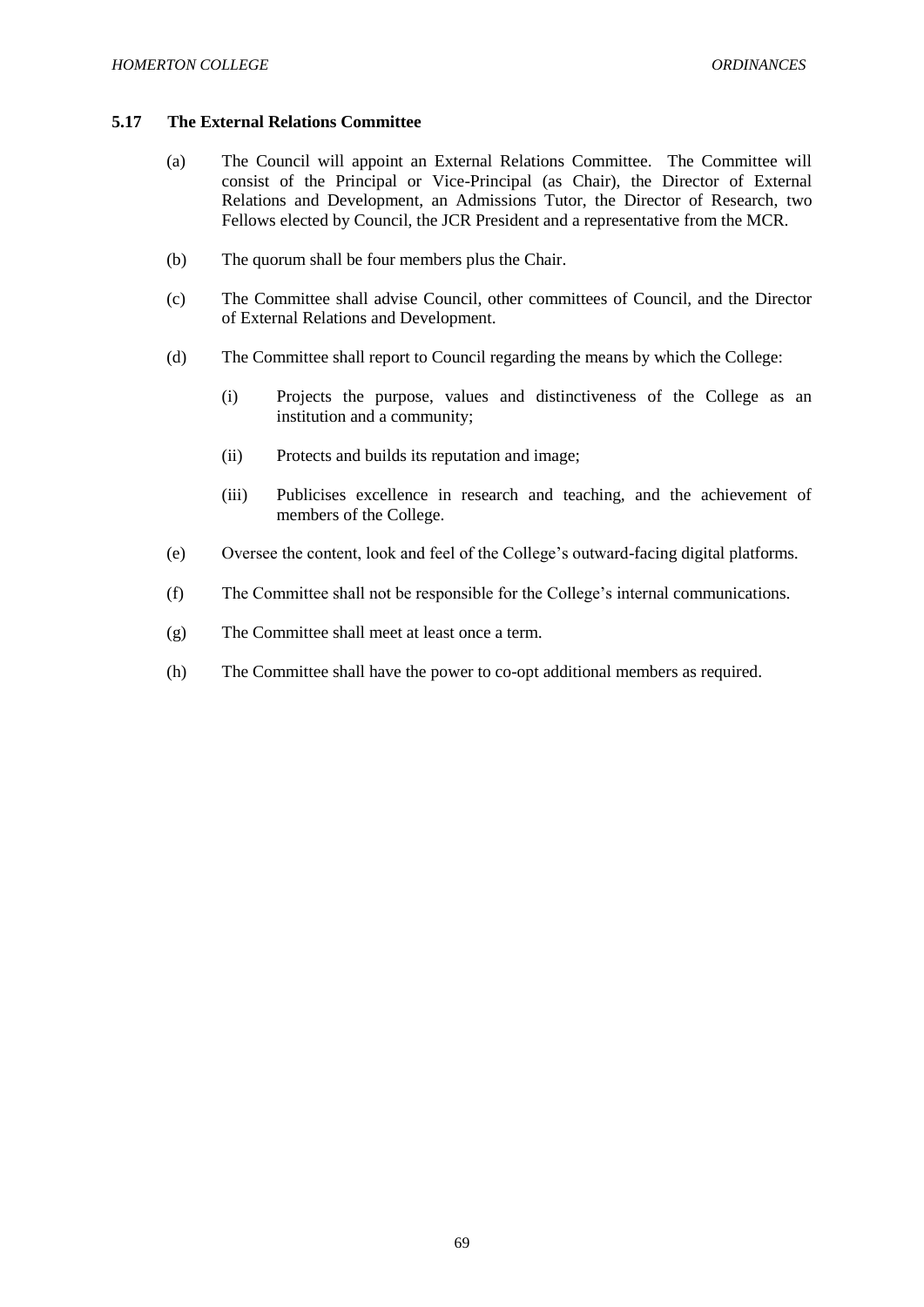### **5.18 The Student Hardship Committee**

- (a) The Council will appoint a Student Hardship Committee. The committee shall consist of the Senior Tutor (as Chair), the Student Finance Tutor, a Tutor or Graduate Tutor, and the Bursar or College Accountant.
- (b) The quorum will be two members. The committee will meet at least once per term, and more often if required.
- (c) The purpose of the Student Hardship Committee will be to consider matters relating to student financial hardship, including consideration of requests for financial support, and all means-tested grants and awards.
- (d) The Student Hardship Committee will make an annual report to Council in the Easter Term.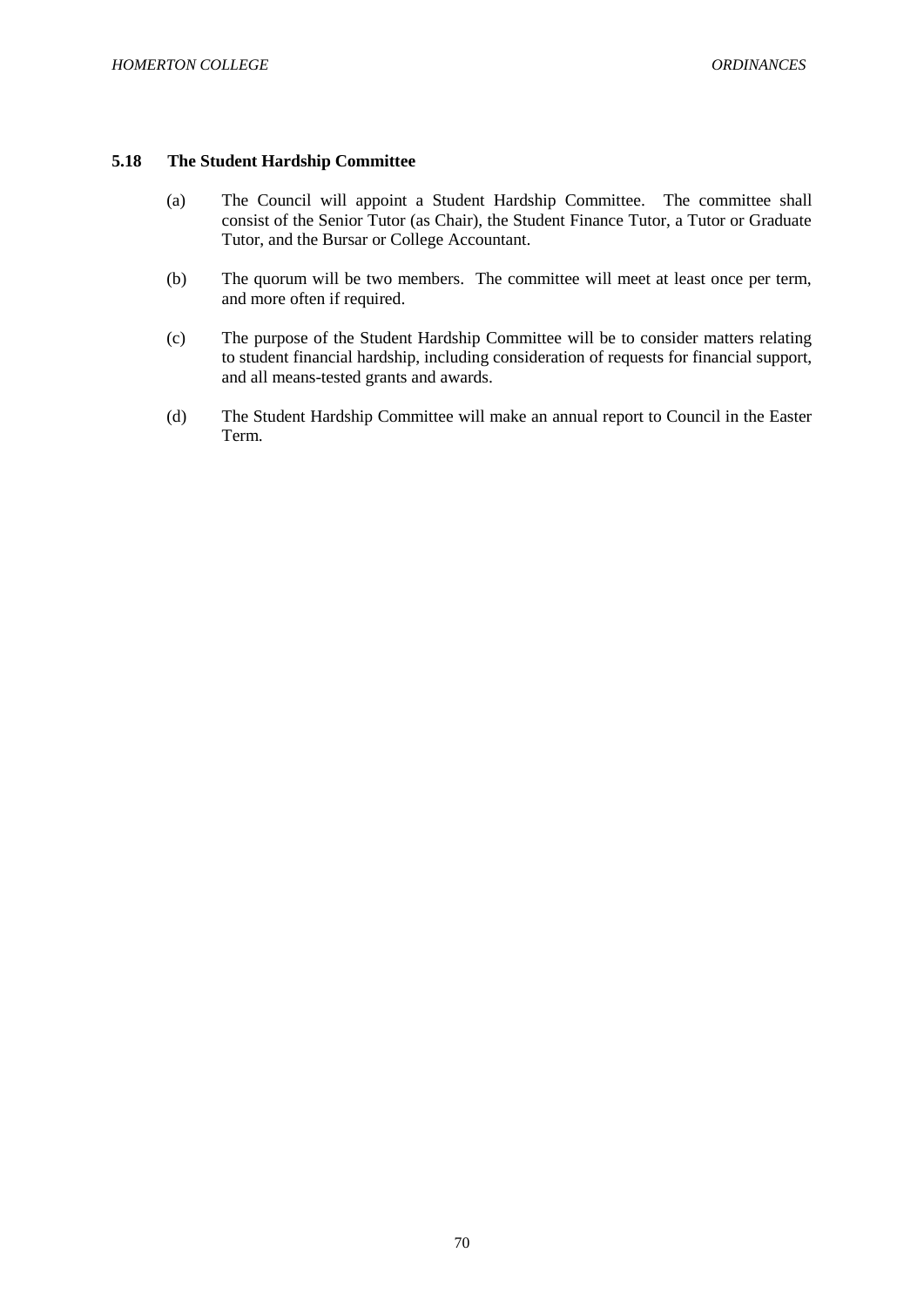### **5.19 The Fellows' Remuneration Committee**

- (a) The Council will appoint a Fellows' Remuneration Committee. The committee shall consist of the Principal (as chair), the Bursar, the Senior Tutor and the HR Manager. Other members may be co-opted as required.
- (b) The quorum will be three members. The committee will meet at least once per year in the Lent Term.
- (c) The purpose of the Fellows' Remuneration Committee will be to consider policies, stipends and regradings relating to Fellows holding College posts, other than the Principal, Bursar and Senior Tutor, and make recommendations to Council.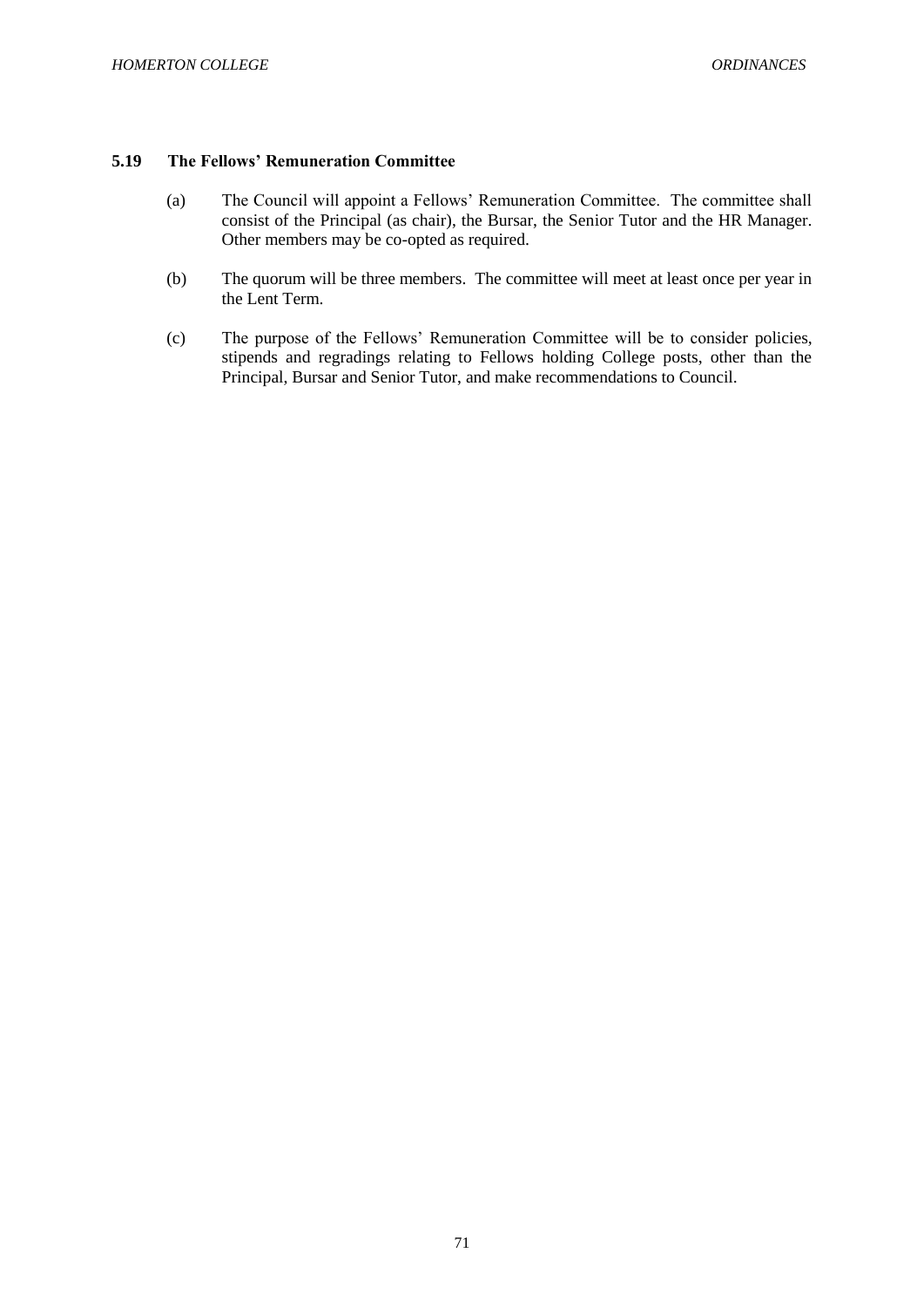# **5.20 The Staff Remuneration Committee**

- (a) The Council will appoint a Staff Remuneration Committee. The committee will consist of the Principal (as chair), the Bursar, and the HR Manager. Other members may be co-opted as required.
- (b) The quorum will be three members. The committee will meet at least once per year in the Easter Term.
- (c) The purpose of the Staff Remuneration Committee will be to consider matters relating to staff salaries.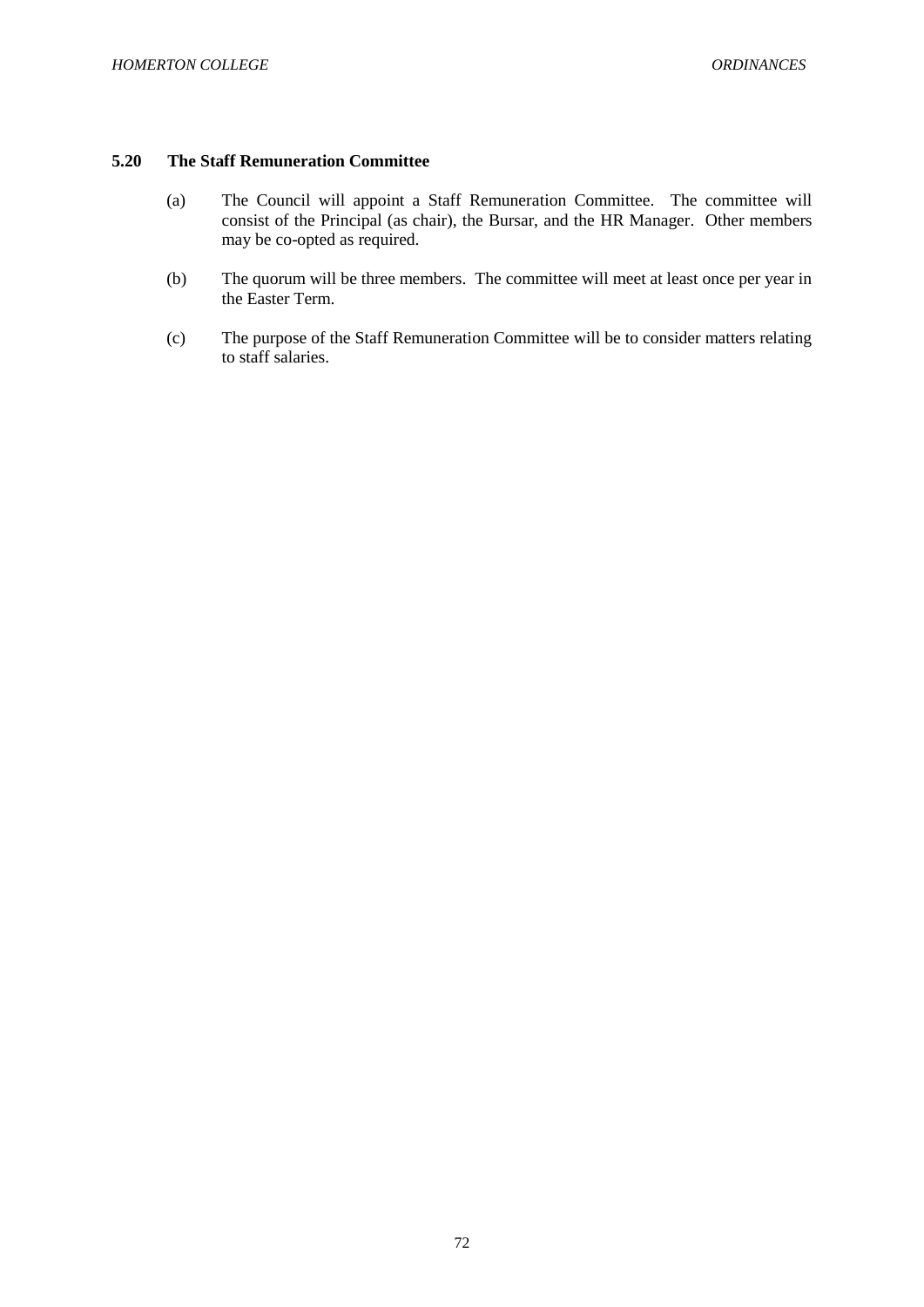#### **5.21 The Estates Committee**

- (a) The Council shall appoint an Estates Committee. The Committee shall consist of the Principal (as Chair), the Bursar (as Vice-Chair), the Assistant Bursar, and four members of the Fellowship elected by Council for a three-year term.
- (b) The quorum shall be four members including two elected Fellows, and either the Chair or the Vice-Chair.
- (c) The Estates Committee shall have general responsibility for matters affecting the physical estate, and shall:
	- (i) oversee the development of the College's Estates Strategy, in the context of the overall corporate plan and strategic objectives, for approval by Council;
	- (ii) monitor the overall delivery of the Estates Strategy and to make an annual report to Council;
	- (iii) ensure that all projects reference performance requirements established by the Environment Committee;
	- (iv) have responsibility for oversight and monitoring of current major and College-level estates projects, reporting on significant budget variances and making recommendations as necessary, including oversight of the use of specific grants;
	- (v) evaluate and advise Council on new proposals for major and College-level estates projects and bids for project funding;
	- (vi) approve the long term maintenance plan and the annual programme of long term maintenance work and to make recommendations on funding to the Council;
	- (vii) promote the efficient use of space throughout the College;
	- (viii) advise Council on the College's property portfolio and the acquisition and disposal of property and leases, with the exception of investment assets.
	- (d) The minutes of the Estates Committee shall be received by Council.
	- (e) The Estates Committee shall meet as required, and at least twice during each academical year.
- (f) The Estates Committee shall have the power to co-opt additional members as required.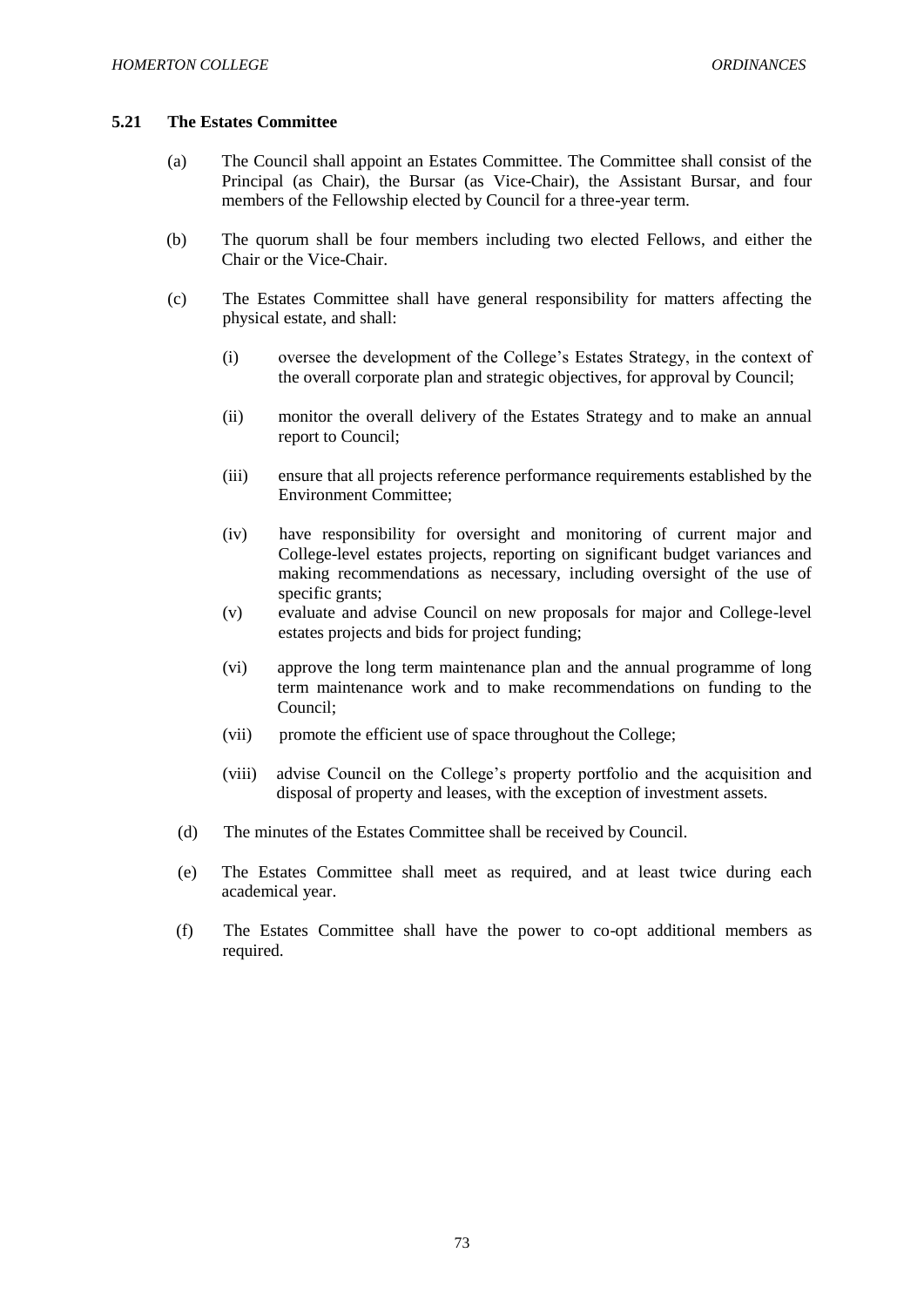## **Schedule 6 - Meals Allowances and other benefits**

#### **6.1 Fellows' Meals Allowance**

- (a) Each Fellow in Class A, B, C and D will receive an allowance of up to five meals free of charge each week when the College is open. In addition each Fellow can attend Formal Hall free of charge.
- (b) The allowance will not be cumulative. Meals in excess of the allowance must be paid for at the time of taking the meal.
- (c) In addition each Fellow in Class A, B, C and D will be entitled to have tea and coffee in the Combination Room free of charge and attend additionally one Guest Night per Term free of charge.
- (d) Fellows may also invite College guests to dine at College expense. College guests are those guests whose presence furthers the purpose of the College as a place of learning.

#### **6.2 Emeritus Fellows' Meals Allowance**

- (a) Each Emeritus Fellow will receive an allowance each Term of up to four meals free of charge, when the College is open. In addition each Fellow can attend Formal Hall free of charge.
- (b) The allowance will not be cumulative. Meals in any term in excess of the allowance must be paid for at the time of taking the meal.
- (c) In addition each Emeritus Fellow will be entitled to have tea and coffee in the Combination Room free of charge

#### **6.3 Honorary Fellows' Meals Allowance**

- (a) Each Honorary Fellow will receive an allowance each Term of one meal free of charge when the College is open. In addition each Fellow can attend Formal Hall free of charge
- (b) The allowance will not be cumulative. Meals in excess of the allowance must be paid for at the time of taking the meal.
- (b) In addition each Honorary Fellow will be entitled to have tea and coffee in the Combination Room free of charge and attend additionally one Guest Night per Term free of charge.

#### **6.4 Bye-Fellows' Meal Allowance**

- (a) Each Bye-Fellow will receive an allowance of up to twelve meals free of charge each Term when the College is open. In addition each Bye-Fellow can attend Formal Hall free of charge.
- (b) The allowance will not be cumulative. Meals in excess of the allowance must be paid for at the time of taking the meal.
- (c) In addition each Bye-Fellow will be entitled to have tea and coffee in the Combination Room free of charge.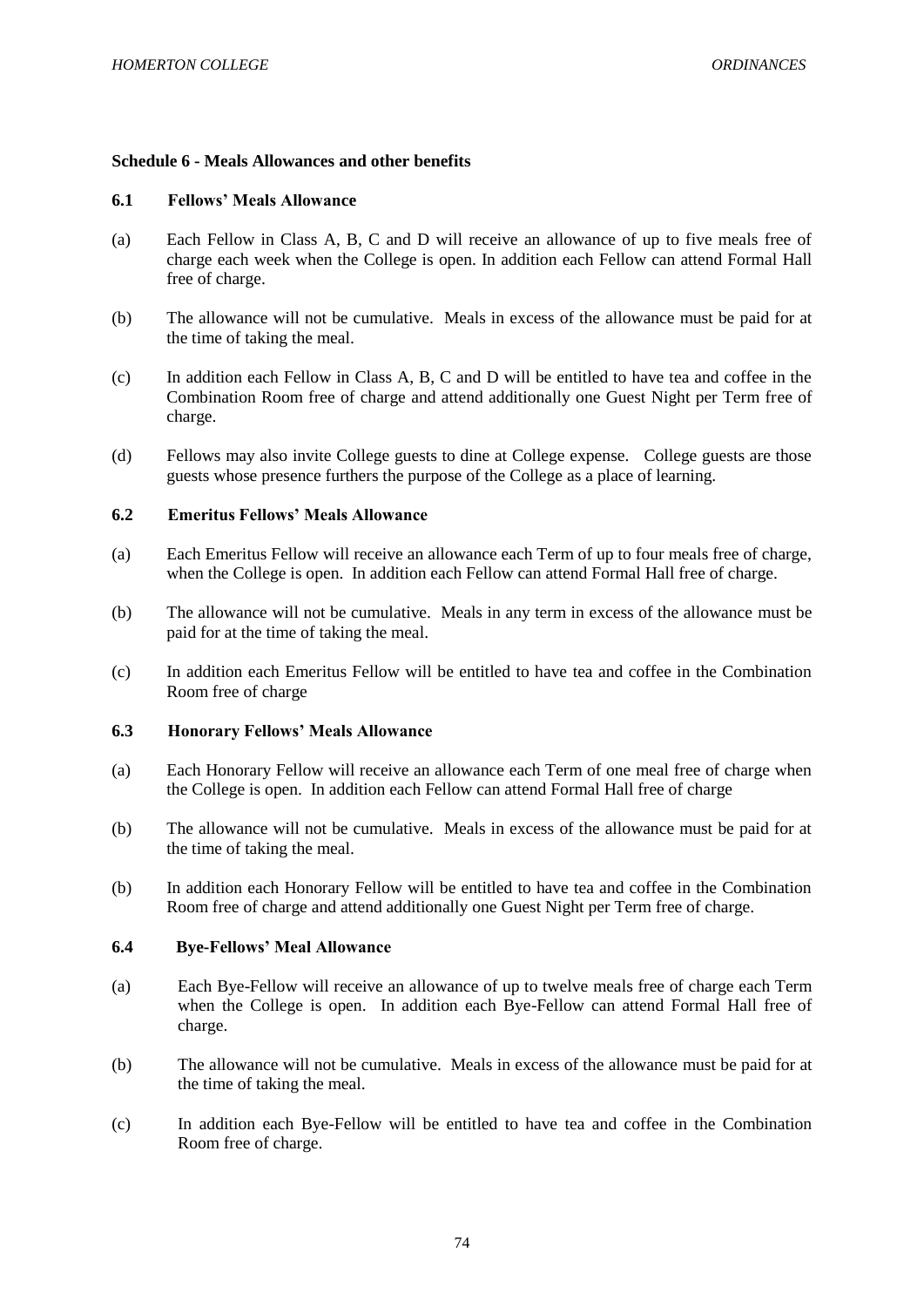### **6.5 Meals Allowances for Research Associates, Clinical Research Associates and Healthcare Improvement Research Associates**

- (a) Each Research Associate, Clinical Research Associate or Healthcare Improvement Research Associate will receive an allowance of up to eight meals free of charge each Term and up to four meals free of charge each Long Vacation when the College is open. In addition each Research Associate, Clinical Research Associate or Healthcare Improvement Research Associate can attend Formal Hall free of charge.
- (b) The allowance will not be cumulative. Meals in excess of the allowance must be paid for at the time of taking the meal.
- (c) In addition each Research Associate, Clinical Research Associate or Healthcare Improvement Research Associate will be entitled to have tea and coffee in the Combination Room free of charge.

### **6.6 Associate Fellows' Meal Allowance**

- (a) Each Associate Fellow will receive an allowance each Academic Year of up to twelve meals free of charge when the College is open. In addition each Associate Fellow can attend Formal Hall free of charge.
- (b) The allowance will not be cumulative. Meals in excess of the allowance must be paid for at the time of taking the meal.
- (c) In addition each Associate Fellow will be entitled to have tea and coffee in the Combination Room free of charge.

### **6.7 Senior Members' Meal Allowance**

- (a) Each Senior Member may attend two Formal Halls a term free of charge.
- (b) The allowance will not be cumulative. Meals in excess of the allowance must be paid for at the time of taking the meal.
- (c) In addition each Senior Member will be entitled to have tea and coffee in the Combination Room free of charge.

### **6.8 Retired Senior Members' Meal Allowance**

- (a) Each Retired Senior Member will receive an allowance of one meal per term free of charge when the College is open.
- (b) The allowance will not be cumulative. Meals in excess of the allowance must be paid for at the time of taking the meal.
- (c) In addition each Retired Senior Member will be entitled to have tea and coffee in the Combination Room free of charge.

# **6.9 Composers, Writers, and Artists in Residence**

Those appointed as Composers, Writers, and Artists in Residence will receive an allowance of up to five meals free of charge each week when the College is open, and may attend Formal Hall free of charge. The allowance will not be cumulative. Meals in excess of the allowance